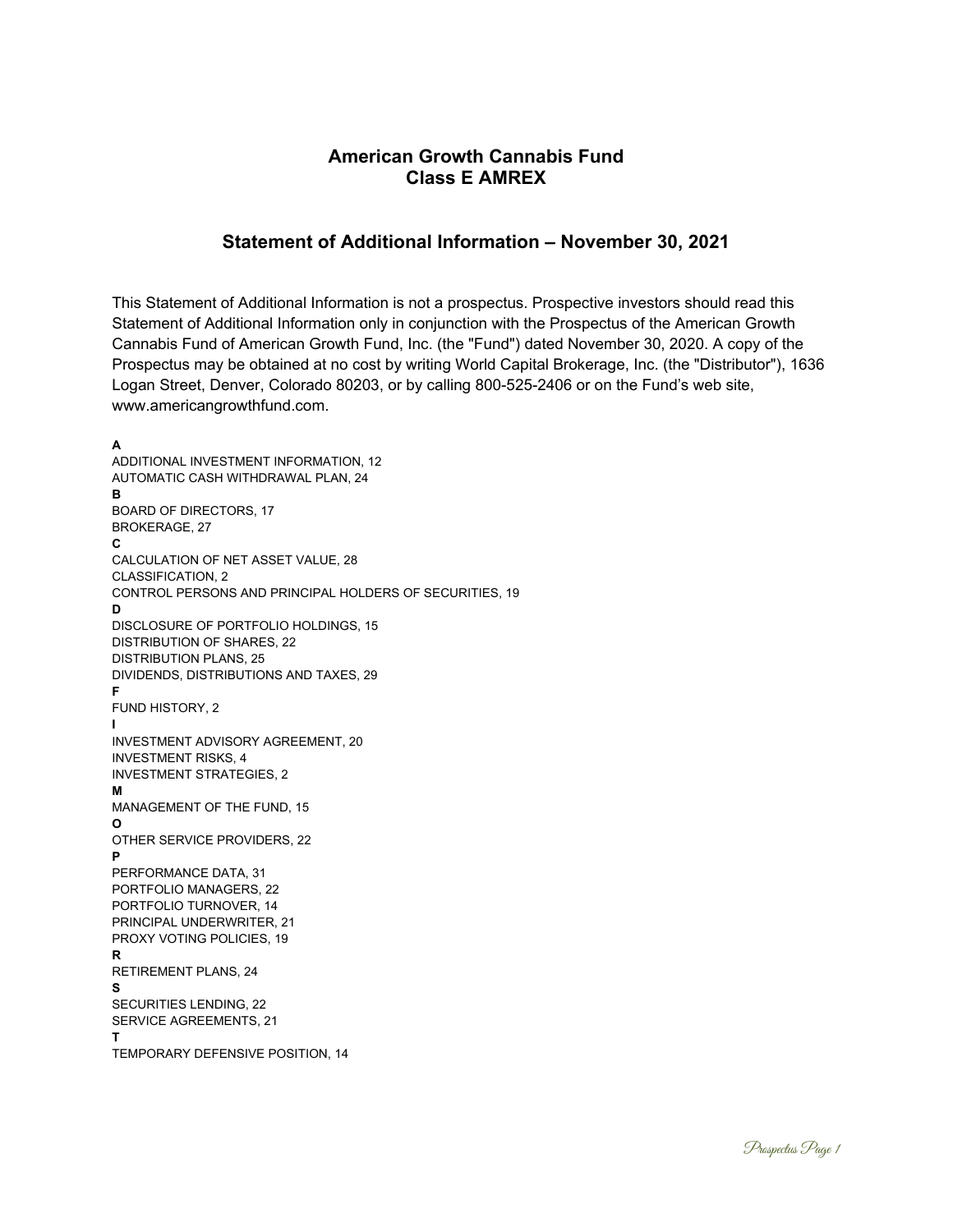#### FUND HISTORY

American Growth Fund, Inc. was organized and incorporated in the State of Maryland in 1958. The American Growth Cannabis Fund was established in February of 2011 as a diversified, open-end, mutual fund. In July of 2016 the American Growth Cannabis Fund reorganized into a diversified mutual fund focused on the legal cannabis business.

#### CLASSIFICATION

The American Growth Cannabis Fund is a diversified, open-end management mutual fund.

#### INVESTMENT STRATEGIES

In attempting to achieve its principal investment objective, the Fund will attempt to invest at least 80% of its assets (plus any borrowings for investment purposes) in exchange-traded equity securities of companies engaged in legal cannabis and hemp related businesses. The Fund considers a company to be engaged in the legal cannabis and hemp business if the company derives at least 50% of its revenue from the legal cannabis and hemp industries. As of the date of this Prospectus, the Fund's holdings do not include companies that grow or distribute cannabis within the United States. The Fund may invest in companies that are listed on exchanges in countries where cannabis is legal, but which have operations in the United States. These companies only supply products and/or perform activities that are legal under applicable national and local laws, including U.S. federal and state laws.

The legal cannabis industry is composed of the following areas: (i) the legal production, growth and distribution of hemp, as well as extracts, derivative products or synthetic versions thereof; (ii) financial services (insurance offerings, property leasing, financing, capital markets activity and investments) provided to companies involved in the production, growth and distribution of cannabis; (iii) pharmaceutical applications of cannabis; (iv) cannabidiol (better known as CBD) and cannabis oil products, edibles, topicals, drinks and other products; and (v) products that may be used to consume cannabis. "Hemp" refers to cannabis plants with a delta-9 tetrahydrocannabinol ("THC") concentration of not more than 0.3 percent on a dry weight basis, as well as derivatives thereof, whereas "marijuana" refers to all other cannabis plants and derivatives thereof.

The Fund will concentrate (i.e., invest more than 25% of its total assets) in the securities of issuers in the Pharmaceuticals, Botanical Medical Chemical and Biotechnology Industry Group. The Fund considers a company to be engaged in the legal cannabis and hemp business if the company derives at least 50% of its revenue from the legal cannabis and hemp industries.

The cannabis plant contains more than 100 different chemicals called cannabinoids. Each one has a different effect on the body. Some possible uses for cannabis related medicine may include treatments for Alzheimer's disease, epilepsy, mental health conditions like PTSD and nausea to name a few. Some examples of the types of companies we may invest in are:

- Pharmaceutical companies primarily engaged in the research, development, marketing and/or distribution of cannabis related drugs.
- Botanical Medical Chemical companies primarily engaged in manufacturing cannabis bulk organic and inorganic medicinal chemicals and their derivatives and processing (grading, grinding, and milling) bulk botanical drugs.
- Biotechnology companies engaged in the exploitation of cannabis biological processes for
- industrial and other purposes, especially the genetic manipulation of microorganisms for the production of antibiotics, hormones, etc.

Some examples of the other types of companies we may invest in (at a lesser extent) are:

- Agriculture companies involved in the legal production of cannabis such as hemp.
- Application Software companies that design/support the tracking of the cannabis plant and products.
- Consulting firms specializing in the legal cannabis industries.

Real Estate companies includes equity real estate investment trusts (REITs) and companies engaged in real estate development and operations involved in the legal cannabis industry.

"Hemp" refers to cannabis plants with a delta-9 tetrahydrocannabinol ("THC") concentration of not more than 0.3 percent on a dry weight basis, as well as derivatives thereof, whereas "marijuana" refers to all other cannabis plants and derivatives thereof. Hemp can be grown as a renewable source for raw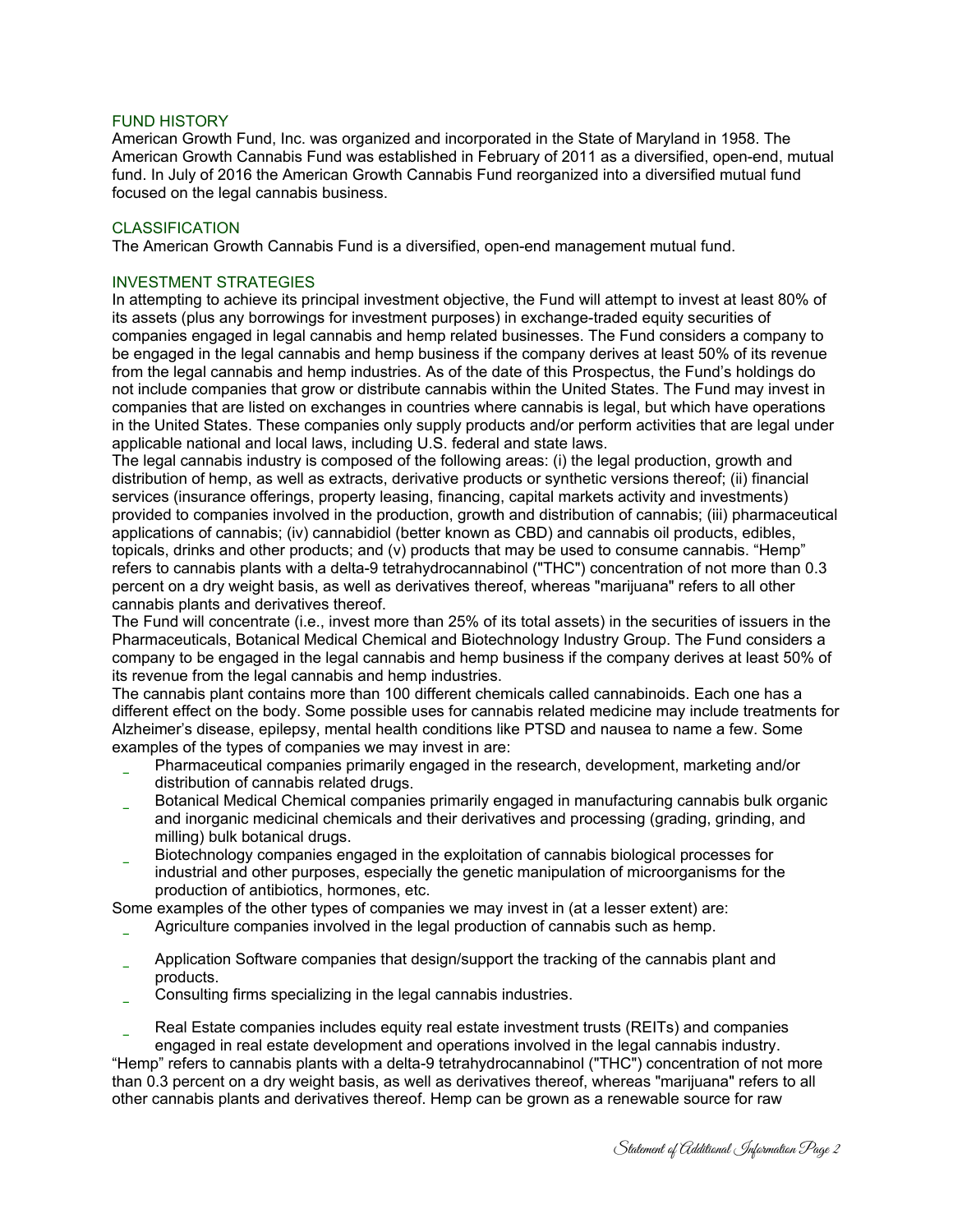materials that can be incorporated into thousands of products. Its seeds and flowers are used in health foods, organic body care, and other nutraceuticals. The fibers and stalks are used in hemp clothing, construction materials, paper, biofuel, plastic composites, and more. Many CBD oil products are extracted from hemp, rather than other members of the cannabis family, as CBD dominates the plant's makeup. The Fund may invest in REITs if the investment committee believes that it could be advantageous to the stockholders. These REITs could be involved in the areas of the legal cannabis and hemp business such as property development and rental or other legal endeavors associated with the legal cannabis and hemp business.

The Fund's equity investments will consist only of exchange traded equity securities of companies that are engaged in legal activities under applicable national and local laws, including U.S. federal and state laws. The Fund will not invest in companies that violate anti-money laundering as defined by various laws. The Fund will only invest in companies that list their securities on exchanges that require the companies' compliance with all laws, rules and regulations applicable to their business, including U.S. federal and state laws.

The fund may have exposure to emerging market issuers. In addition to the principal investment strategy, the Fund may also invest in securities convertible into common stock in companies involved in the legal cannabis and hemp business. These securities may be issued by large companies and also small and mid-sized companies, micro-cap companies as well as REITs. Income through dividend payments is a secondary objective. Income also becomes a Fund objective when it is in a temporary, defensive position. The Fund may invest in securities of other investment companies, including exchange-traded funds, to obtain desired exposures.

There are several reasons that could cause the Advisor to sell all, or a portion of, a position of the Fund's portfolio holdings. These reasons include, in the Advisor's opinion, one or more of the following occurs: (i) the company no longer meets the investment criteria defined above; (ii) a particular security has achieved the Advisor's investment expectations; (iii) the reason(s) for maintaining the position is/are no longer valid; (iv) the Advisor's view of the business fundamentals or management of the underlying company changes; (v) a more attractive investment opportunity is found; (vi) general market conditions trigger a change in the Advisor's assessment criteria; (vii) for other portfolio management reasons; or (viii) the Fund requires cash to meet redemption requests.

These companies may be domestic or foreign entities and are engaged in the legal cannabis and hemp business under national and local laws, including U.S. federal and state law, as applicable. At the time of purchase, with respect to 80% of the Fund's total assets, the Fund will not purchase securities, other than U.S. Government Securities of any one issuer, if: (1) more than 5% of the Fund's total assets taken at market value would at the time of purchase be invested in the securities of that issuer; or (2) such purchase would at the time of purchase cause the Fund to hold more than 10% of the outstanding voting securities of that issuer. We also do not invest more than 25% of the Fund's assets in any one industry other than the Pharmaceutical, Botanical Medical Chemical and Biotechnology Industry Group. We also follow a rigorous selection process designed to identify undervalued securities before choosing securities for the portfolio.

The Fund may invest in REITs if the investment committee believes that it could be advantageous to the stockholders. These REITs could be involved in the areas of the legal cannabis business such as property development and rental or other legal endeavors associated with the cannabis business. Consistent with its investment objective, policies, and restrictions, the Fund also may invest in securities, such as Exchange Traded Funds ("ETFs").

Using the following approach, we look for companies having some of these characteristics:

- Companies and/or securities involved legally in the cannabis and hemp business;
- growth that is faster than the market as a whole and sustainable over the long term;
- strong management team;
- leading market positions and growing brand identities;
- financial, marketing, and operating strength.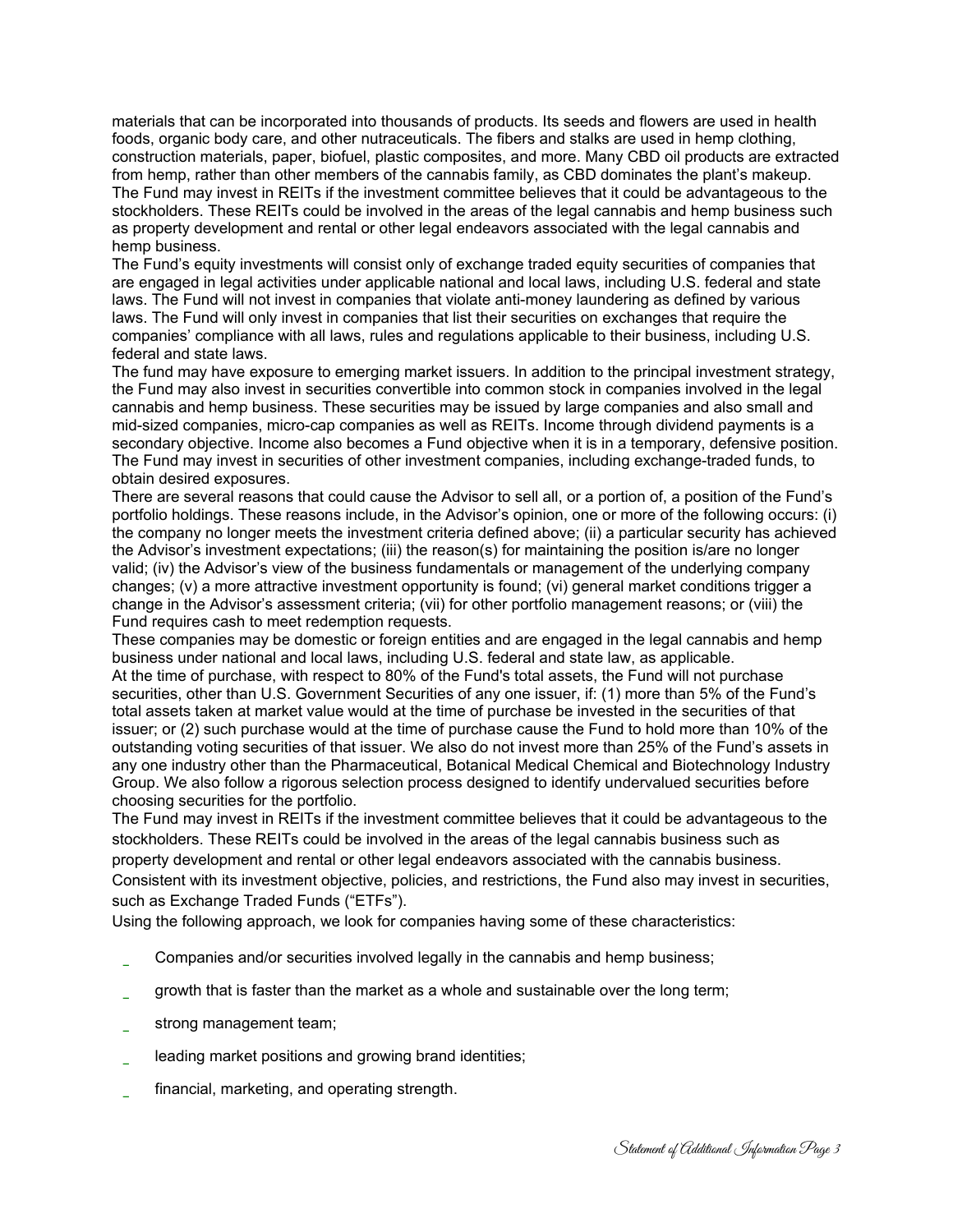When the Advisor believes the securities the Fund holds may decline in value, the Fund may sell them and, if the Advisor believes market conditions warrant the Fund may assume a defensive position. While in a defensive position, the Fund may invest all or part of its assets in corporate bonds, debentures (both short and long term) or preferred stocks rated A or above by Moody Investors Service, Inc., Standard and Poor's, or Fitch Ratings (or, if unrated, of comparable quality in the opinion of the Advisor), United States Government securities, repurchase agreements meeting approved credit worthiness standards (e.g., whereby the underlying security is issued by the United States Government or any agency thereof), or retain funds in cash or cash equivalents. There is no maximum limit on the amount of fixed income securities in which the Fund may invest for temporary defensive purposes. If the Fund takes a temporary defensive position in attempting to respond to adverse market, economic, political or other conditions, it may not achieve its investment objective. The Fund's performance could be lower during periods when it retains or invests its assets in these more defensive holdings.

### INVESTMENT RISKS

The American Growth Cannabis Fund concentrates its investments in the Pharmaceuticals, Botanical Medical Chemical and Biotechnology Industry Group and is subject to the risks associated with those industries. The value of the Fund's shares will be affected by factors particular to the Pharmaceuticals, Botanical Medical Chemical and Biotechnology Industry Group and related sectors (such as government regulation) and may fluctuate more widely than that of a typical diversified fund.

Investing in any mutual fund involves risk, including the risk that you may receive little or no return on your investment, and the risk that you may lose part or all of the money you invest.

The company may invest in companies of all sizes. The legal cannabis business is a quickly growing and emerging business. As a result, there are additional risks that you should consider. Some of these risks are;

- General Risk All investments are subject to inherent risk. Markets can trade in random or cyclical price patterns and prices can fall over time. The value of the American Growth Cannabis Fund can fluctuate as markets fluctuate over long and short periods of time.
- Market Risk the value of an investment may fluctuate. Overall market risks may affect the value of the Fund. Securities in the Fund's portfolio may underperform due to inflation (or expectations for inflation), interest rates, global demand for particular products or resources, natural disasters, pandemics, epidemics, terrorism, regulatory events and governmental or quasi-governmental actions. Factors such as domestic economic growth and market conditions, interest rate levels and political events affect the securities markets.
- Political, Economic and Regulatory Risk Changes in economic and tax policies, high inflation rates, government instability, and other political or economic actions or factors that may have an adverse effect on the American Growth Cannabis Fund. Governmental and regulatory actions, including law changes, may have unexpected or adverse consequences on particular markets, strategies, or investments. Legislation or regulation may also change the way in which the American Growth Cannabis Fund itself is regulated. The American Growth Cannabis Fund cannot predict the effects of any new governmental regulation or law that may be implemented on the ability of the American Growth Cannabis Fund to invest in certain assets, or the possible effect on our ability to access financial markets, and there can be no assurance that any new governmental regulation will not adversely affect the American Growth Cannabis Fund's ability to achieve its investment objectives.
	- Cannabis and Hemp Industry Risks
		- Cannabis-Related Risks

 Although the Fund will not be investing in companies who are in the growth, processing or sale of medical or adult use cannabis under state authorized programs in the United States, including those cannabis touching companies listed on the Canadian Stock Exchange, the Fund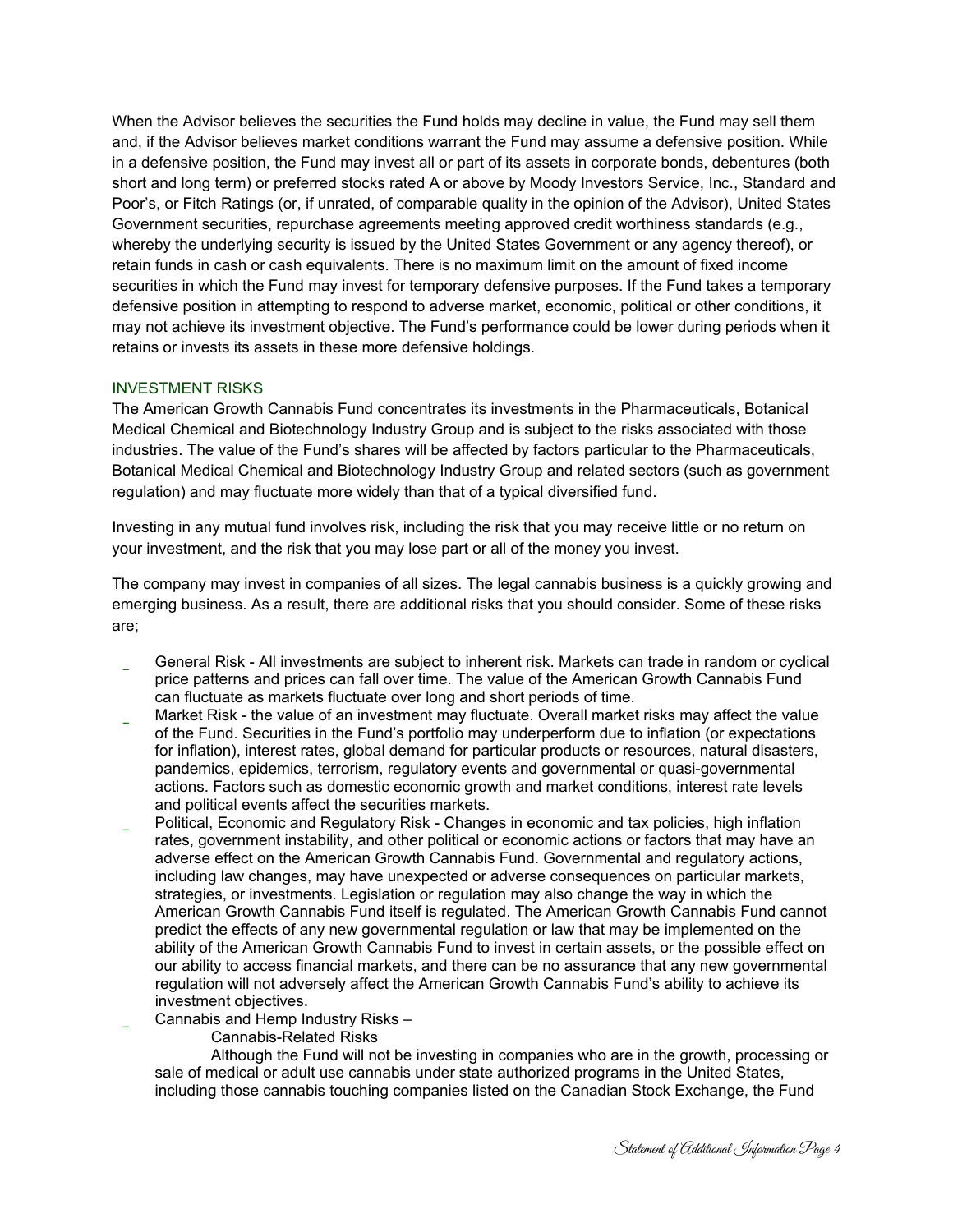intends to invest in certain companies who may provide products/services associated with the state regulated cannabis industry.

Cannabis remains illegal under United States federal law and a change in federal enforcement practices could significantly and negatively affect the value of the Fund. Despite the development of a cannabis industry legal under state laws, state laws legalizing medicinal and adult cannabis use are in conflict with the federal Controlled Substances Act (the "CSA"). Cannabis is categorized as a Schedule-I controlled substance under the CSA, as enforced by the Drug Enforcement Agency (the "DEA") and the United States Department of Justice (the "DOJ"). Under the CSA, it is illegal to grow, process, sell, possess and consume cannabis. A Schedule-I controlled substance is defined under the CSA as a substance that has no currently accepted medical use in the United States, a lack of safety for use under medical supervision and a high potential for abuse. The CSA further defines Schedule I controlled substances as "the most dangerous drugs of all the drug schedules with potentially severe psychological or physical dependence." In addition, the revenue generated from these cannabis businesses would represent proceeds of a crime under federal law and, thus, a violation of United States anti-money laundering laws. However, over thirty states and the District of Columbia currently allow their citizens to use medical cannabis, and eleven states and the District of Columbia have legalized cannabis for adult use. As a result, this has created an unpredictable business-environment for dispensaries and cultivators that legally operate under state-laws but in violation of federal law. On August 29, 2013, United States Deputy Attorney General James Cole issued the Cole Memorandum to United States Attorneys guiding them to prioritize enforcement of federal law away from the medical cannabis industry operating as permitted under state law, so long as:

• cannabis is not being distributed to minors and dispensaries are not located around schools and public buildings;

• the proceeds from sales are not going to gangs, cartels or criminal enterprises;

• cannabis grown in states where it is legal is not being diverted to other states;

• cannabis-related businesses are not being used as a cover for sales of other illegal drugs or illegal activity;

• there is not any violence or use of fire-arms in the cultivation and sale of marijuana;

• there is strict enforcement of drugged-driving laws and adequate prevention of adverse health consequences; and

• cannabis is not grown, used, or possessed on federal properties.

The Cole Memorandum was meant only as a guide in the medical marijuana space, not a rule of law, for United States Attorneys and did not alter in any way the DOJ's federal authority to enforce federal law, including federal laws relating to medical or adult use cannabis, regardless of state law. Moreover, the Cole Memorandum also provided that it could not be used as a defense to any cannabis-related criminal prosecution.

On January 4, 2018, United States Attorney General Jefferson Sessions issued a Memorandum to United States Attorneys rescinding the Cole Memorandum, stating that federal United States prosecutors should follow well-established principles in effect prior to the issuance of the Cole Memorandum that govern all federal prosecutions in deciding which activities to prosecute under existing federal laws. Federal legislation has been proposed over the years to reschedule or deschedule cannabis from the CSA, as well as to transform the Cole Memorandum into a rule of law. In addition, current United States Attorney General William Barr stated in a written response as part of his confirmation hearing that he does not intend to pursue the prosecution of those involved in the medical cannabis industry that are otherwise compliant with the Cole Memorandum. Nevertheless, there remains the risk of federal criminal prosecution of those in the medical or adult use cannabis business, which could have a negative impact on the value of the Fund.

Notwithstanding cannabis being illegal under United States federal law, the Rohrabacher-Farr amendment (now called the Rohrabacher-Blumenauer amendment) was appended to the federal budget bill starting in December 2014, and has been re-adopted every year ever since. This amendment limits the ability of the DOJ to interfere in states with businesses and individuals who participate in and comply with state-regulated medical cannabis programs. The amendment has been interpreted to prohibit the DOJ from using federal funds for the prosecution of businesses and individuals that are operating in accordance with state medical cannabis laws. In particular, in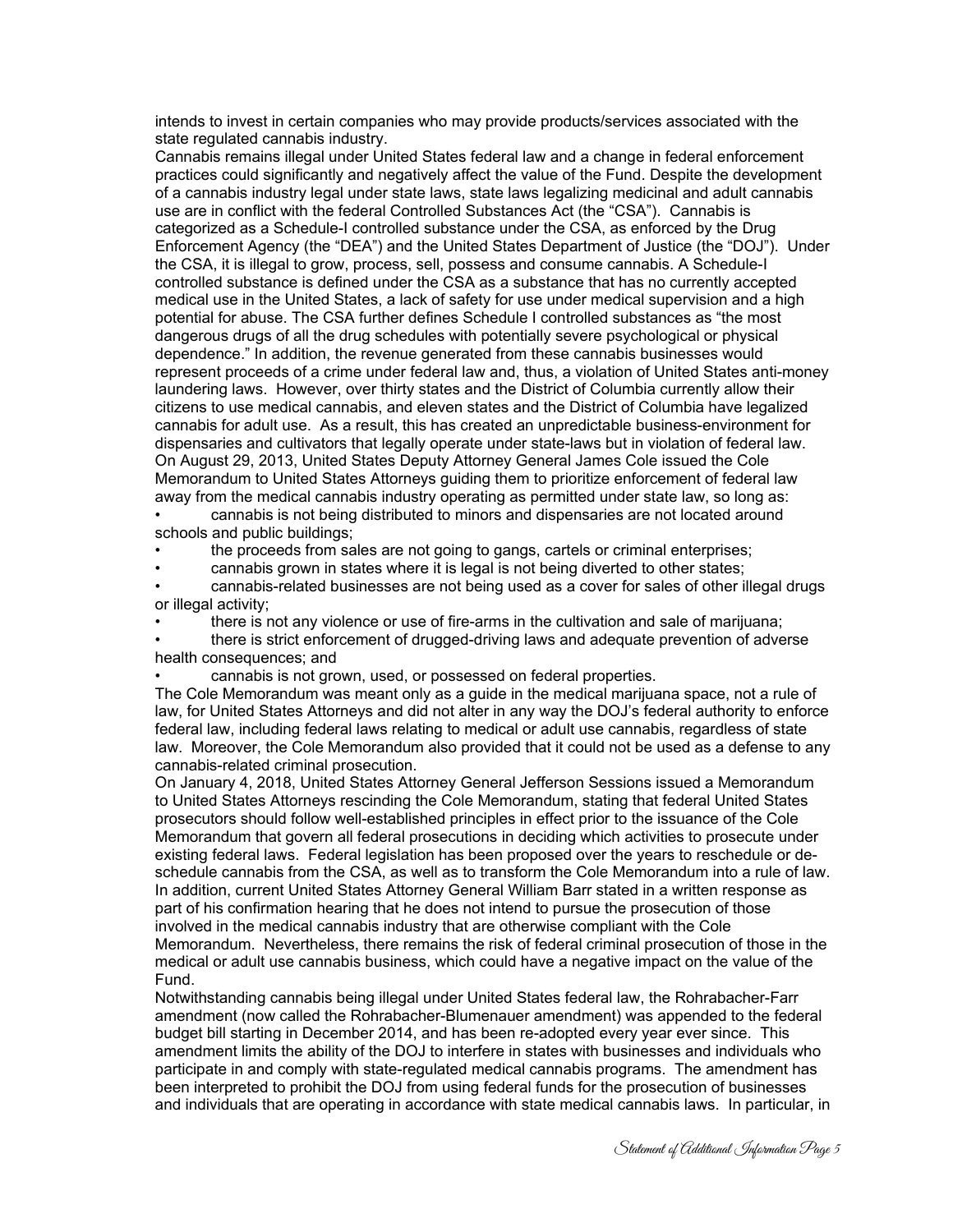2016, a federal appellate court upheld this funding restriction as a basis to overturn convictions of people involved in the state-regulated medical cannabis space. The Rohrabacher-Blumenauer amendment must be renewed annually unless federal legislation is adopted to formalize this restriction. Federal legislation has been proposed over the years to formalize the protection covered by this rider to the federal spending bill. Until that protection becomes law or if the amendment is not renewed in the future, the federal government's enforcement of current federal laws could cause significant financial risk to the Fund. The Rohrabacher-Blumenauer amendment does not provide protection to those engaged in the adult use cannabis business.

Laws and regulations affecting the cannabis/marijuana industries are constantly changing, which could detrimentally affect the Fund, and we cannot predict the impact that future laws and regulations may have on the Fund. Local, state and federal cannabis laws and regulations are constantly changing and they are subject to evolving interpretations, which could require companies in which the Fund has invested to incur substantial costs associated with compliance or to alter one or more of their service/product offerings. In addition, violations of these laws, or allegations of such violations, could disrupt their business and result in a material adverse effect on the value of the Fund. We cannot predict the nature of any future United States local, state and federal laws, regulations, interpretations or applications, nor can we determine what impact additional governmental regulations or administrative policies and procedures, when and if promulgated, could have on the business of the Fund. Any change in law or interpretation could have a material adverse impact on the value of the Fund.

If the licenses/permits of United States medical and adult use cannabis businesses are terminated or not renewed, there could be a risk to the value of the Fund. The ability to operate a medical and/or adult use cannabis business in the United States is dependent on the ability of those companies to maintain in good standing their state/local permits/licenses necessary for the operation of a medical or adult use cannabis business. Further, in order for these companies to retain their permits/licenses, they are required to comply with ongoing compliance and reporting requirements and ongoing regulation and oversight by certain state/local governmental authorities. Any failure to comply with any such regulatory requirements or any failure to maintain any such permits/licenses could have a material adverse impact on the value of the Fund. Participants in the United States cannabis industry have difficulty accessing the service of banks. Despite guidance issued by the Financial Crimes Enforcement Network of the United States Department of the Treasury in February 2014, mitigating the risk to banks/credit unions that do business with medical cannabis companies permitted under state law, as well as guidance from the DOJ noted above, banks/credit unions remain wary to accept funds from businesses in the cannabis industry, including those involved in hemp discussed more fully below. Because medical and adult use cannabis remain illegal under federal law, there remains a compelling argument that banks/credit unions may be in violation of the CSA and federal anti-money laundering laws when accepting for deposit, funds derived from the sale or distribution of medical and/or adult use cannabis. Consequently, businesses involved in the medical and adult use cannabis industries (and to some degree those in the hemp and hemp-derived product industry) continue to have trouble establishing and maintaining banking relationships. An inability to open and maintain bank accounts may make it difficult to do business with cannabis and hemp companies in the United States, which could adversely impact the value of the Fund. Companies involved in the cannabis industry also face intense competition, may have substantial burdens on company resources due to litigation, as well as complaints or enforcement actions, all of which could adversely impact the value of the Fund.

Hemp-Related Risks

What is hemp under United States federal law? Botanically, hemp and marijuana come from the same species of plant, Cannabis sativa, but from different varieties or cultivars that have been bred for different uses. In fact, hemp and marijuana are genetically distinct forms of cannabis that differ by their use, chemical makeup, and differing cultivation practices. While marijuana generally refers to the psychotropic drug used in the medical and adult use cannabis businesses, growers cultivate hemp for use in production of many products, including foods and beverages, personal care products, nutritional supplements, fabrics, textiles, paper, construction materials, and other manufactured goods.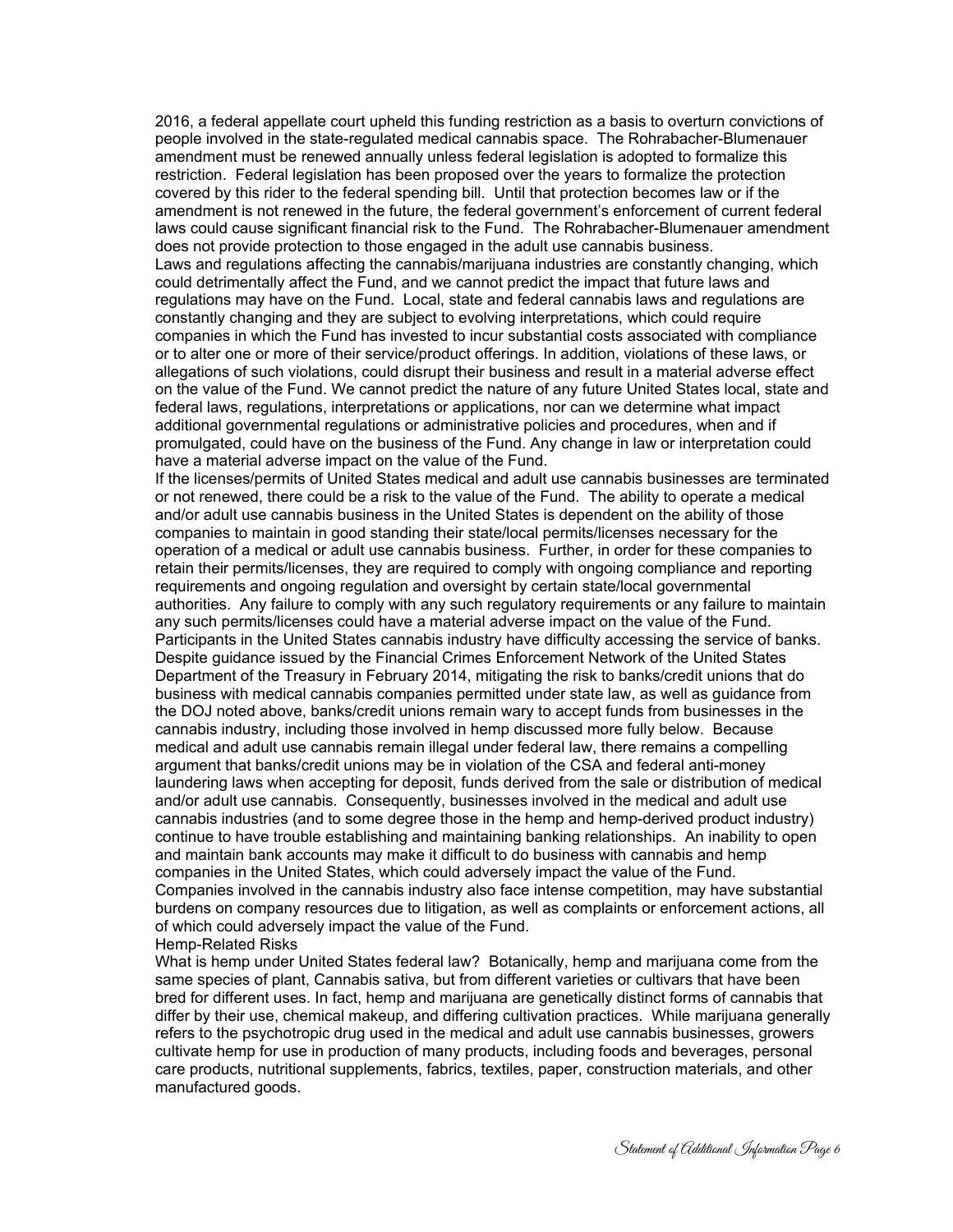There are about 500 natural components found within the Cannabis sativa plant, of which over 100 have been classified as "cannabinoids" (another word for chemicals unique to the plant). The two most well-known cannabinoids are delta-9-tetrahydrocannabinol ("THC") and Cannabidiol ("CBD"). THC is the main psychoactive cannabinoid that gives users the "high" feeling, while CBD is the main non-psychoactive cannabinoid in cannabis and constitutes up to 40% of the plant's extracts. CBD can derive from both marijuana and hemp, but this section will only focus on possible investments in businesses engaged in the growth, manufacture and sale of hemp and hemp-derived CBD.

 Although the 2018 Farm Bill federally legalized hemp and hemp derived products, issues remain with the growth and sale of hemp and hemp-based products. On December 20, 2018, the President signed into law the Agriculture Improvement Act of 2018 (the "2018 Farm Bill"), which became effective on January 1, 2019. Among other things, the 2018 Farm Bill amended certain federal laws relating to the production and marketing of hemp, as well as derivatives of the plant, including CBD. While most of these amendments involve the growth/production of hemp, certain amendments involve the sale of hemp and hemp-derived products. Importantly, the 2018 Farm Bill defines "hemp" as "the plant Cannabis sativa L. and any part of that plant, including the seeds thereof and all derivatives, extracts, cannabinoids, isomers, whether growing or not, with a [THC] concentration of not more than 0.3 percent on a dry weight basis".

From its inception, the CSA classified both "marijuana" and THC as Schedule I controlled substances. Before Congress passed the 2018 Farm Bill, the CSA defined "marijuana" in relevant part as "all parts of the plant Cannabis sativa L., whether growing or not; the seeds thereof; the resin extracted from any part of such plant; and every compound, manufacture, salt, derivative, mixture, or preparation of such plant, its seeds or resin." Under this definition, hemp was a controlled substance and, thus, could not be manufactured, possessed, or distributed, and the handling of any funds generated from such sales would violate federal anti-money laundering laws.

 The 2018 Farm Bill expressly removed hemp from the CSA definition of "marijuana." It also carved-out an exception for the low levels of THC found in hemp. This means that hemp is no longer an illegal substance under United States federal law. Further, the production, sale, and distribution of hemp is no longer subject to the enforcement or regulatory oversight of the DEA. Instead, as discussed below, the 2018 Farm Bill delegates those responsibilities to the Secretary of Agriculture (the "Secretary").

The Agricultural Marketing Act of 1946 (the "AMA")

 The bulk of the hemp-related changes promulgated by the 2018 Farm Bill are in the amendments to the AMA. Among other things, Congress enacted the AMA to provide a "sound, efficient, and privately operated system for distributing and marketing agricultural products." Under the 2018 Farm Bill, there are six major hemp-related amendments to the AMA: (1) the definition of "hemp"; (2) the creation, approval, and compliance with state hemp "plans"; (3) the creation, approval, and compliance with a federal hemp "plan"; (4) the regulatory authority of the Secretary of Agriculture; (5) the transportation of hemp products in interstate commerce; and (6) the effect of the 2018 Farm Bill on other laws, particularly the Federal Food, Drug, and Cosmetic Act (the "FD&C Act"). Each of the six major hemp-related amendments could impact the business of the Fund.

First, the 2018 Farm Bill established a definition of "hemp":

The plant Cannabis sativa L. and any part of that plant, including the seeds thereof and all derivatives, extracts, cannabinoids, isomers, whether growing or not, with a [THC] concentration of not more than 0.3 percent on a dry weight basis."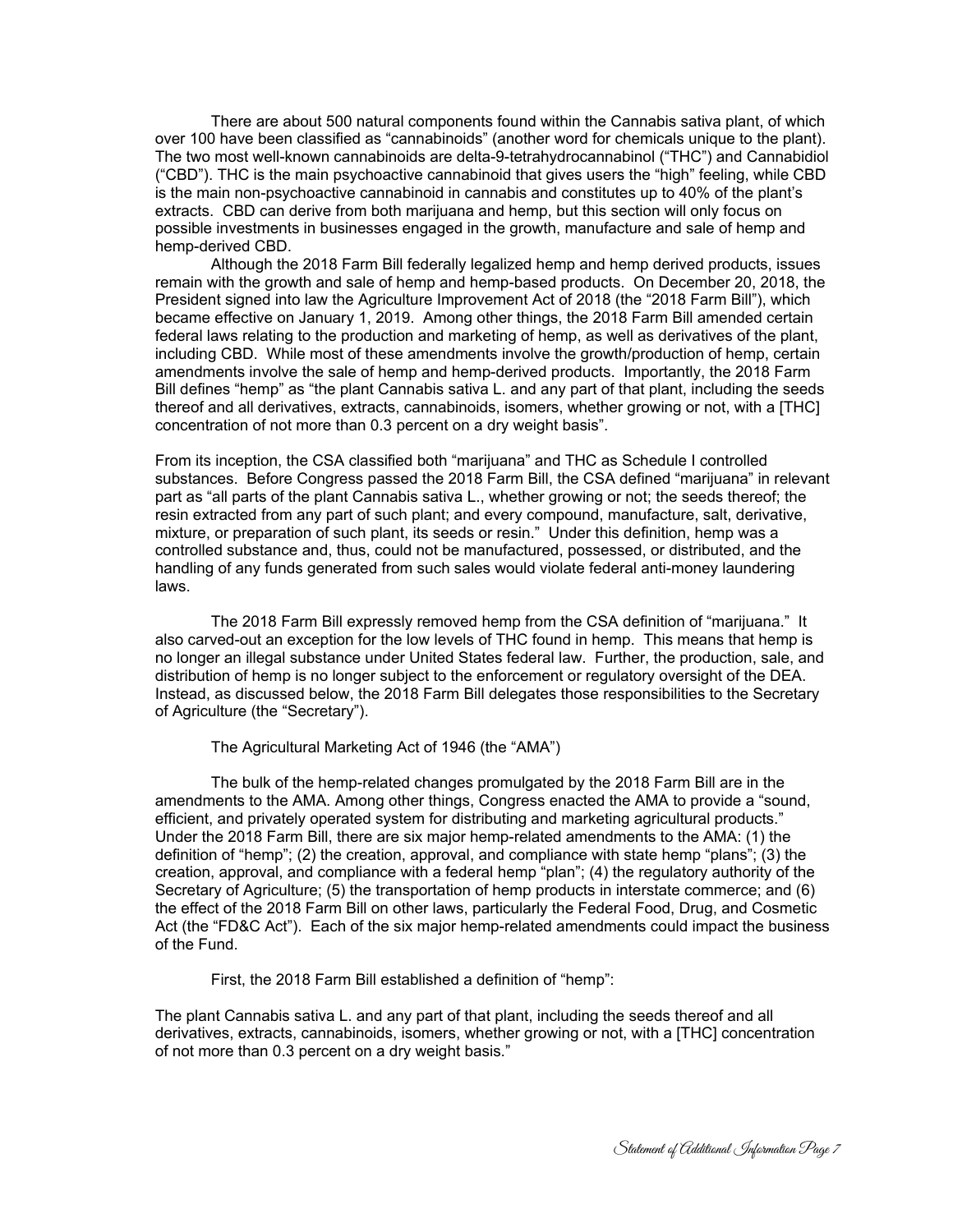Any hemp companies that are selling raw or refined hemp that does not fit the above definition of hemp will be violating the CSA and federal anti-money laundering laws, which could put an investment in one of those companies at risk and thus impact the value of the Fund.

 Second, the 2018 Farm Bill offers primary regulatory authority over the growth/production of hemp to each individual state. Under the 2018 Farm Bill, this authority must be expressed in a "plan" under which the particular state monitors and regulates the growth/production of hemp. A state plan must include (1) a practice to maintain relevant land information where hemp is produced; (2) a procedure for testing THC levels of hemp; (3) a procedure for disposing noncompliant hemp plants; (4) enforcement procedures for violations; (5) a procedure for annual, random sample testing to ensure compliance; (6) a procedure for sharing information with the federal government; and (7) a certification that the state has the resources to carry out its plan. The 2018 Farm Bill also allows states to include any other practice or procedure so long as the practice or procedure is "consistent with this subtitle." Indeed, the 2018 Farm Bill expressly allows states to enact more stringent hemp laws without facing federal preemption. The Secretary must either approve or reject a state plan within 60 days after submission. The Secretary announced that the Department of Agriculture intended to issue its regulations in August 2019, but it has yet to do so. State plans will not be approved until the Department of Agriculture promulgates its regulations. Thus, hemp companies may be in a state of flux regarding their compliance with federal and state law, both of which are subject to change upon the full implementation of the 2018 Farm Bill.

 Third, the 2018 Farm Bill provides that, in states without approved plans, hemp producers must comply with a federal plan established by the Secretary. Until one year after the Secretary establishes a federal plan, the 2014 Farm Bill remains in effect. That said, nothing in the 2018 Farm Bill suggests that the 2014 Farm Bill prohibits selling hemp-CBD, but this lack of clarity presents a risk to the Fund.

 Fourth, the 2018 Farm Bill, as noted, gives the Secretary sole authority to promulgate federal regulations that relate to the growth/production of hemp. The 2018 Farm Bill has also shifted enforcement and regulatory authority away from the DEA and towards the Food and Drug Administration (the "FDA") when it comes to hemp-derived finished products, which may present issues for these companies as set forth more fully below depending upon what regulations the FDA may promulgate and ultimately enforce.

 Fifth, the 2018 Farm Bill expressly provides that it does not prohibit interstate commerce of hemp. Even further, the 2018 Farm Bill also forbids states from prohibiting the transportation or shipment of hemp or hemp products, including hemp-CBD, through the state if produced in accordance with the 2018 Farm Bill. Until full implementation of the 2018 Farm Bill, there may be uncertainty regarding the transportation of hemp products around the United States, which may present a financial risk to those hemp companies in which the Fund invests.

 Finally, the 2018 Farm Bill provides that it does not affect the FD&C Act, among other things, as well as the authority of the Commissioner of Food and Drugs to promulgate regulations and guidelines under the FD&C Act. The United States Congress explicitly preserved the FDA's current authority to regulate products containing cannabis or cannabis-derived compounds under the FD&C Act such as food, beverages and dietary supplements as discussed further as follows.

The potential impact of the FD&C Act on the growth and sale of hemp and hemp-derived products. The FD&C Act establishes a comprehensive federal scheme to regulate food, drugs, and cosmetics, among other things. Under the FD&C Act, the introduction of "new drugs" into interstate commerce without meeting certain regulatory approvals is prohibited. In addition, the FD&C Act proscribes the introduction of adulterated or misbranded drugs into interstate commerce. With the passing of the 2018 Farm Bill, the FDA issued a statement "clarifying" its position on the regulation of products containing cannabis and cannabis-derived products (the "Statement").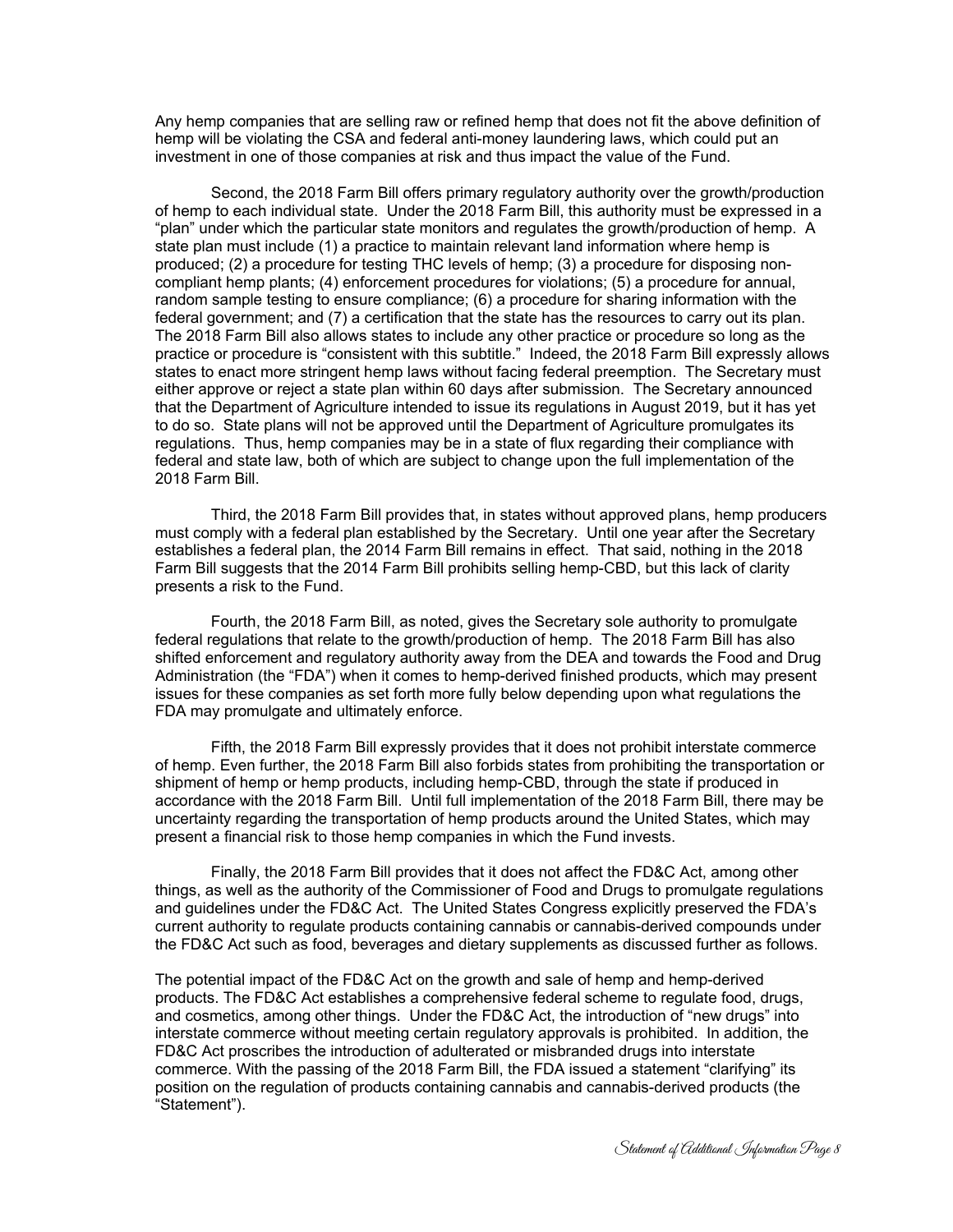The Statement begins with the broad proposition that the FDA will "treat products containing cannabis or cannabis-derived compounds as we do any other FDA-regulated products" regardless of the source of the substance. Despite this position, the Statement recognizes the "growing public interest in cannabis and cannabis-derived products, including [CBD]," as well as the "potential opportunities that cannabis or cannabis-derived products." The FDA then promises to "continue to take steps to make the pathways for the marketing of these products more efficient." Conservative estimates suggest that it will take another 18-24 months for the FDA to implement these steps; the FDA has a designated group to review the issue.

 Substantively, the Statement provides that "[c]annabis and cannabis-derived products claiming in their marketing and promotion materials that they are intended for use in the diagnosis, cure, mitigation, treatment, or prevention of diseases (such as cancer, Alzheimer's disease, psychiatric disorders and diabetes) are considered new drugs or new animal drugs and must go through the FDA drug approval process for human or animal use before they are marketed in the U.S." The Statement also provides that "it's unlawful under the FD&C Act to introduce food containing added CBD or THC into interstate commerce, or to market CBD or THC products as, or in, dietary supplements. . . . because both CBD and THC are active ingredients in FDA-approved drugs (Epidiolex) and were the subject of substantial clinical investigations before they were marketed as foods or dietary supplements." Considering that the FDA considers CBD a drug and that ingestible products cannot be sold with CBD in them unless and until they receive regulatory approval, there is regulatory and financial risk to any company selling such products and, thus, to the Fund's investment in those companies.

That said, a careful reading of the Statement suggests that the FDA's enforcement priorities involve only the most serious health claims. In fact, since 2015, the FDA has issued warning letters to twenty-two different entities: six in 2015, eight in 2016, four in 2017, one in 2018, and (to date) four in 2019 thus far. A cursory reading of these letters supports the above conclusion that the FDA is mainly focusing on serious health claims. At bottom, "when a product is in violation of the FD&C Act, the FDA considers many factors in deciding whether or not to initiate an enforcement action. Those factors include, among other things, agency resources and the threat to the public health." Although the FDA has focused only on sending cease and desist letters to date regarding the marketing of CBD products, there is a risk that the FDA changes it position and seeks to further enforce the FD&C Act in a manner that has not been done to date regarding cannabis-infused products.

On May 31, 2019, the FDA conducted hearings on, among other things, CBD. The FDA is committed to review this issue further and to develop regulations to oversee the use of CBD. Unfortunately, there is no definitive timeframe for the FDA to take action and provide further guidance on the sale of CBD products. Certain companies who are in the hemp business have taken the position that their sale of hemp derived products predates the FDA's approval of Epidiolex and are thus otherwise permitted. No court has addressed the respective positions of the FDA and the hemp industry. FDA regulations or an adverse court decision regarding the position of the hemp industry could impact the value of the Fund.

Potential impact of state laws until implementation of the 2018 Farm Bill. As noted above, the 2014 Farm Bill will remain intact until one year after a federal plan is established. Before Congress passed the 2018 Farm Bill, many states enacted hemp-related statutes in accordance with the 2014 Farm Bill. The 2014 Farm Bill permitted qualifying individuals and entities—through state agricultural pilot programs—to grow, cultivate, and market industrial hemp for research purposes only.

Most state hemp laws and regulation are, therefore, tailored specifically to conform to the 2014 Farm Bill requirements, including the research requirement. Because the 2014 Farm Bill offered little detail about the limitations and restrictions of its applicability, including what qualifies as "market research," multiple federal agencies and the DOJ filed a Statement of Principles on Industrial Hemp to clarify. Among other things, the statement explained that the 2014 Farm Bill permits the sale of industrial hemp in states with an agricultural pilot program for the purpose of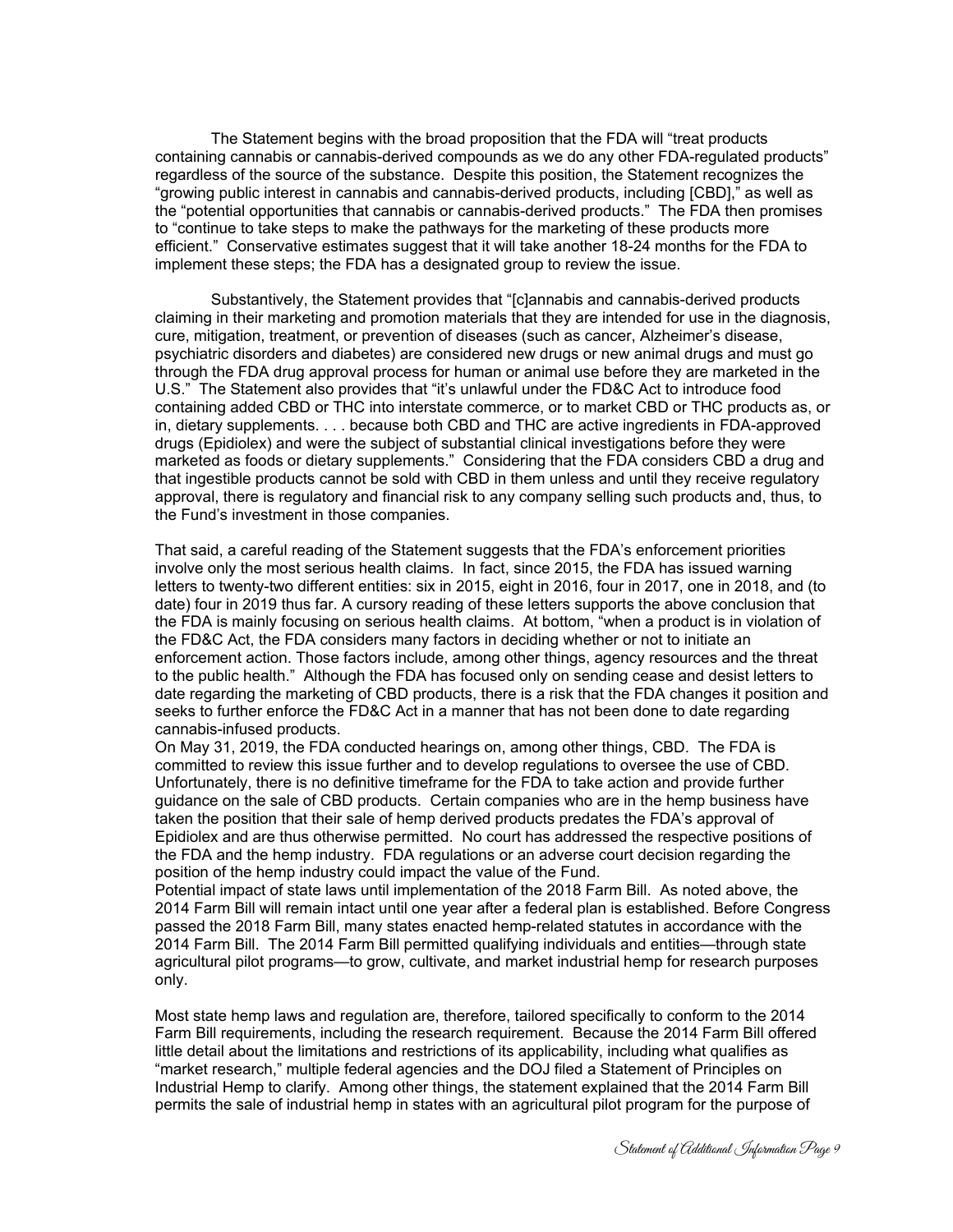market research, but prohibits general commercial activity, as well as the inter-state transportation of hemp plants and seeds.

Importantly, the 2014 Farm Bill, as well as most of the state analogs, contemplate the growth and cultivation of industrial hemp, not the commercial sale or distribution of hemp or hemp products. It is, thus, unclear whether companies in which the Fund invests are subject to the 2014 Farm Bill, as well as the state analogs if they were to start selling hemp-based CBD-infused products before implementation of the 2018 Farm Bill. This lack of clarity is exacerbated by the few states that have passed hemp laws, apparently in accordance with the 2014 Farm Bill, which contemplate the sale of hemp and hemp products.

As for state controlled substances laws, which apply more directly to the sales by companies (in which the Fund may invest) of hemp-CBD products, the question is whether states may classify hemp as a controlled substance despite the 2018 Farm Bill. Before the 2018 Farm Bill, many states carved out an exception to their marijuana drug laws for industrial hemp produced in accordance with the 2014 Farm Bill and their respective state programs. States did so by (1) amending their drug laws expressly to exclude industrial hemp grown in compliance with state pilot programs from the definition of "marijuana"; (2) including a provision in their hemp laws removing industrial hemp grown in compliance with state pilot programs from the definition of "marijuana"; (3) including a provision in their hemp laws that provided immunity from prosecution if the grower or processor complied with state law; or (4) a combination of the previous three. Those states that have tied the definition of "marijuana" to compliance with their state hemp laws are in question because, under the 2018 Farm Bill, hemp is not a controlled substance even if an entity does not comply with a state hemp program. Nevertheless, this lack of certainty and risk will remain until the 2018 Farm Bill is fully implemented.

- Emerging Market Risk Many of the risks with respect to foreign investments are more pronounced for investments in issuers in developing or emerging market countries. Emerging market countries tend to have more government exchange controls, more volatile interest and currency exchange rates, less market regulation, and less developed economic, political and legal systems than those of more developed countries. In addition, emerging market countries may experience high levels of inflation and may have less liquid securities markets and less efficient trading and settlement systems.
- Industry and Security Risk the risk that the value of securities in a particular industry or the value of an individual stock or bond will decline because of changing expectations for the performance of that industry or for the individual company issuing the stock or bond. The Fund may have significant holdings in certain industries and thus may be more susceptible to volatility in those industries, and thus more susceptible to losses.
- Management and Selection Risk The risk that the securities selected by the Fund's management may underperform the markets, the relevant indices, or the securities selected by other funds with similar investment objectives and investment strategies. The securities and sectors selected may vary from the securities and sectors included in the relevant index.
- Large Cap Company Risk Larger more established companies may be unable to respond quickly to new competitive challenges such as changes in technology and consumer tastes. Many larger companies also may not be able to attain the high growth rate of successful smaller companies, especially during extended periods of economic expansion.
- Mid Cap Risk mid cap stocks tend to have a greater exposure to market fluctuations and failure.
- Small Cap Risk small cap stocks tend to have a high exposure to market fluctuations and failure.
- Micro Cap Risk low-priced stocks issued by the smallest of companies. Many microcap companies do not file financial reports with the SEC, so it's hard for investors to get the facts about the company's management, products, services, and finances. Microcap stocks historically have been more volatile and less liquid than the stock of larger companies.
- REITs Risk Under its modified fundamental investment policies, the American Growth Cannabis Fund may invest in REITs (Real Estate Investment Trust), including Equity REITs and Mortgage REITs. Equity REITs invest directly in property while Mortgage REITs invest in mortgages on real property. REITs may be subject to certain risks associated with the direct ownership of real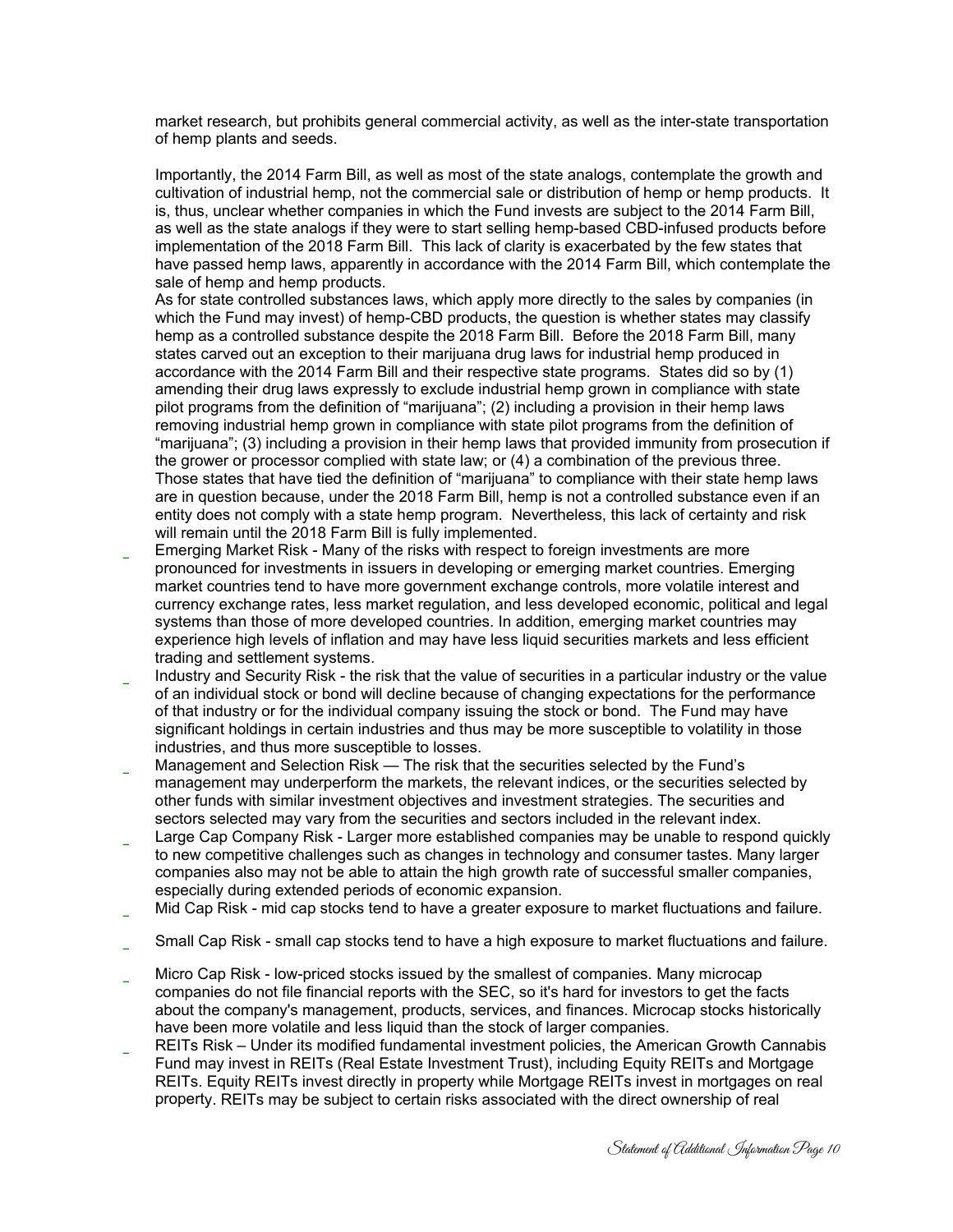property including declines in the value of real estate, risks related to general and local economic conditions, over building and increased competition, increase in property taxes and operating expenses, and variations in rental income. REITS are dependent on management skills, are not diversified, and are subject to heavy cash flow dependency, default by borrowers and selfliquidation. REITs (especially mortgage REITs) are also subject to interest rate risk. When interest rates decline, the value of a REIT's investment in fixed-rate obligations can be expected to rise. Conversely, when interest rate rise, the value of a REIT's investment in fixed-rate obligations can be expected to decline. Mortgage REITs may be affected by the quality of any credit extended to them.

- Exchange -Traded Funds ("ETFs") ETFs are investment companies whose shares are listed on a securities exchange and trade like a stock throughout the day. Investments in ETFs are subject to a variety of risks, including risks associated with the underlying securities that the ETF holds. The Fund's net asset value will be subject to fluctuations in the market values of the ETFs in which it invests. Also, ETFs that track particular indices typically will be unable to match the performance of the index exactly due to the ETF's operating expenses and transaction costs, among other things. Similar to investments in other investment companies, the Fund's shareholders must bear not only their proportionate share of the Fund's fees and expenses, but they also must bear indirectly the fees and expenses of the ETF. In addition, the ability of the Fund to meet its investment objective will directly depend on the ability of the ETFs to meet their investment objectives. The extent to which the investment performance and risks associated with the Fund correlate to those of a particular ETF will depend upon the extent to which the Fund's assets are allocated from time to time for investment in the ETF, which will vary.
- Investments in Other Investment Companies Risk The Fund's investments in other investment companies will be subject to the risks of the purchased investment company's portfolio securities. The Fund's shareholders must bear not only their proportionate share of the Fund's fees and expenses, but they also must bear indirectly the fees and expenses of the other investment company. In addition, the Fund's net asset value is subject to fluctuations in the net asset values of the other investment companies in which it invests. The ability of the Fund to meet its investment objective will depend, to a significant degree, on the ability of the other investment companies to meet their objectives.
- New Issuer Risk New Issuers have been in the business less than 3 years, may face increased pressures from established companies, new unseasoned management, may be more volatile and may offer less liquidity then larger companies.
- Pharmaceutical Company Risk Companies in the pharmaceutical industry are heavily dependent on patent protection. The expiration of patents may adversely affect the profitability of the companies. Pharmaceutical companies are also subject to extensive litigation based on product liability and other similar claims. Many new products are subject to approval of the Food and Drug Administration, a process that can be long and costly. Expanding international operations may lead to risks resulting from differences between U.S. and foreign legal, political and economic systems, regulatory regimes and market practices.
- Recent Market Conditions An outbreak of respiratory disease caused by a novel coronavirus (COVID-19) was first detected in China in late 2019 and subsequently spread globally. As of the date of this Prospectus, the impact of the outbreak has continued to evolve, and cases of the virus have been identified in most developed and emerging countries throughout the world. The transmission of COVID-19 and efforts to contain its spread have resulted in significant disruptions to business operations, supply chains and customer activity, widespread business closures and layoffs, international, national and local border closings, extended quarantines and stay-at-home orders, event cancellations, service cancellations, reductions and other changes, significant challenges in healthcare service preparation and delivery, as well as general concern and uncertainty that has negatively affected the global economy. These circumstances are evolving, and further developments could result in additional disruptions and uncertainty. These impacts also have caused significant volatility and declines in global financial markets, which have caused losses for investors. The impact of the COVID-19 pandemic may last for an extended period of time and could result in a substantial economic downturn or recession, which may have a material adverse effect on the performance and financial condition of the securities in which the Fund invests, and on the overall performance of the Fund.

Statement of Additional Information Page 11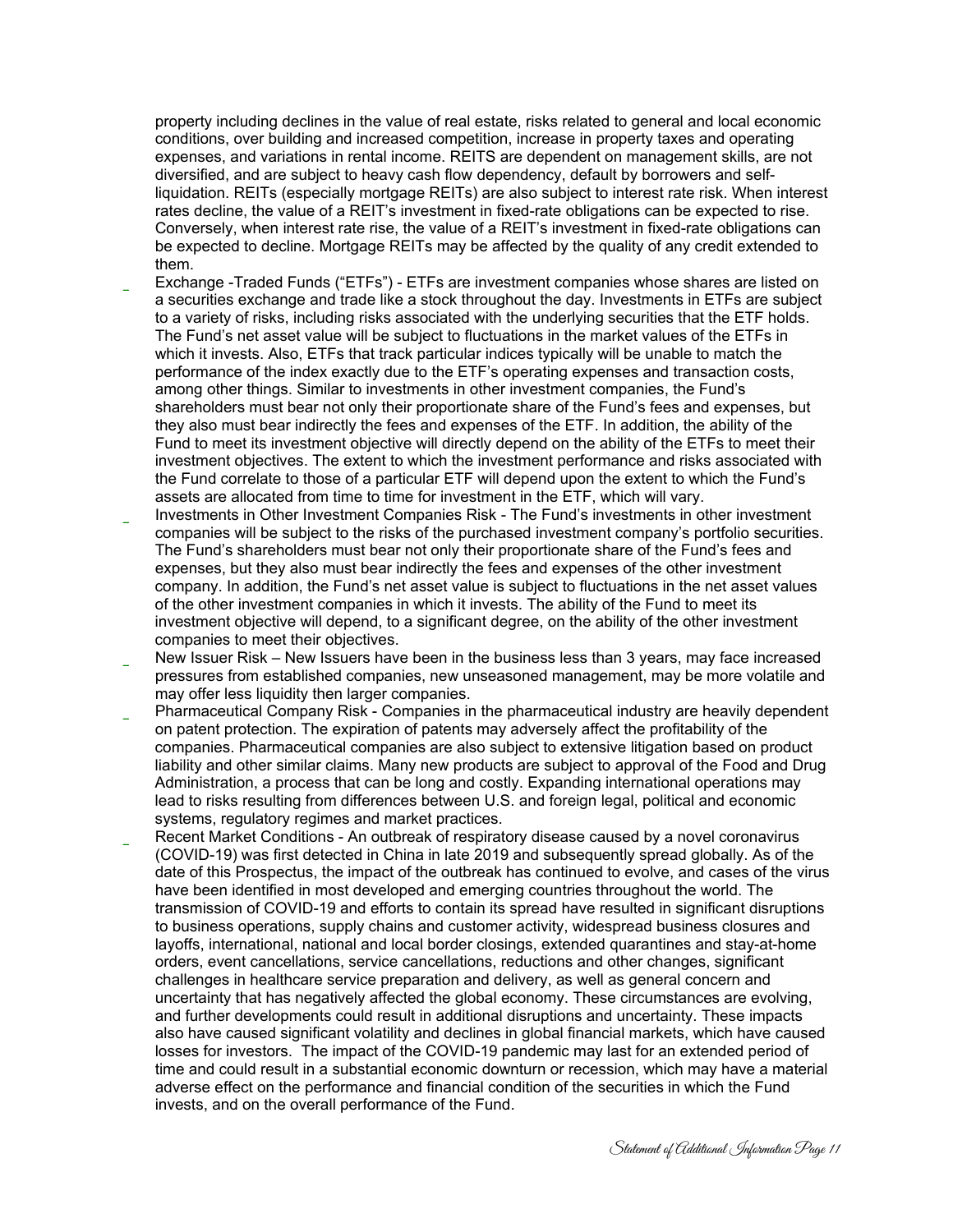Liquidity Risk – The American Growth Cannabis Fund may face increased liquidity risk which is the risk that a given security or asset may not be readily marketable.

- Convertible Securities Risk Convertible securities have the risk of loss of principal at maturity, but this loss is limited to the value of the bond floor.
- Foreign Investment Risk The prices of foreign securities may be more volatile than the prices of securities of U.S. issuers because of economic and social conditions abroad, political developments, and changes in the regulatory environments of foreign countries. In addition, changes in exchange rates and interest rates may adversely affect the values of the Fund's foreign investments. Foreign companies are generally subject to different legal and accounting standards than U.S. companies, and foreign financial intermediaries may be subject to less supervision and regulation than U.S. financial firms. Foreign securities include American Depository Receipts ("ADRs") and Global Depository Receipts ("GDRs"). Unsponsored ADRs and GDRs are organized independently and without the cooperation of the foreign issuer of the underlying securities, and involve additional risks because U.S. reporting requirements do not apply. In addition, the issuing bank may deduct shareholder distribution, custody, foreign currency exchange, and other fees from the payment of dividends.
- \* Risks Related to Investing in Canada Because some of the investments of the Fund may be geographically concentrated in Canadian companies or companies that have a significant presence in Canada, investment results could be dependent on the condition of the Canadian economy. The Canadian economy is reliant on the sale of natural resources and commodities, which can pose risks such as the fluctuation of prices and the variability of demand for exportation of such products. Changes in spending on Canadian products by other countries or changes in the other countries' economies may cause a significant impact on the Canadian economy. In particular, the Canadian economy is heavily dependent on relationships with certain key trading partners, including the United States and China.
- Portfolio Turnover Risk High portfolio turnover (generally, turnover in excess of 100% in any given fiscal year) may result in increased transaction costs to the Fund, which may result in higher fund expenses and lower total return.
- Cybersecurity Risk. Cybersecurity incidents may allow an unauthorized party to gain access to Fund assets, customer data (including private shareholder information), or proprietary information, or cause the Fund, the Advisor, and/or other service providers (including custodians, subcustodians, transfer agents and financial intermediaries) to suffer data breaches, data corruption or loss of operational functionality. In an extreme case, a shareholder's ability to exchange or redeem Fund shares may be affected.
- Health Care Industry Concentration (American Growth Cannabis Fund) -The health care sector is subject to government regulation and reimbursement rates, as well as government approval of products and services, which could have a significant effect on price and availability, and can be significantly affected by product liability claims, rapid obsolescence, and patent expirations.
- Early Close/Trading Halt Risk An exchange or market may close or issue trading halts on specific securities, or the ability to buy or sell certain securities or financial instruments may be restricted, which may prevent the Fund from buying or selling certain securities or financial instruments. In these circumstances, the Fund may be unable to rebalance its portfolio, may be unable to accurately price its investments and may incur substantial trading losses.
- Operational and cybersecurity risk. Cybersecurity breaches may allow an unauthorized party to gain access to fund assets, customer data, or proprietary information, or cause a fund or its service providers to suffer data corruption or lose operational functionality. Similar incidents affecting issuers of a fund's securities may negatively impact performance. Operational risk may arise from human error, error by third parties, communication errors, or technology failures, among other causes.

Before you invest in the Fund you should carefully evaluate the risks. Because of the nature of the Fund, you should consider the investment to be a long-term investment that typically provides the best results when held for a number of years.

Loss of some or all of the money you invest is a risk of investing in the American Growth Cannabis Fund.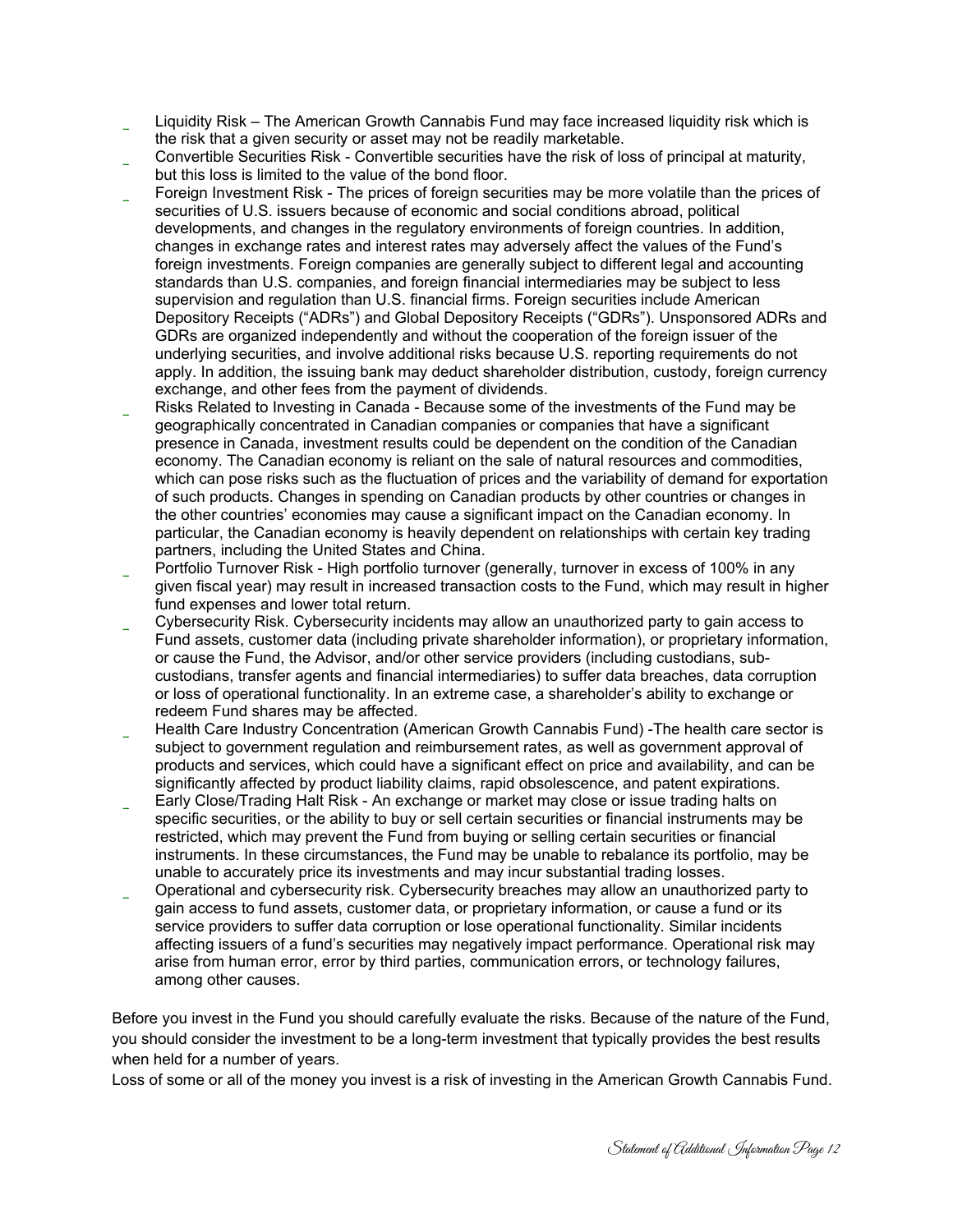## ADDITIONAL INVESTMENT INFORMATION

The following information supplements the information in the American Growth Cannabis Fund's Prospectus under the heading Principal Investment Strategy.

The Fund is subject to certain restrictions on its fundamental investment policies, including the following:

1. No securities may be purchased on margin, the Fund may not sell securities short, and will not participate in a joint or joint and several basis with others in any securities trading account.

2. The American Growth Cannabis Fund cannot invest more than 5% of the value of its total assets at the time of investment in securities of any one issuer other than securities issued by the United States Government, or hold more than 10% of any class of voting securities or other securities of any one issuer in its securities portfolio. These diversifications of investment limitations only apply to 80% of American Growth Cannabis Fund's total assets.

3. The Fund cannot act as an underwriter of securities of other issuers.

4. The Fund cannot borrow money except from a bank as a temporary measure for extraordinary or emergency purposes, and then only in an amount not to exceed 10% of its total assets taken at cost, or mortgage or pledge any of its assets.

5. The Fund cannot make or purchase loans to any person including real estate mortgage loans, other than through the purchase of a portion of publicly distributed debt securities pursuant to the investment policy of the Fund.

6. The American Growth Cannabis Fund may not: issue senior securities, except to the extent permitted by the 1940 Act, the rules and regulations thereunder and any applicable exemptive relief.

7. Under Section 12(d)(1) of the 1940 Act, a mutual fund generally is limited to investing only up to 10% of its assets in shares of other investment companies and up to 5% of its assets in any one investment company, and no such investment can represent more than 3% of the voting stock of an acquired investment company. In addition, no mutual funds for which IRC acts as an advisor may, in the aggregate, own more than 10% of the voting stock of a closed-end investment company. The 1940 Act and related rules provide certain exemptions from these restrictions.

8. The American Growth Cannabis Fund cannot invest in direct real estate, but may invest in REITs as permitted by the 1940 Act or other governing statute, by the Rules thereunder, or by the SEC or other regulatory agency with authority over the American Growth Cannabis Fund.

9. The Fund cannot invest in companies for the purpose of exercising management or control.

10.The American Growth Cannabis Fund may invest in commodity contracts as permitted by the 1940 Act or other governing statute, by the Rules thereunder, or by the SEC or other regulatory agency with authority over the American Growth Cannabis Fund.

11. In applying its restrictions on concentration of investments in any one industry, the Fund uses industry classifications based, where applicable, on Bridge Information Systems, Reuters, the S&P Stock Guide published by Standard & Poors, the O'Neil Database published by William O'Neil & Co., Inc., information obtained from Value Line, Bloomberg L.P. and Moody's International, and/or the prospectus of the issuing company, and/or other recognized classification resources. Selection of an appropriate industry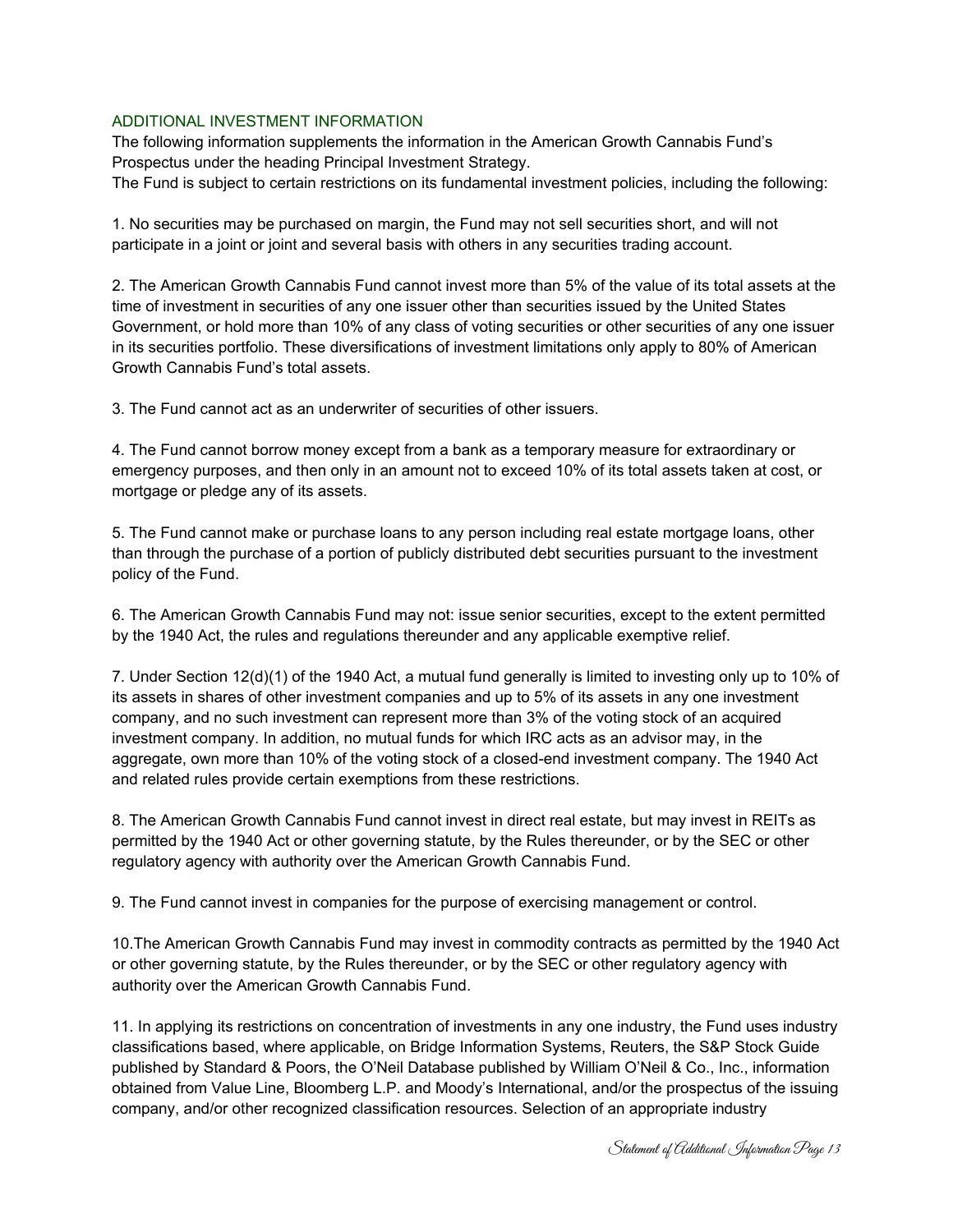classification resource will be made by management in the exercise of its reasonable discretion. The Fund may not invest more than 25% of its total assets in the securities of one or more issuers conducting their principal business activities in the same industry or group of industries except that the Fund will concentrate (i.e., invest more than 25% of its total assets) in the securities of issuers in the Pharmaceuticals, Botanical Medical Chemical and Biotechnology Industry Group. (The limitation against industry concentration does not apply to investments in securities issued or guaranteed by the U.S. Government, its agencies or instrumentalities, or to shares of investment companies; however, the Fund will not invest more than 25% of its net assets in any investment company that so concentrates.)

12. The American Growth Cannabis Fund may invest in puts, calls, straddles and spreads as permitted by the 1940 Act or other governing statute, by the Rules thereunder, or by the SEC or other regulatory agency with authority over the American Growth Cannabis Fund.

The foregoing policies can be changed only by approval of a majority of the outstanding shares of the Fund, which means the lesser of (i) 67% of the shares represented at a meeting at which more than 50% of the outstanding shares are present in person or by proxy, or (ii) more than 50% of the outstanding shares.

When the American Growth Cannabis Fund makes temporary investments in U.S. Government securities, it ordinarily will purchase U.S. Treasury Bills, Notes, or Bonds. The American Growth Cannabis Fund may make temporary investments in repurchase agreements where the underlying security is issued or guaranteed by the U.S. Government or an agency thereof. The American Growth Cannabis Fund will not invest more than 10% of its assets in repurchase agreements maturing in more than seven days. The American Growth Cannabis Fund will not invest in oil, gas or mineral leases, or invest more than 5% of its net assets in warrants or rights, valued at the lower of cost or market, nor more than 2% of its net assets in warrants or rights (valued on the same basis) which are not listed on the New York or American Stock Exchanges.

The Fund is subject to certain restrictions on its non-fundamental investment policies, including the following:

The American Growth Cannabis Fund will invest, at the discretion of the Investment Advisor and when possible, in the securities of issuers involved in the legal cannabis and hemp business. The Fund considers a company to be engaged in the legal cannabis and hemp business if the company derives at least 50% of its revenue from the legal cannabis industry.

A non-fundamental policy is a policy that can be changed without obtaining shareholder approval. A 60 day notice must be sent to the shareholders prior to the Mutual Fund making a change in a nonfundamental investment policy.

## TEMPORARY DEFENSIVE POSITION

If the American Growth Cannabis Fund invests in fixed-income securities, for temporary defensive purposes, these securities generally are U.S. government obligations. If corporate fixed-income securities are used, the securities normally are rated A or higher by Moody's Investor Service, Inc. (Moody's), Fitch Ratings or A or higher by Standard & Poor's (S&P). There is no maximum limit on the amount of fixed income securities in which the American Growth Cannabis Fund may invest for temporary defensive purposes.

## PORTFOLIO TURNOVER

The portfolio turnover for the American Growth Cannabis Fund was between 8% and 461%. The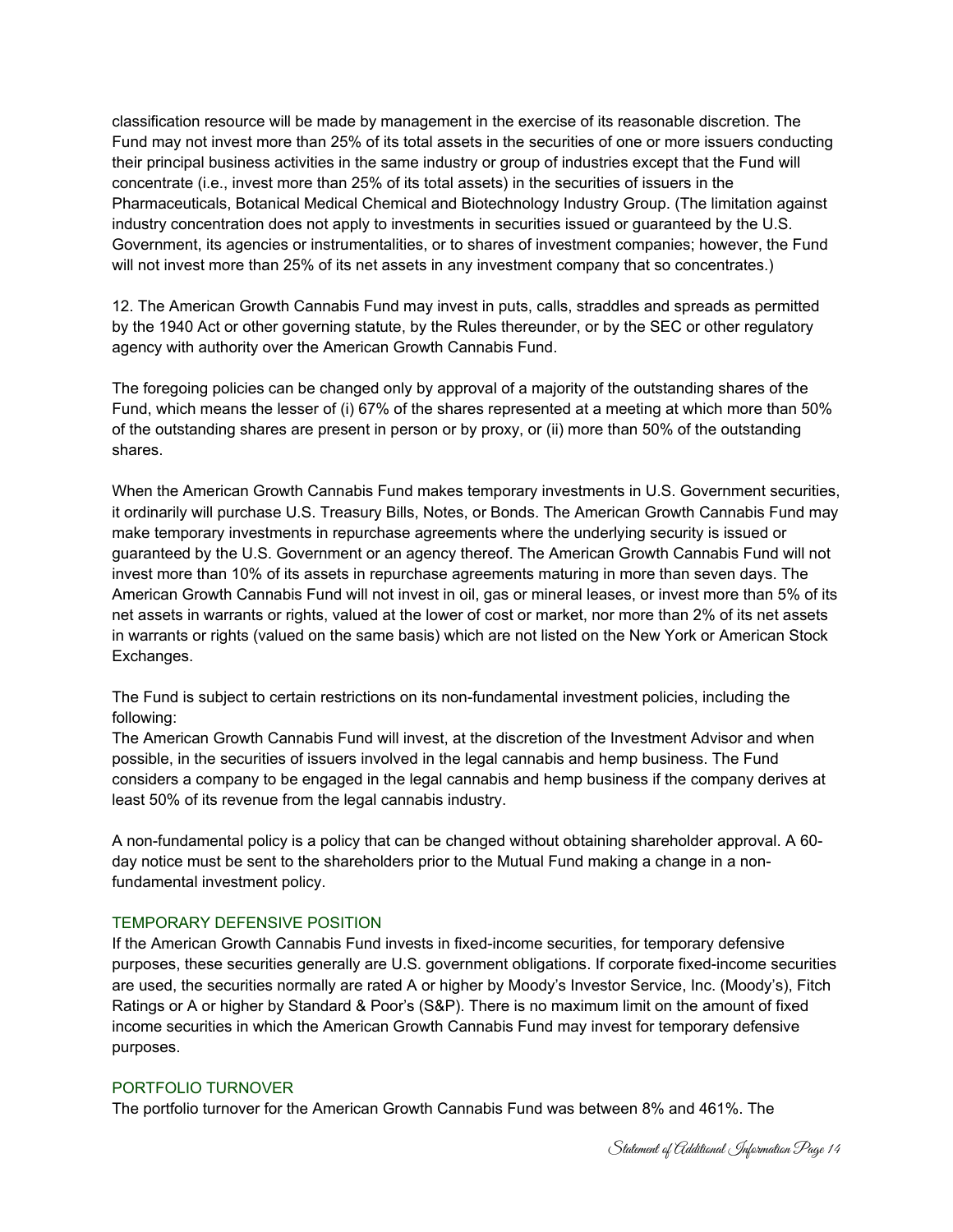American Growth Cannabis Fund portfolio turnover was 461%.

In any particular year, market conditions may result in greater rates than are presently anticipated. The rate of a Fund's turnover may vary significantly from time to time depending on, among other factors, economic, market and other conditions. During the fiscal year ended July 31, 2021, the Fund experienced a higher rate of portfolio turnover than during the previous fiscal year. This was primarily due to generally higher volatility in some cannabis related companies.

## DISCLOSURE OF PORTFOLIO HOLDINGS

The Fund's portfolio information is publicly available: (1) at the time such information is filed with the SEC in a publicly available filing; and/or (2) when such information is posted on the Fund's website. The Fund's publicly available portfolio information, which may be provided to third parties without prior approval, are complete portfolio holdings disclosed in the Fund's semi-annual or annual reports and filed with the SEC on Forms N-CSR and N-CSRS, and complete portfolio holdings disclosed in the Fund's quarterly reports and filed with the SEC on Form N-PORT.

The Fund's President, in consultation with the CCO may grant exceptions to permit additional disclosure of Fund portfolio holdings information at differing times and with different lag times (the period from the date of the information to the date the information is made available), if any, in instances where the Fund has legitimate business purposes for doing so, it is in the best interests of Fund shareholders, and the recipients are subject to a duty of confidentiality, including a duty not to trade on the nonpublic information, and are required to execute an agreement to that effect. The Board will be informed of any such disclosures at its next regularly scheduled meeting or as soon as is reasonably practicable thereafter. In no event will the Fund, IRC, or any other party receive any direct or indirect compensation in connection with the disclosure of information about the Fund's portfolio holdings. No person is authorized to disclose the Fund's portfolio holdings or other investment positions except in accordance with the Fund's policies and procedures.

The Board exercises continuing oversight of the disclosure of the Fund's portfolio holdings by (1) overseeing the implementation and enforcement of the Fund's portfolio holdings policies and procedures by the CCO and the Fund; (2) considering reports and recommendations by the CCO concerning any material compliance matters that may arise in connection with any portfolio holdings policies and procedures; and (3) considering whether to approve or ratify any amendment to any of the portfolio holdings policies and procedures. The Board and the Fund reserve the right to amend the policies and procedures in their sole discretion at any time and from time to time without prior notice to shareholders. Currently, the Fund has no ongoing arrangements or commitment to release non-public portfolio holdings to any individual or group.

## MANAGEMENT OF THE FUND

The day-to-day operations of the American Growth Cannabis Fund are managed by its officers subject to the overall supervision and control of the board of directors. The American Growth Cannabis Fund's Audit Committee meets annually and is responsible for reviewing the financial statements of the Fund. The following information about the interested directors<sup>2</sup> of the Fund includes their principal occupations for the past five years:

| Name, Address, Position(s) Held<br>and Age   | with Fund               | Term of<br>$\vert$ Office <sub>1</sub> and<br>Length of Time<br>Served | Principal<br>Occupation(s)<br>During Past 5<br>Years | Number of<br>Portfolios in<br><b>Fund Complex</b><br>Overseen by<br>Director | <b>Other</b><br>Directorships<br>Held by Director<br>for the Past<br>Five Years |
|----------------------------------------------|-------------------------|------------------------------------------------------------------------|------------------------------------------------------|------------------------------------------------------------------------------|---------------------------------------------------------------------------------|
| Timothy E.<br>Taggart, 1636<br>Logan Street, | Chairman,<br>President, | Since April 2004 Executive                                             | Principal<br>financial and                           |                                                                              | Director of<br><b>World Capital</b><br>Brokerage, Inc.                          |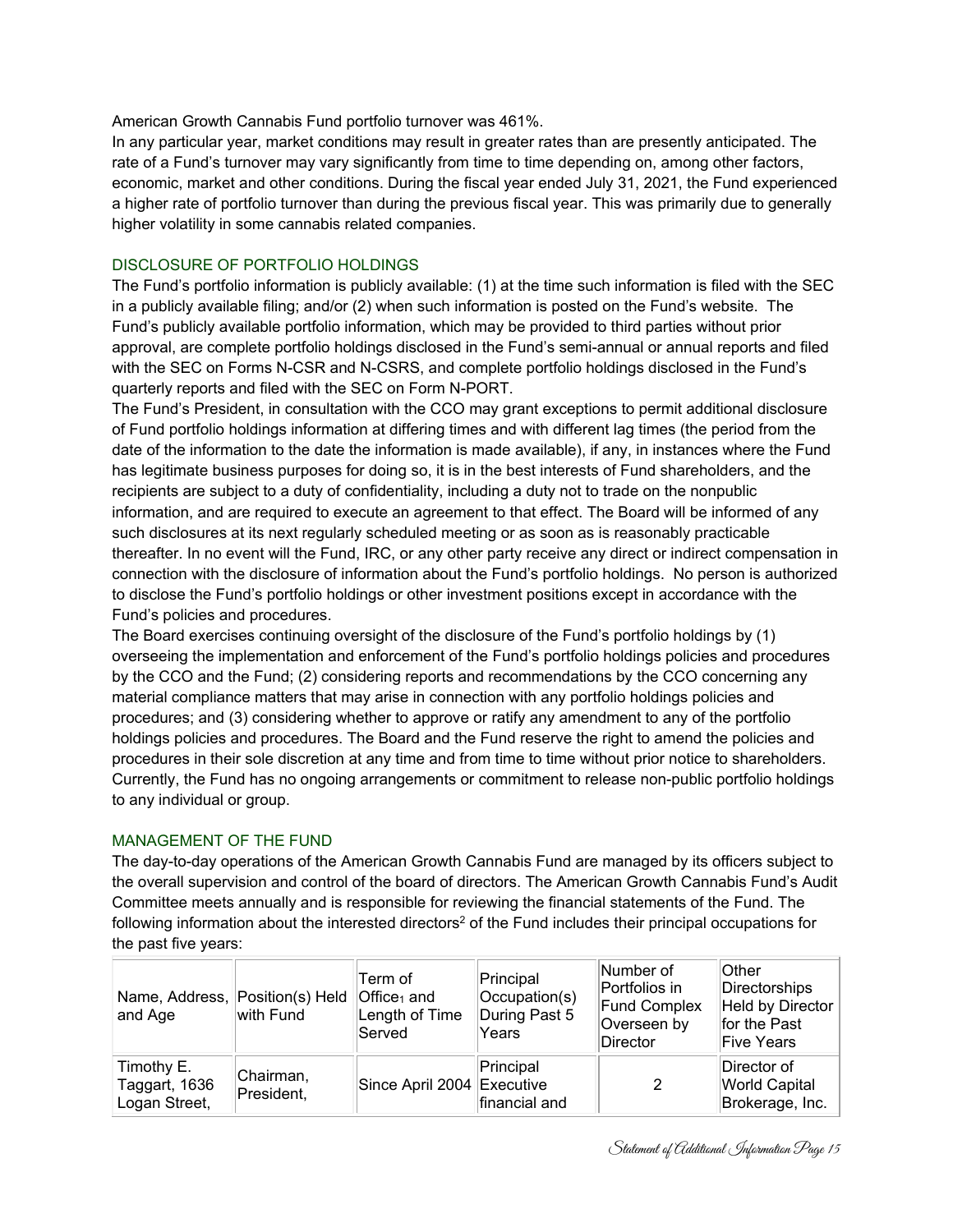| Denver, CO<br>DOB: October<br>18, 1953 | Director and<br>Treasurer | ∣accounting<br>officer,<br>employee of<br>Advisor since<br>1983. See<br>below for | and Investment  <br>∣Research<br>Corporation |
|----------------------------------------|---------------------------|-----------------------------------------------------------------------------------|----------------------------------------------|
|                                        |                           | affiliation with<br>Distributor.                                                  |                                              |

The following information about the non-interested directors, officers and advisors of the Fund includes their principal occupations for the past five years:

| Name, Address, Position(s) Held<br>and Age                                                             | with Fund                                                                                                 | Term of<br>Office <sub>1</sub> and<br>Length of Time<br>Served | Principal<br>Occupation(s)<br>During Past 5<br>Years | Number of<br>Portfolios in<br><b>Fund Complex</b><br>Overseen by<br><b>Director</b> | Other<br><b>Directorships</b><br>Held by Director<br>for the Past<br><b>Five Years</b> |
|--------------------------------------------------------------------------------------------------------|-----------------------------------------------------------------------------------------------------------|----------------------------------------------------------------|------------------------------------------------------|-------------------------------------------------------------------------------------|----------------------------------------------------------------------------------------|
| Eddie R. Bush,<br>1400 W. 122nd<br>Ave., Suite 100,<br>Westminster,<br>CO DOB:<br>December 31,<br>1939 | Director, Audit<br>Committee<br>Chairman<br>(financial<br>expert), Lead<br>Independent<br><b>Director</b> | Since<br>September<br>1987                                     | <b>Certified Public</b><br>Accountant                | $\overline{2}$                                                                      | None                                                                                   |
| Darrell E. Bush,<br>2714 West<br>118th Ave,<br>Westminster,<br>CO DOB:<br>February 19,<br>1971         | <b>Director</b>                                                                                           | Since<br>September<br>2013                                     | Accountant                                           | $\overline{2}$                                                                      | None                                                                                   |
| Michael L.<br>Gaughan, 2001<br>Avenue D,<br>Scottsbluff, NE<br>DOB:<br>November 29,<br>1967            | Chief<br>Compliance<br>Officer and<br>Corporate<br>Secretary                                              | Since<br>September<br>2004                                     | Employee of the<br>Fund since<br>1995.               | N/A                                                                                 | <b>World Capital</b><br>Brokerage, Inc.<br>and Investment<br>Research<br>Corporation   |
| Patricia A. Blum<br>1636 Logan<br>Street, Denver,<br>CO DOB: June<br>27, 1959                          | <b>Vice President</b>                                                                                     | Since June<br>2013                                             | Employee of the<br>Fund since<br>2001.               | N/A                                                                                 | <b>World Capital</b><br>Brokerage, Inc.                                                |

1. Trustees and officers of the fund serve until their resignation, removal or retirement.

2. Timothy Taggart is an "interested person" of the Fund as defined by the Investment Company Act of 1940 because of the following positions which he holds.

Timothy E. Taggart is the President, Treasurer and a Director of World Capital Brokerage, Inc. and is the President, Treasurer and a Director of Investment Research Corporation.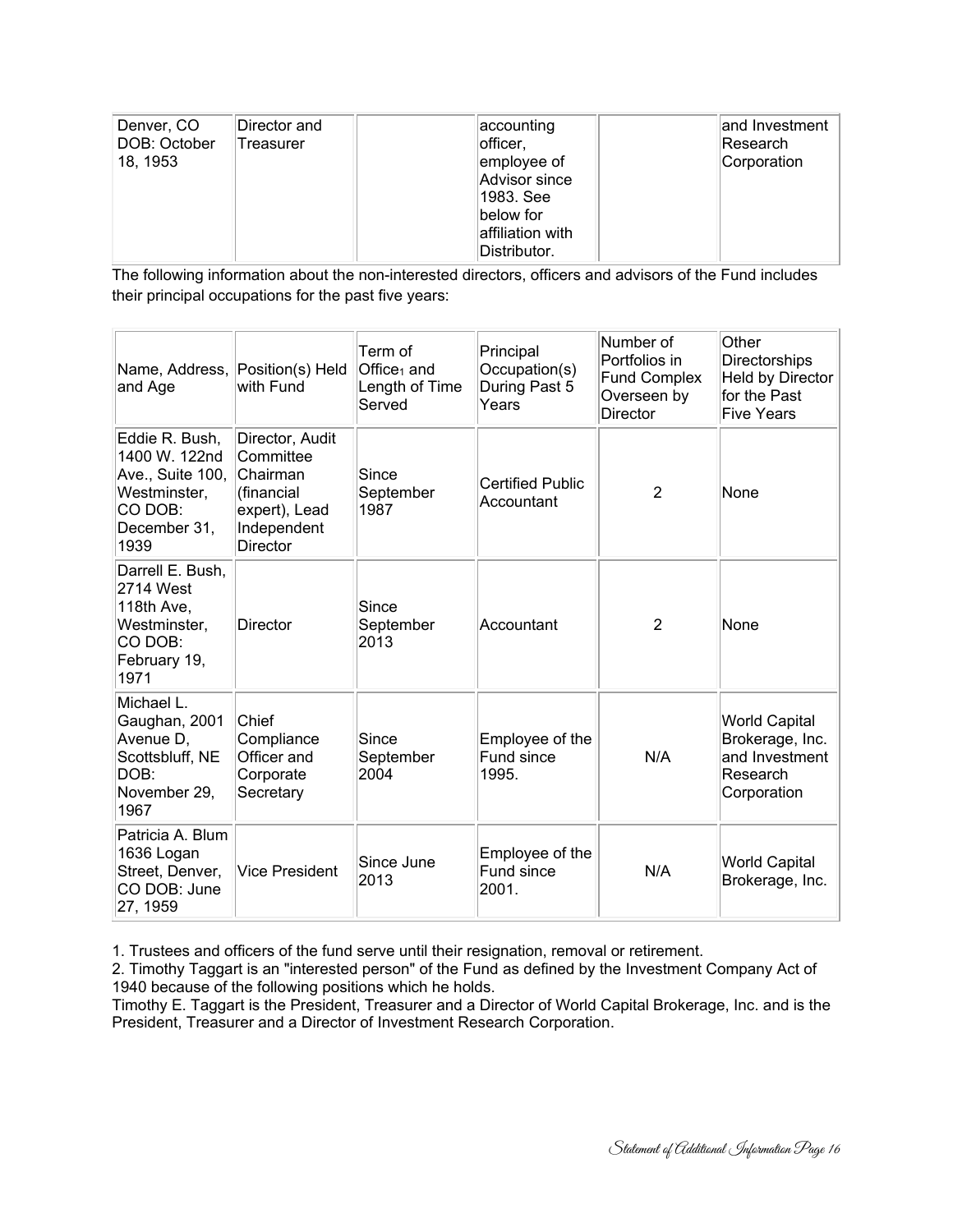Eddie R. Bush is the Fund's Lead Independent Director. Mr. E. Bush is also the chairman of the Audit Committee as well as serving on the Nominating Committee and Qualified Legal Compliance Committee.

None of the above named persons received any retirement benefits or other form of deferred compensation from the Fund. There are no other funds that together with the Fund constitute a Fund Complex.

As of December 31, 2020, all officers and directors as a group (a total of 3) owned directly 0 of its shares or 0.00% of shares outstanding. Together, directly and indirectly, all the officers and directors as a group owned 0 shares or 0.00% of all shares outstanding.

As of December 31, 2020, officers, directors and members of the advisory board and their relatives owned of record and beneficially Fund shares with net asset value of approximately \$26,158 representing approximately 3.47% of the total net assets of the Fund.

#### BOARD OF DIRECTORS

The management of the Fund believes that the business experience and educational background of the Fund´s Directors and Officers set forth above make these individuals well qualified to serve the Fund in the positions that they hold.

Timothy E. Taggart, Chairman, President and Director, has held his securities license since 1987. His knowledge of the securities industry is vast as owner and president of World Capital Brokerage, Inc., a registered Broker Dealer, and owner and president of Investment Research Corporation, a registered investment advisor. Mr. Taggart is also a member of the Investment Committee.

Eddie R. Bush, Fund Lead Independent Director, Audit Committee Chairman, Nominating Committee member and Qualified Legal Compliance Committee member is a Financial Expert as a result of his extensive experience in mutual fund accounting and auditing as a certified public accountant with his own local accounting business in Colorado.

Darrell Bush, Fund Independent Director, Nominating Committee member and Qualified Legal Compliance Committee member is an accountant who offers the Fund, and the Audit Committee, his professional financial experience.

Eddie R. Bush is the Chairman of the Fund´s Audit Committee and is the Fund's Lead Independent Director. He reviews and reports to the Board periodically on the validity of the accounting data provided to the Board.

It is the duty of the Fund Board to review in its oversight capacity, on a quarterly basis, the actions taken by Fund Management, including how management addressed any risk management issues confronting the Fund that arose during the previous quarter. This includes, in part, trade, expense and performance issues and data.

Under a standing item on the Agenda for each quarterly Fund Board meeting the Information provided to the Board by the management and staff of the Fund is used by the members of the Board to review and analyze risk(s) confronting the Fund on a quarterly basis. Each Director´s opinions, views and questions on risk management and any other issue concerning the Fund are directly communicated to the management and staff of the Fund, both at the quarterly Fund Board meetings and if necessary, between board meetings, under the current leadership structure of the Fund Board.

Mr. E. Bush is a member of the Audit Committee whose main purpose is the review and oversight of the Fund´s financials. During the past fiscal year there were a total of three regular meetings held by the audit committee. Members of the Audit Committee are nominated and voted upon by the Board of Directors.

On September 23, 2010 an Investment Advisory Committee was formed with the purpose of offering investment advice to the senior portfolio manager of the Fund. The members of the Investment Advisory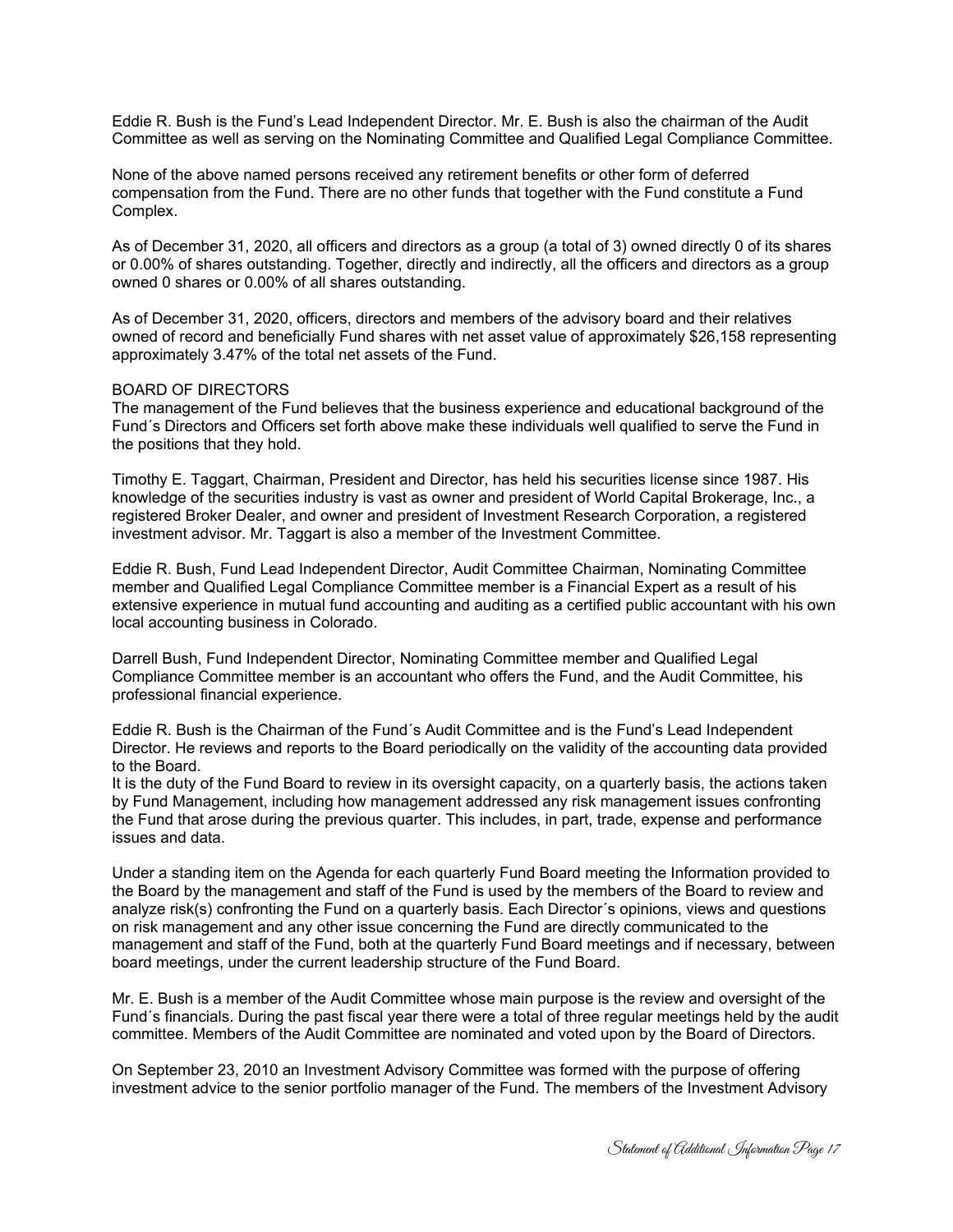Committee are Timothy Taggart, Robert Fleck and Matthew Taggart who met with the board 4 times this past fiscal year.

The Fund has a Nominating Committee comprised of all of its independent Directors. The purpose of the Nominating Committee is to nominate and interview individuals to serve on the Board of Directors. The Nominating Committee was formed in September of 2016; and it did not hold any meetings in the fiscal year ended July 31, 2021. The Nominating Committee will consider shareholder suggestions of persons to be considered as nominees to fill future vacancies on the board. Such suggestions must be sent in writing to the nominating and governance committee of the fund, addressed to the fund's secretary, and must be accompanied by complete biographical and occupational data on the prospective nominee, along with a written consent of the prospective nominee for consideration of his or her name by the committee.

The Fund has a Qualified Legal Compliance Committee. The Fund has designated its Audit Committee to serve as its Qualified Legal Compliance Committee. The Qualified Legal Compliance Committee reviews reports of evidence of a material violation of an applicable United States federal or state securities law, a material breach of fiduciary duty arising under United States federal or state law, or a similar material violation of any United States federal or state law (each, a "Material Violation"), determining whether an investigation is necessary with respect to any such report and, if deemed necessary or appropriate, investigating and recommending an appropriate response thereto. The Qualified Legal Compliance Committee was formed in September of 2016 and met one time, as part of the Audit Committee, during fiscal year end July 31, 2021.

Director Ownership of the Fund. The following table shows the amount of equity securities owned in the American Growth Fund family by the Directors as of the calendar year ended December 31, 2020.

| Name of Director         | Dollar Range of Equity Securities<br>in the Fund | Aggregate Dollar Range of Equity<br>Securities in All Registered<br><b>Investment Companies Overseen</b><br>by Director in Family of<br><b>Investment Companies</b> |  |
|--------------------------|--------------------------------------------------|---------------------------------------------------------------------------------------------------------------------------------------------------------------------|--|
| Interested Director      |                                                  |                                                                                                                                                                     |  |
| Timothy E. Taggart       | \$0                                              | \$10,001 - \$50,000                                                                                                                                                 |  |
| Non-Interested Directors |                                                  |                                                                                                                                                                     |  |
| Eddie R. Bush            | \$0                                              | \$50,001 - \$100,000                                                                                                                                                |  |
| Darrell Bush             | \$0                                              | \$0                                                                                                                                                                 |  |

All officers and directors in the aggregate (a total of 3) received total compensation of \$2,342, from the Fund in fiscal year 2021. Directors of the Fund are compensated at the rate of \$400 per meeting attended, and the board members who are members of the audit committee receive an additional \$100 per meeting and the audit chairman receives an additional \$100 per meeting.

Out-of-town officers and directors are also reimbursed for their travel expenses to meetings. Officers are not paid by the Fund.

| Name of Person,<br><b>Position</b> | Aggregate<br>Compensation<br>From Fund | Pension or<br>Retirement<br><b>Benefits</b><br><b>Accrued As Part</b><br>of Fund<br>Expenses | <b>Estimated Annual</b><br><b>Benefits Upon</b><br>Retirement | Total<br>Compensation<br>From Fund and<br><b>Fund Complex</b><br>Paid to Directors |
|------------------------------------|----------------------------------------|----------------------------------------------------------------------------------------------|---------------------------------------------------------------|------------------------------------------------------------------------------------|
|------------------------------------|----------------------------------------|----------------------------------------------------------------------------------------------|---------------------------------------------------------------|------------------------------------------------------------------------------------|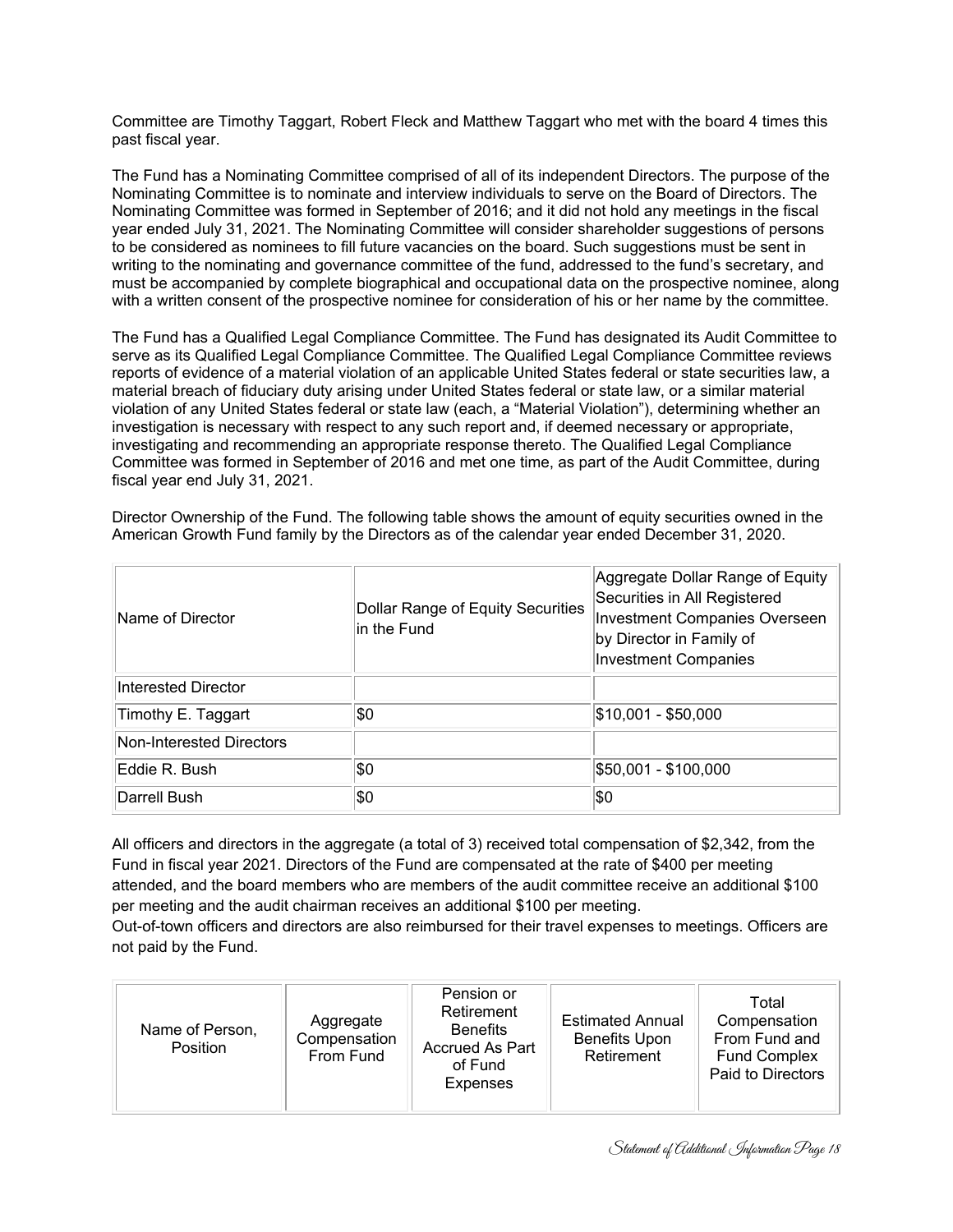| Eddie R. Bush<br>Independent Director                                 | \$1,209 | \$0 | \$0 | \$19,109 |
|-----------------------------------------------------------------------|---------|-----|-----|----------|
| Darrell Bush<br>Independent Director                                  | \$1,133 | \$0 | \$0 | \$17,633 |
| <b>Timothy Taggart</b><br><b>Interested Director</b><br>and President | \$0     | \$0 | \$0 | \$0      |

In addition to the amounts disclosed in the table, the Fund makes payments to Mr. Taggart for other services, and if those amounts are included, the total compensation paid to Mr. Taggart by the Fund is \$83,766.

During the year ended July 31, 2021, Messrs. Taggart, E. Bush and D. Bush were the only directors serving during that year.

The Fund, its Investment Advisor (Investment Research Corporation) and its underwriter (World Capital Brokerage, Inc.) have adopted a Code of Ethics under rule 17j-1 of the Investment Company Act. This Code of Ethics contains guidelines for purchasing securities that are held by the Fund and are available by contacting the Fund at 800-525-2406.

## PROXY VOTING POLICIES

For proxy votes cast on behalf of American Growth Fund:

Investment Research Corporation ("the Advisor" or "IRC"), the investment advisor of the Fund, has a fiduciary duty to act solely in the best interests of the Fund. As it relates to proxy voting, the Advisor recognizes that it must vote Fund securities in a timely manner and make voting decisions that are in the best interests of the Fund.

The following are general policies of the Advisor with respect to proxy voting but the Advisor does reserve the right to depart from these policies, if such a departure is in the best interests of the Fund and its shareholders.

Election of Directors: Unless we are aware of extenuating circumstances, such as a proxy fight for board seats, the Advisor will generally vote in favor of management's slate of directors.

Appointment of Auditors: The Advisor will generally vote in favor of the auditors recommended by management.

Changes In Capital Structure: The Advisor will generally vote in accordance with management's recommendation unless other information indicates that the Fund's interests are better served by a vote against the proposal.

Other Proxy Issues: The Advisor will consider other proxy issues on a case by case basis with the Fund's interests determining the vote.

Conflicts of Interest: The Advisor recognizes that there may be situations where a proxy issue presents a conflict of interest between the interest of the Fund and the Advisor's representative casting the proxy vote. If a conflict exists, any votes inconsistent with this policy will be submitted to the Fund's Board of Directors for review and approval.

The Chief Compliance Officer of the Fund is responsible for voting all proxies. Information regarding how the Fund voted proxies relating to portfolio securities during the most recent 12-month period ended June 30, 2021 is available without charge, upon request, by calling 800-525-2406 or through the Fund's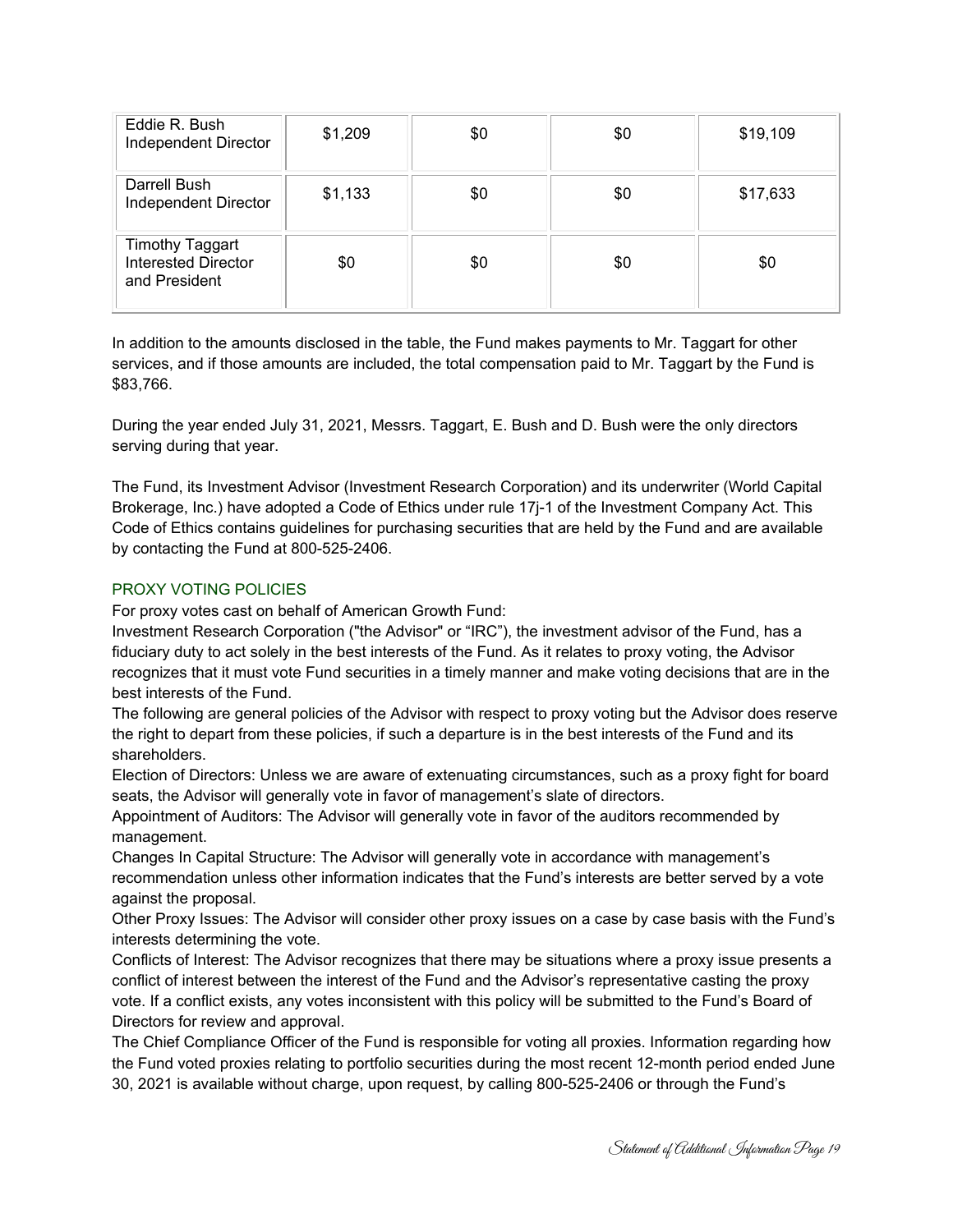website at www.americangrowthfund.com and on the Security and Exchange Commission's website at http://www.sec.gov.

## CONTROL PERSONS AND PRINCIPAL HOLDERS OF SECURITIES

Control Persons. No person controls more the 25% of American Growth Fund, Inc.'s voting securities. Management Ownership. All officers and directors own a combined total of 0% of American Growth Fund, Inc. the American Growth Cannabis Fund shares.

## INVESTMENT ADVISORY AGREEMENT

The investment advisor for the American Growth Cannabis Fund is Investment Research Corporation, 1636 Logan Street, Denver, Colorado 80203.

Under the terms of its Advisory agreement with the Fund, the Advisor is paid an annual fee of one percent of the Fund's average net assets up to \$30,000,000 of such assets and three-fourths of one percent of such assets above \$30,000,000. This fee and all other expenses of the Fund are paid by the Fund. The fee is computed daily based on the assets and paid on the fifth day of the ensuing month. For this fee the Advisor manages the portfolio of the Fund and furnishes such statistical and analytical information as the Fund may reasonably require.

IRC will obtain assistance from employees of World Capital Advisors ("WCA"), who will be acting in the capacity of employees of IRC, in managing Series One and the American Growth Cannabis Fund. In return for receiving such services IRC pays those employees up to the full amount of its investment advisory fee.

The advisory agreements require the Fund to pay its own expenses subject to the limitations set by the securities laws in effect from time to time in the states in which the Fund's securities are then registered for sale or are exempt from registration and offered for sale. The categories of expenses paid by the Fund are set forth in detail in the Fund's financial statements. At the time of filing, the Fund's securities are either registered for sale, or are exempt from registration and offered for sale, in Alabama, Arizona, Arkansas, Colorado, Connecticut, Florida, Georgia, Idaho, Illinois, Indiana, Iowa, Kansas, Kentucky, Louisiana, Maine, Maryland, Massachusetts, Michigan, Mississippi, Minnesota, Mississippi, Montana, Nebraska, Nevada, New Hampshire, New Jersey, North Carolina, Ohio, Oregon, Pennsylvania, South Carolina, Tennessee, Texas, Utah, Vermont, Virginia, Washington, West Virginia, Wisconsin, Wyoming and the District of Columbia.

Total advisory fees paid by the Fund to IRC in fiscal years 2019, 2020 and 2021 were \$8,967, \$7,871 and \$15,646 resulting in management fees of 1%, 1% and 1% of average net assets, respectively.

A Fee Waiver Agreement was executed August 1, 2019 and currently ends November 30, 2022 unless it is extended. It may not be modified or terminated prior to such date without the consent of the board. If the Total Annual Fund Operating Expenses exceed an annual rate of 6.00% of the Fund's average daily net assets during this period, the Advisor will waive all or a portion of its Management Fee payable with respect to the Fund to the extent of such excess up to the full amount of its Management Fee. The amount of the Advisor's waiver shall be limited to, and shall not exceed, the maximum amount of the "Advisor's Fee" that the Advisor is entitled to receive under the Investment Advisor Agreement between the Advisor and the American Growth Fund, Inc., with respect to the Fund, dated August 8, 2013 (the "Advisory Agreement"). The Advisor is permitted to recapture fees that it has waived for the Fund pursuant to the fee waiver agreement to the extent that a Fund's expenses in later periods fall below the annual rate set forth in the fee waiver agreement; provided, however, that such recapture payments do not cause the Fund's expense ratio (after recapture) to exceed the lesser of (i) an annual rate of 6.00% of the Fund's average daily net assets and (ii) the expense cap (if any) in effect at the time of the recapture.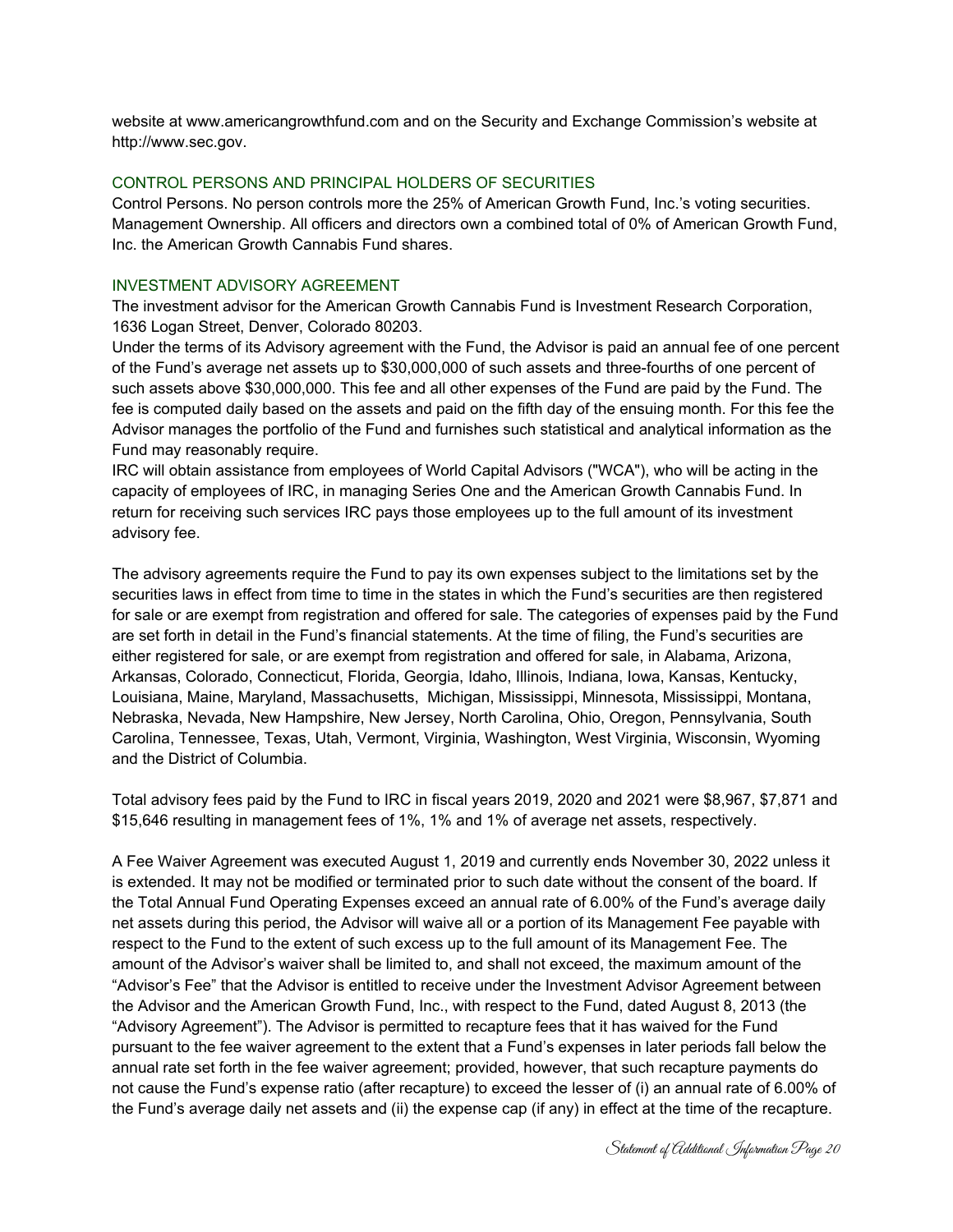Notwithstanding the foregoing, the Fund will not be obligated to pay any such deferred fees more than three years after the date on which the fees were deferred. For the year ended July 31, 2021 the investment advisor waived \$4,541 for the annual compensation for investment advice.

| The Advisor may recapture a portion of fees waived above no later than the years as states below: |               |               |       |
|---------------------------------------------------------------------------------------------------|---------------|---------------|-------|
|                                                                                                   | July 31, 2024 | July 31, 2023 | Total |

|                          | JUIV JT. ZUZ4 | JUIV JT. ZUZJ | ∶∪tal    |
|--------------------------|---------------|---------------|----------|
| American Growth Cannabis | \$4.541       | \$7,871       | \$12,412 |
| Fund                     |               |               |          |

The Advisory agreement will continue from year to year so long as such continuance is specifically approved annually either by the vote of the entire board of directors of the Fund or by the vote of a majority of the outstanding shares of the Fund, and in either case by the vote of a majority of the directors who are not interested persons of the Fund or the Advisor cast in person at a meeting called for the purpose of voting on such approval. The Advisory agreement may be canceled without penalty by either party upon 60 days' notice and automatically terminates in the event of assignment.

## PRINCIPAL UNDERWRITER

World Capital Brokerage, Inc., at 1636 Logan, Denver, CO 80203, is the underwriter and distributor for the Fund. Timothy E. Taggart is the President and a Director of the Underwriter. Total fees paid to the Underwriter/Distributor for the fiscal years 2019, 2020 and 2021 were \$2,094, \$1,588 and \$3,539, respectively.

## SERVICE AGREEMENTS

The Fund's Transfer Agent is Fund Services, Inc. and was paid, \$5,170 for the 2019 fiscal year, \$4,695 for the 2020 fiscal year, and \$5,776 for the 2021 fiscal year.

UMB Bank is the Fund's Custodian. For the fiscal years 2019, 2020 and 2021 total fees paid to the Custodian were \$6,247, \$5,296 and \$8,622, respectively.

Tait, Weller and Baker LLP is the Fund's auditor. For the fiscal years 2019, 2020 and 2021 total fees paid to the Auditor were \$18, 900, \$4,791, and \$8,649, respectively.

DEALER REALLOWANCES. No front-end sales loads were reallowed to dealers.

RULE 12b-1 PLANS. The Fund's directors have adopted separate 12b-1 rule plans for Class E shares that allow such class to pay distribution fees for the sales and distribution of its shares. Class E shares are subject to an annual 12b-1 fee no greater than 0.30% of average net assets.

For the fiscal year ended July 31, 2021 principal types of activities for which payments were made, including those amounts, are;

| <b>Type</b>                                                                | Amount    |
|----------------------------------------------------------------------------|-----------|
| Advertising                                                                | \$0       |
| Printing and mailing of prospectuses to other than<br>current shareholders | \$0       |
| Compensation to the Underwriter                                            | \$3,539   |
| Compensation to the Broker-Dealer                                          | \$17,852* |
| Compensation to sales personnel                                            | \$0       |
| Interest, carrying, or other financial charges                             | \$0       |
| Other (specify)                                                            | \$0       |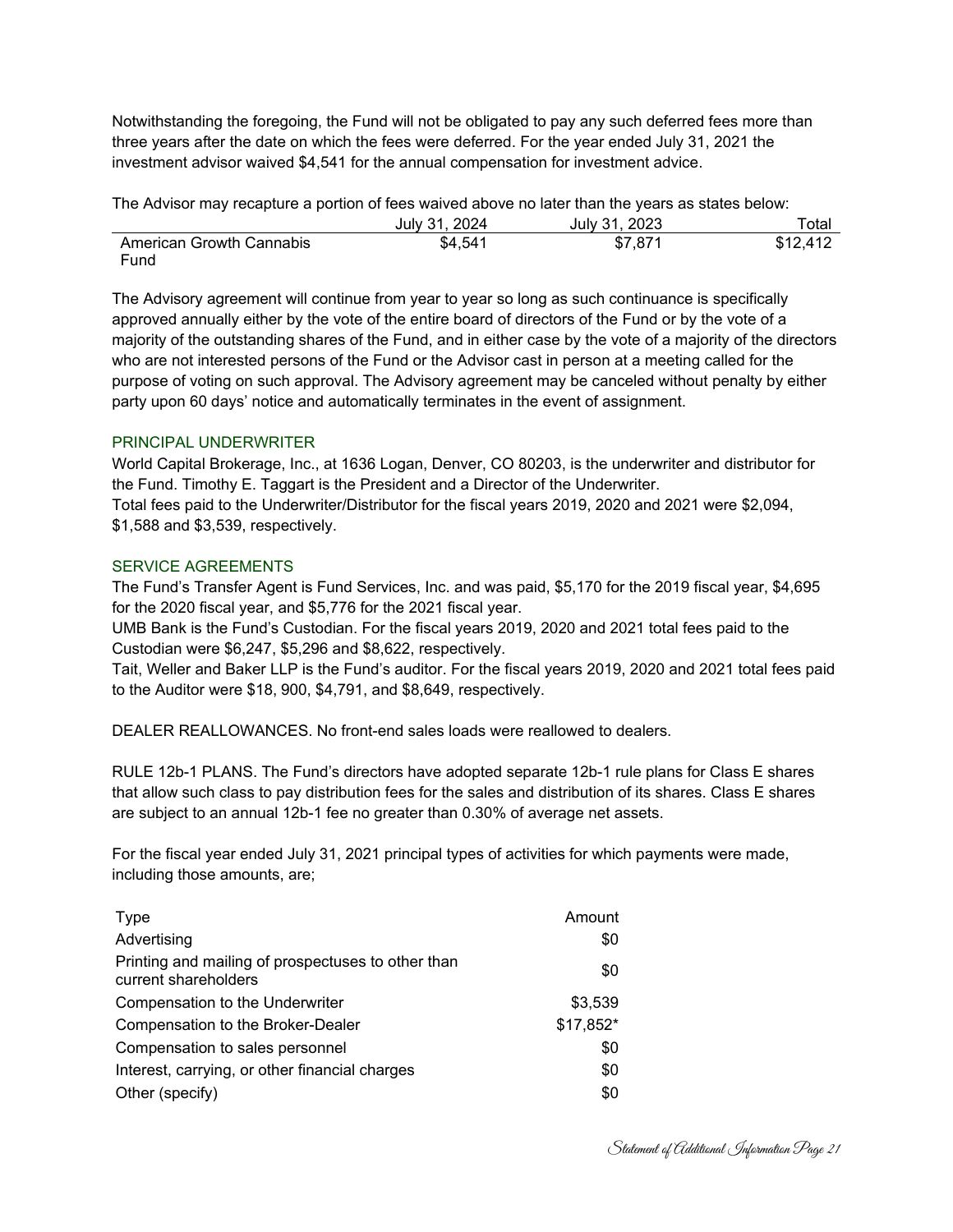\*Of which \$0 was retained by the distributor.

In addition to the aforementioned service fees, the 12b-1 plan allows for reimbursement to the Distributor of expenses incurred. Expenses are reimbursed on an ongoing basis, subject to review by the board of directors and do not carryover from year to year.

The Fund does not participate in any joint distribution activities.

No affiliated person of the Fund has a direct or indirect financial interest in the operation of the 12b-1 plan or related agreements.

The Fund anticipates the 12b-1 plan will result in the distributor providing the Fund and its shareholders with a high level of service. The 12b-1 plan is subject to the review of the board of directors on a quarterly basis.

## OTHER SERVICE PROVIDERS

No other person provides significant administrative or business affairs management services for the Fund.

## SECURITES LENDING

During the last fiscal year, the Fund did not lend any securities and therefore does not have any revenue from such activities to report.

### PORTFOLIO MANAGERS

The Fund is managed by IRC through an Investment Advisory Committee, which is made up of; Timothy Taggart, the Advisor's and the Fund's President who has been a member of the Investment Advisory Committee since September of 2010 and is the President of the Fund's principal underwriter and distributor, World Capital Brokerage, Inc. ("WCB"); Robert Fleck, an employee of the Advisor and Investment Advisory Committee member since September 2010; and Matthew Taggart, an employee of the Advisor and Investment Committee member since April of 2021. Messrs. Taggart and Mr. Fleck are jointly and primarily responsible for the portfolio management of Series One (total net assets of \$21,488,426 as of close of business on 07/31/2021) and the American Growth Cannabis Fund (total net assets of \$1,750,459 as of close of business on 07/31/2021). As of 7/31/2021 there were no conflicts of interest in connection with the portfolio manager's management of Series One or the American Growth Cannabis Fund. Mr. Taggart receives a salary which is allocated between the Fund, the Advisor, the Underwriter and other affiliated companies. Mr. Fleck receives 85% of the management fee of assets raised directly by him and 15% of the management fee of assets raised from other sources. None of the individuals' compensation is based upon performance of the Fund. None of the individuals manage any other funds. As of 12/31/2020 Mr. Taggart owned \$0 of American Growth Cannabis Fund shares, Mr. Fleck owned \$10,001-\$50,000 of American Growth Cannabis Fund shares and Mr. M Taggart owned \$0 of American Growth Cannabis Fund shares.

## DISTRIBUTION OF SHARES

The Fund's distributor is World Capital Brokerage, Inc., (WCB or the Distributor) 1636 Logan Street, Denver, Colorado 80203, which continuously sells the Funds shares to dealers and directly to investors. The offering of the Fund's shares is subject to withdrawal or cancellation at any time. The Fund and the Distributor reserve the right to reject any order or any account for any reason.

The Fund offers one class of shares with a par value \$.01 per share. The shares are fully paid and nonassessable when issued. Class E shares bear the expenses of ongoing service fees and distribution fees. The fees that are imposed on the American Growth Cannabis Fund shares are imposed directly against that class. Dividends paid by the Fund for Class E shares are calculated in the same manner at the same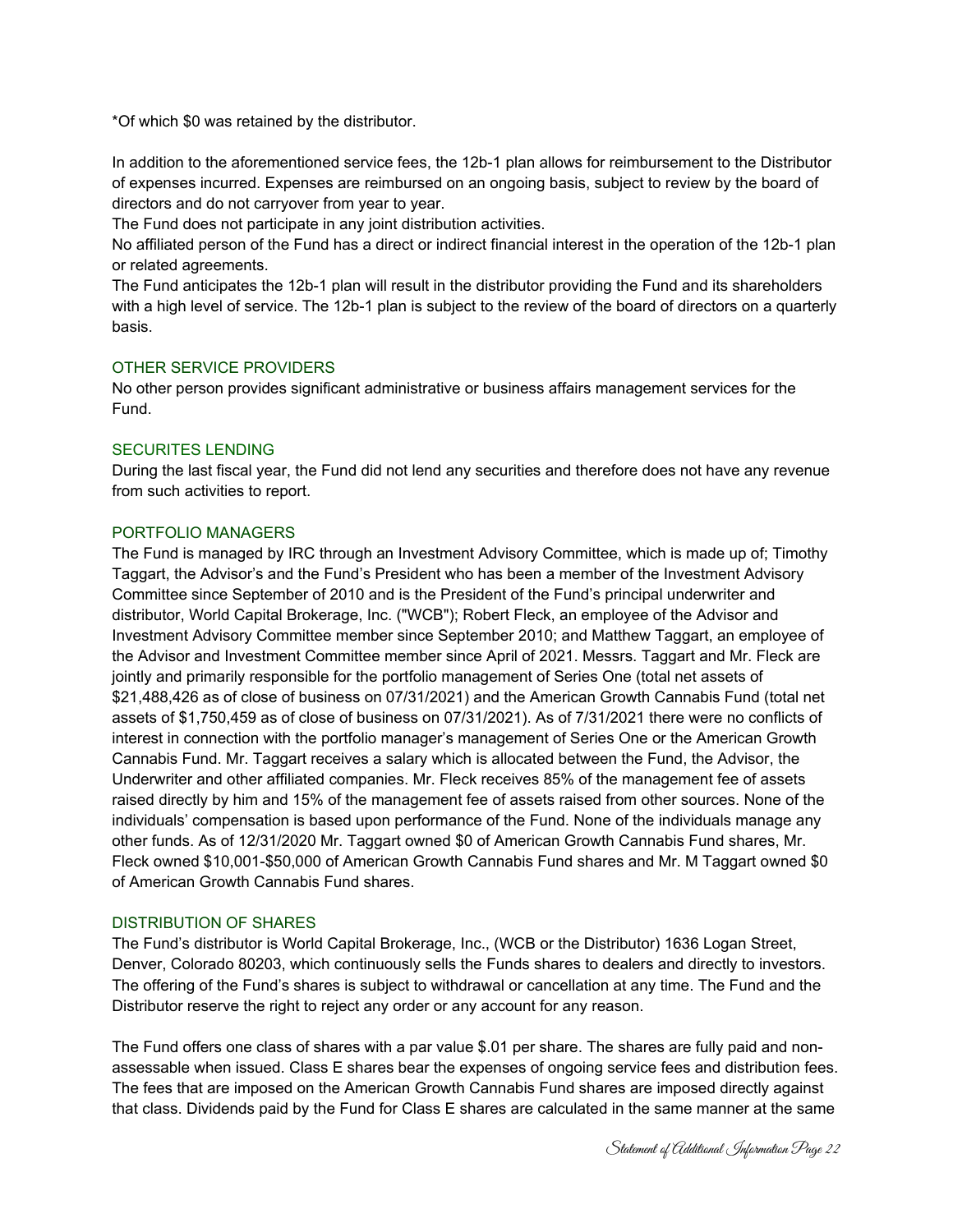time. Class E shares have exclusive voting rights with respect to the distribution and service plan adopted with respect to such class pursuant to which distribution and service plan fees are paid. The Fund has entered into separate distribution agreements with the Distributor in connection with the offering of Series One and the American Growth Cannabis Fund shares of the Fund (the "Distribution Agreements"). The Distributor has made no firm commitment to take any Fund shares from the Fund and is permitted to buy only sufficient shares to fill unconditional orders placed with it by investors and selected investment dealers. The Distribution Agreements obligate the Distributor to pay certain expenses in connection with the offering of Class E shares of the Fund. After the prospectuses, statements of additional information and periodic reports have been prepared, set in type and mailed to shareholders, the Distributor pays for the printing and distribution of copies thereof used in connection with the offering to dealers and investors. The Distributor also pays for other supplementary sales literature and advertising costs.

Fund shares may be purchased at the public offering price through the Distributor or through brokerdealers who are members of the Financial Industry Regulatory Authority who have sales agreements with the Distributor. The Prospectus contains information concerning how the public offering price of the Funds shares is determined. The Distributor allows dealers discounts or concessions from the applicable public offering price on Class E shares. Concessions are alike for all dealers in the United States and its territories, but the Distributor may pay additional compensation for special services. On direct sales to customers through its own sales representatives, the Distributor pays to them such portion of the sales commission as it deems appropriate.

Initial Sales Alternatives - Class E Shares. The gross sales charges for the sale of Class E shares for the fiscal years ended July 31, 2019, 2020, and 2021 were \$15,806 (of which \$13,712 was dealer commissions and \$2,094 for the underwriter), \$8,530 (of which \$6,942 was dealer commissions and \$1,588 for the underwriter), and \$21,391 (of which \$17,852 was dealer commissions and \$3,539 for the underwriter) respectively.

For the period ended July 31, 2021, for the sale of Class E shares the Distributor retained \$3,539 (of which \$0 was for dealer commission and \$3,539 for the underwriter) as its portion of commissions paid for purchases of the Fund's shares after allowing as concession to other dealers \$17,852.

The following sample calculation of the public offering price of one Class E share of the Fund is based on the net asset value of one Class E share as of July 31, 2021 and a transaction with an applicable sales charge at the maximum rate of 5.75%.

| Net asset value per share                      | Class E |
|------------------------------------------------|---------|
| (Total net assets/Total shares<br>outstanding) | \$4.23  |
| $(5.75\% \text{ of offering price})$           | 0.26    |
| Maximum offering price per share \$ 4.49       |         |

Investment Plans. Investors have flexibility in the purchase of shares under the Fund's investment plans. They may make single, lump-sum investments and they may add to their accounts on a regular basis, including through reinvestment of dividends and capital gains distributions.

An investor may elect on his application to have all dividends and capital gains distributions reinvested or take income dividends in cash and have any capital gains distributions reinvested. An investor may also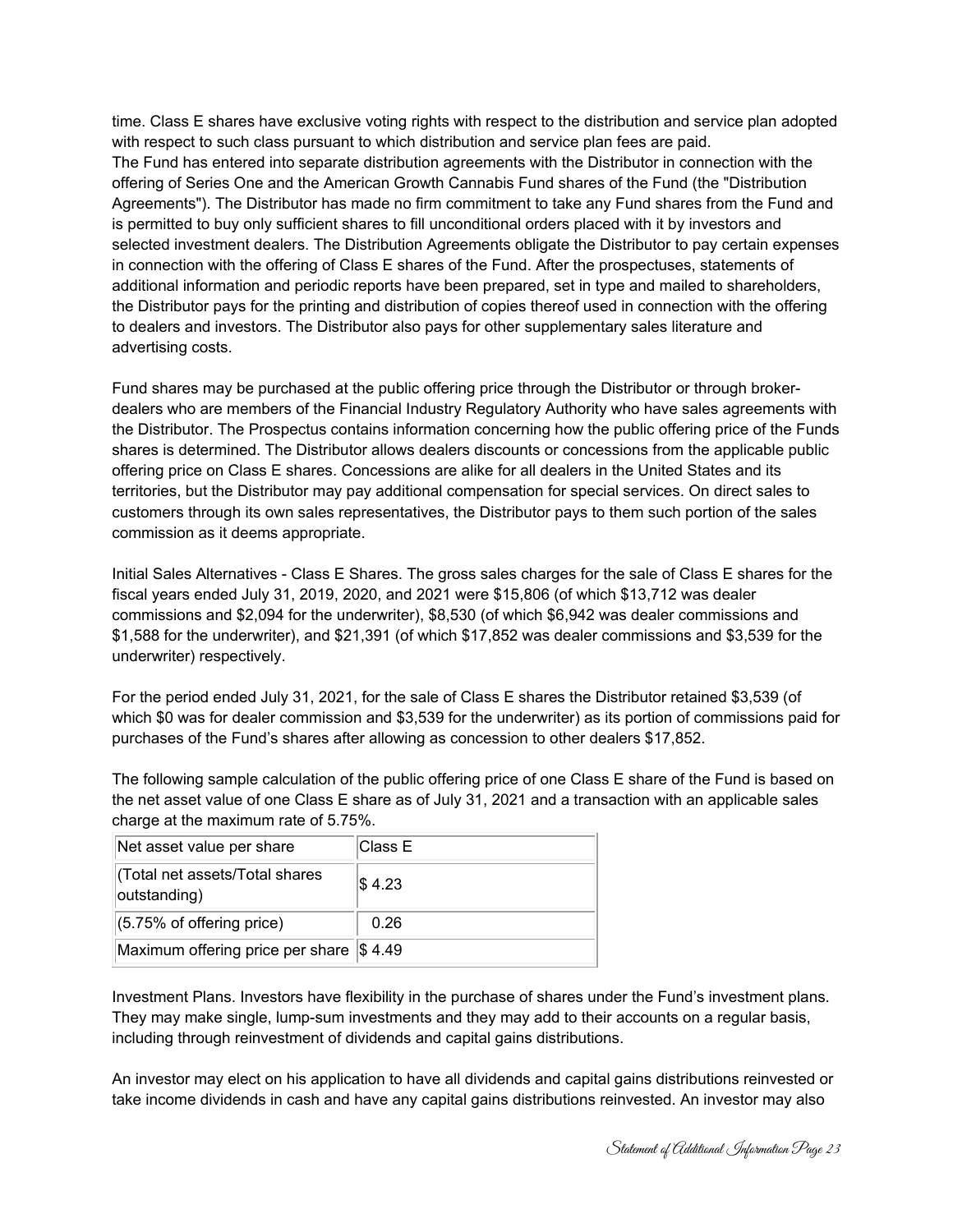retain the option of electing to take any year's capital gains distribution in cash by notifying the Fund of his choice to do so in writing.

The Internal Revenue Code of 1986, as amended (the "Code") contains limitations and restrictions upon participation in all forms of qualified plans and for contributions made to retirement plans for tax years beginning after December 31, 1986. Consultation with an attorney or a competent tax advisor regarding retirement plans is recommended. A discussion of the various qualified plans offered by the Fund is contained below.

The Distributor must be notified by the shareholder when a purchase takes place if the shareholder wishes to qualify for the reduced charge on the basis of previous purchases. The reduced sales charge is inapplicable to income dividends and capital gain distributions which are reinvested at net asset value. The reduced charge is subject to confirmation of the investor's holdings through a check of the Funds records.

Automatic Investment Plan. After making an initial investment, a shareholder may make additional purchases at any time either through the shareholder's securities dealer, or by mail directly to the transfer agent. Voluntary accumulation also can be made through a service known as the Fund's Automatic Investment Plan whereby the Fund is authorized through pre-authorized checks or automated clearing house debits to charge the regular bank account of the shareholder on a regular basis to provide systematic additions to the account of such shareholder.

From time to time the Distributor may pay a finder's fee to Selling Group Members not to exceed 1% of the purchase for net asset value trades over one million dollars.

## AUTOMATIC CASH WITHDRAWAL PLAN

The Automatic Withdrawal Plan is designed as a convenience for those shareholders wishing to receive a stated amount of money at regular intervals from their investment in shares of the Fund. A Plan is opened by completing an application for such Plan and surrendering to the Fund all certificates issued to the investor for Fund shares. No minimum number of shares or minimum withdrawal amount is required. Withdrawals are made from investment income dividends paid on shares held under the Plan and, if these are not sufficient, from the proceeds from redemption of such number of shares as may be necessary to make periodic payments. As such redemptions involve the use of capital, over a period of time they will very likely exhaust the share balance of an account held under a Plan and may result in capital gains taxable to the investor. Use of a Plan cannot assure realization of investment objectives, including capital growth or protection against loss. Price determinations with respect to share redemptions are generally made on the 23rd of each month or the next business day thereafter. Proceeds from such transactions are generally mailed three business days following such transaction date.

Withdrawals concurrent with purchases of additional shares may be inadvisable because of duplication of sales charges. Single payment purchases of shares in amounts less than \$5,000 in combination with a withdrawal plan will not ordinarily be permitted. No withdrawal plan will be permitted if the investor is also a purchaser under a continuous investment plan. Either the owner or the Fund may terminate the Plan at any time, for any reason, by written notice to the other.

Investment income dividends paid on shares held in a withdrawal plan account will be credited to such account and reinvested in additional Fund shares. Any optional capital gains distributions will be taken in shares, which will be added to the share balance held in the Plan account. Dividends and distributions paid into the Plan account are taxable for federal income tax purposes.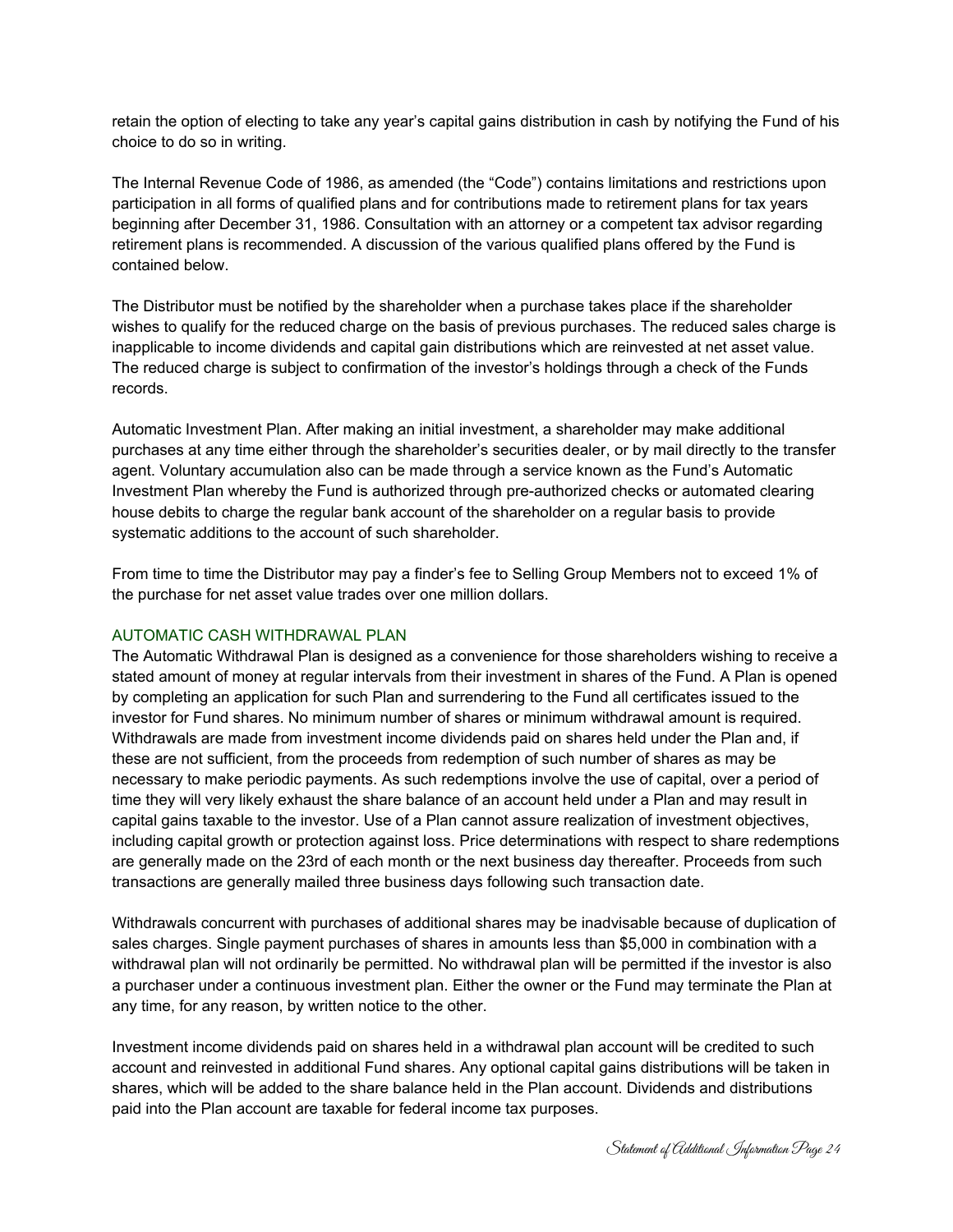#### RETIREMENT PLANS

**The American Growth Cannabis Fund may not be suitable and is not recommended for your retirement plan. If you feel otherwise you should consult with your financial advisor and/or tax professional before investing in the American Growth Cannabis Fund.** 

The Fund makes available retirement plan services to its Class E shares. Investors in the Fund can establish accounts in any one of the retirement plans offered by the Fund. Each participant in a retirement plan account is charged a \$20 annual service fee to offset expenses incurred in servicing such accounts. Dividends and capital gains distributions are automatically reinvested. Under each of the plans, the Fund's retirement plan custodian or successor custodian provides custodial services required by the Code including the filing of reports with the Internal Revenue Service ("IRS"). Consultation with an attorney or competent tax advisor is recommended before establishing any retirement plan. Brochures which describe the following retirement plans and contain IRS model or prototype plan documents may be obtained from the Distributor. The Distributor, in its sole discretion, may reimburse a Fund shareholder for any penalties which the shareholder may incur in transferring assets from a retirement plan established with a third party to one or more of the retirement plans offered by the Fund. No such reimbursement shall exceed the amount of the dealer concession which the Distributor would otherwise pay to a dealer in conjunction with the investment by the shareholders in the Funds retirement plan(s).

INDIVIDUAL RETIREMENT ACCOUNTS. The Fund makes available a model Individual Retirement Account (IRA) under Section 408(a) of the Code on IRS Form 5305-A. A qualified individual may invest annually in an IRA. Persons who are not eligible to make fully deductible contributions will be able to make non-deductible contributions to their IRAs, subject to limits specified in the Code, to the extent that deductible contributions are not allowed. IRA earnings on non-deductible, as well as deductible, contributions will accumulate tax deferred. An IRA account may also be established in a tax-free roll-over transfer within 60 days of receipt of a lump sum distribution from a qualified pension plan resulting from severance of employment or termination by the employer of such a plan.

The Code provides for penalties for violation of certain of its provisions including, but not limited to, contributions in excess of the stipulated limitations, improper distributions and certain prohibited transactions. To afford plan holders the right of revocation described in the IRA disclosure statements, investments made in a newly established IRA may be canceled within seven days of the date the plan holder signed the Custodial Agreement by writing the Fund's retirement plan custodian.

SIMPLIFIED EMPLOYEE PENSION PLANS. The Fund makes available model Simplified Employee Pension Plans (SEPs) on IRS Form 5305-SEP and Salary Reduction Simplified Employee Pension Plans (SARSEPs) on IRS Form 5305A-SEP. By adopting a SEP, employers may contribute to each eligible employee's own IRA. Commencing with tax years beginning after December 31, 1986, salary reduction contributions may be made to SEPs maintained by employers meeting certain qualifications specified in the Code.

TEACHER AND NON-PROFIT EMPLOYEE RETIREMENT PLAN. Employees of tax exempt, charitable, religious and educational organizations described in Section 501(c)(3) of the Code, and employees of public school systems and state and local educational institutions, may establish a retirement plan under Section 403(b) of the Code.

PROTOTYPE MONEY PURCHASE AND PROFIT-SHARING PENSION PLANS. Available generally to employers, including self-employed individuals, partnerships, subchapter S corporations and corporations.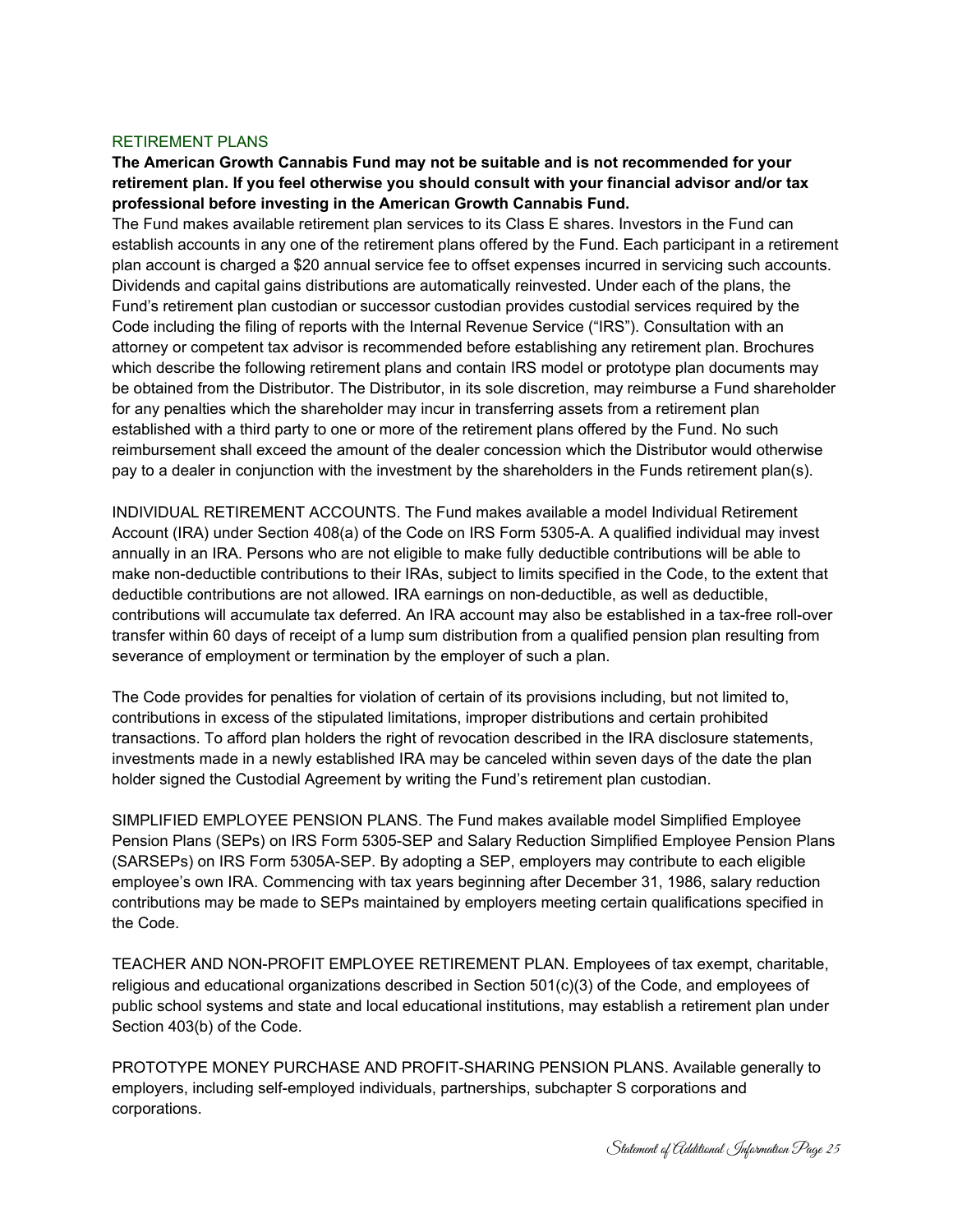#### DISTRIBUTION PLANS

Reference is made to Purchase of Shares - Distribution Plans in the Prospectuses for certain information with respect to separate distribution plans for Class E shares pursuant to Rule 12b-1 under the Investment Company Act of the Fund (each a "Distribution Plan") and with respect to the shareholder service and distribution fees paid by the Fund to the Distributor with respect to such classes.

Payments of the shareholder service fees and/or distribution fees are subject to the provisions of Rule 12b-1 under the Investment Company Act of 1940. Among other things, each Distribution Plan provides that the Distributor shall provide and the Directors shall review quarterly reports of the disbursement of the service fees and/or distribution fees paid to the Distributor. In their consideration of each Distribution Plan, the Directors must consider all factors they deem relevant, including information as to the benefits of the Distribution Plan to the Fund and its related class of shareholders. Each Distribution Plan further provides that, so long as the Distribution Plan remains in effect, the selection and nomination of Directors who are not interested persons of the Fund, as defined in the Investment Company Act (the Independent Directors), shall be committed to the discretion of the Independent Directors then in office. In approving each Distribution Plan in accordance with Rule 12b-1, the Independent Directors considered the potential benefits that the Distribution Plans could provide to the Fund and the respective classes and their shareholders, and concluded that there is reasonable likelihood that such Distribution Plan will benefit the Fund and its shareholders. Each Distribution Plan can be terminated at any time, without penalty, by the vote of a majority of the Independent Directors or by the vote of the holders of a majority of the outstanding voting securities of Class E. A Distribution Plan cannot be amended to increase materially the amount to be spent there under without the approval of the applicable class of shareholders, and all material amendments are required to be approved by the vote of Directors, including a majority of the Independent Directors who have no direct or indirect financial interest in such Distribution Plan, cast in person at a meeting called for that purpose. Rule 12b-1 further requires that the Fund preserve copies of each Distribution Plan and any report made pursuant to such plan for a period of not less than six years from the date of such Distribution Plan or such report, the first two years in an easily accessible place.

For the fiscal year ended July 31, 2021, the Fund paid the Distributor \$4,647 (based on an average net assets relating to the Class E shares of approximately \$1,567,733 pursuant to the Class E Distribution Plan, \$3,842 of which was paid to other broker-dealers for providing account maintenance and distribution-related services in connection with the Class E shares and \$805 (of which \$724 was for the certain distribution related activities and \$81 was for providing account maintenance and distribution related services) was retained by the Distributor.

Net Asset Value Purchases of Class E Shares. Class E Shares of the Fund may be purchased at net asset value through certain organizations (which may be broker-dealers, banks or other financial organizations) (Processing Organizations) which have agreed with the Distributor to purchase and hold shares for their customers. A Processing Organization may require persons purchasing through it to meet the minimum initial or subsequent investments, which may be higher or lower than the Fund's minimum investments, and may impose other restrictions, charges and fees in addition to or different from those applicable to other purchasers of shares of the Fund. Investors contemplating a purchase of Fund shares through a Processing Organization should consult the materials provided by the Processing Organization for further information concerning purchases, redemptions and transfers of Fund shares as well as applicable fees and expenses and other procedures and restrictions. Certain Processing Organizations may receive compensation from the Advisor and the Distributor.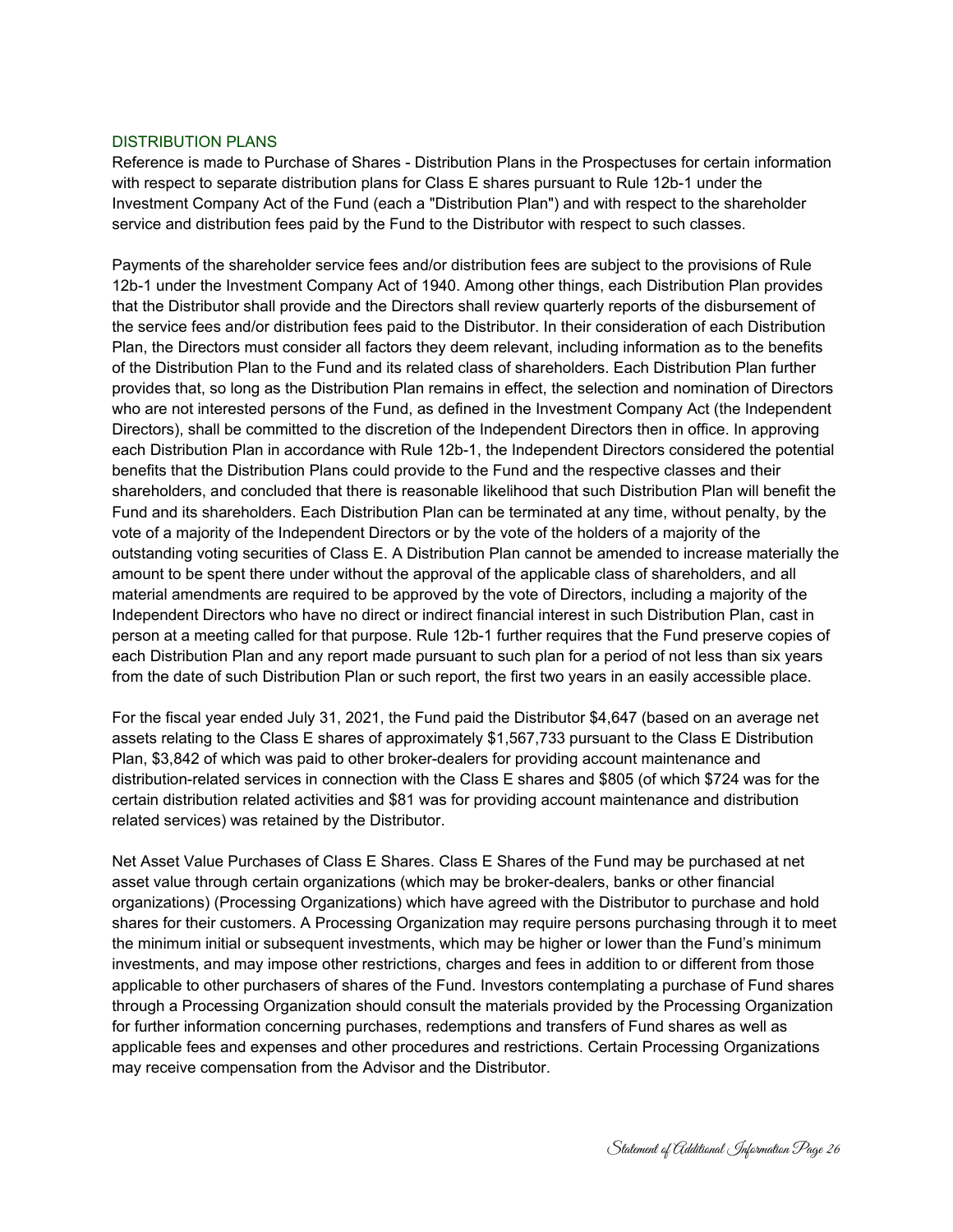Class E Shares of the Fund may also be purchased at net asset value by an investment advisor registered with the Securities and Exchange Commission or appropriate state authorities who clears such Fund transactions through a broker-dealer, bank or trust company (each of which may impose transaction fees with respect to such transactions) and who either purchases shares for its own account or for accounts for which the investment advisor is authorized to make investment decisions. Such investment advisors may impose charges and fees on their clients for their services, which charges and fees may vary from investment Advisor to investment advisor.

Class E Shares may be offered at net asset value in connection with the acquisition of assets of other investment companies. Class E Shares also are offered at net asset value, without sales charge, to an investor who has a business relationship with an American Growth Fund Distribution Plan, if certain conditions set forth in the Statement of Additional Information are met.

The Fund also sells its Class E shares at net asset value in connection with a qualified rollover of assets held in a previously existing tax-exempt retirement plan (including an IRA, 401(k) plan or 403(b) plan) through broker-dealers who have entered into an agreement with the Underwriter relating to such rollovers.

Additionally, IRC reserves the right to waive the front-end sales charge on purchases by IRC employees and members of the Board of Directors of The American Growth Fund.

## BROKERAGE

Decisions to buy and sell securities for the Fund, assignment of its portfolio business, and negotiation of its commission rates, where applicable, are made by the Fund's securities order department. The Fund does not have any agreement or arrangement to use any particular broker for its portfolio transactions. The Fund's primary consideration in effecting a security transaction will be execution at the most favorable price. When selecting a broker-dealer to execute a particular transaction, the Fund will take the following into consideration: the best net price available; the reliability, integrity and financial condition of the broker-dealer; the size of and difficulty in executing the order; the value of the expected contribution of the broker-dealer to the investment performance of the Fund on a continuing basis; sales of Fund shares; and the value of brokerage, research and other services provided by the broker-dealer. The commission charged by a broker may be greater than the amount another firm might charge if the management of the Fund determines in good faith that the amount of such commissions is reasonable in relation to the value of the brokerage and research services provided by such broker.

Portfolio transactions placed through dealers serving as primary market makers are effected at net prices, without commission as such, but which include compensation to the dealer in the form of mark up or mark down. In certain instances, the Fund may make purchases of underwritten issues at prices which include underwriting fees. When making purchases of underwritten issues with fixed underwriting fees, the Fund may designate broker-dealers who have agreed to provide the Fund with certain statistical, research, and other information, or services which are deemed by the Fund to be beneficial to the Fund's investment program. With respect to money market instruments, the Fund anticipates the portfolio securities transactions will be affected with the issuer or with a primary market maker acting as principal for the securities on a net basis (without commissions).

Any statistical or research information furnished to the Advisor may be used in advising its other clients. Generally, no specific value can be determined for research and statistical services furnished without cost to the Fund by a broker-dealer. The Fund is of the opinion that the material is beneficial in supplementing research and analysis provided by the Fund's Advisor.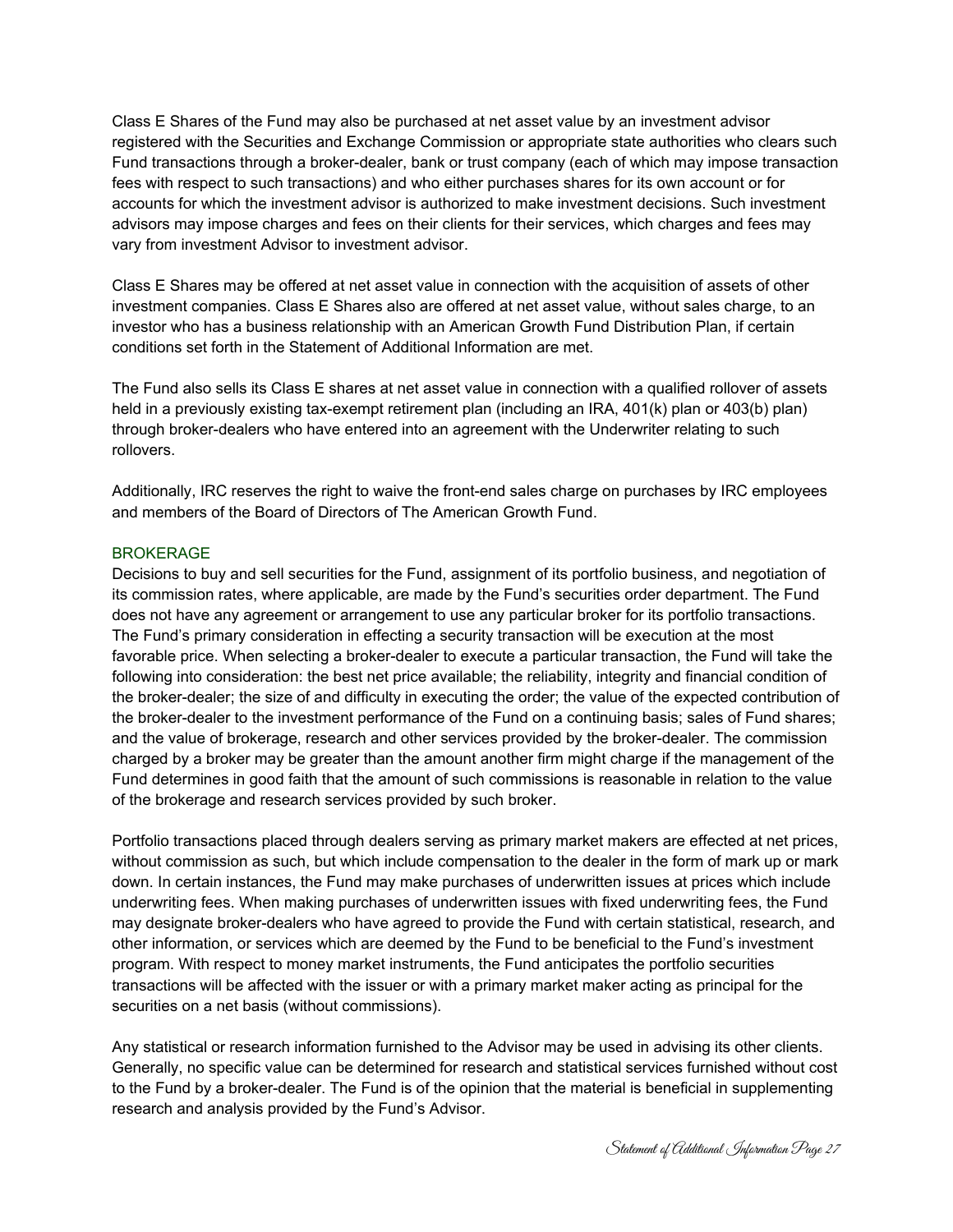The Fund may use affiliated brokers, as that term is defined in the Investment Company Act, if in the Advisor's best judgment based on all relevant factors, the affiliated broker is able to implement the policy of the Fund to obtain, at reasonable expense, the best execution (prompt and reliable execution at the most favorable price obtainable) of such transactions. The Advisor need not seek competitive commission bidding but is expected to minimize the commissions paid to the extent consistent with the interest and policies of the Fund as established by its Board of Directors. Purchases of securities from underwriters include a commission or concession paid by the issuer to the underwriter, and purchases from dealers include a spread between the bid and asked price.

The Fund paid total brokerage commissions of \$0, \$0, and \$0 in fiscal years 2019, 2020, and 2021, respectively. The Fund did not purchase securities issued by any broker-dealer that executed portfolio transactions during such fiscal year. The Fund paid brokerage commissions of \$0, \$0, and \$0 in fiscal years 2019, 2020 and 2021 to World Capital Brokerage, the underwriter and an affiliate of the Fund. Commissions and sales charge paid by investors on the purchase of Fund shares totaled \$13,712, \$8,530, and \$21,391 in fiscal years 2019, 2020, and 2021 respectively, of which \$0, \$1,588 and \$3,539 were retained by World Capital Brokerage. The aggregate dollar amount of transactions effected through World Capital Brokerage involving the payment of commissions represented 100% of the aggregate dollar amount of all transactions involving the payment of commissions during fiscal year 2021.

While some stocks considered in the opinion of management to be least sensitive to business declines will be maintained as long term holdings, others considered most sensitive to such declines will be sold whenever in management's judgment economic conditions may be in for a major decline. Resulting funds may be temporarily invested in United States Government securities, high-grade bonds and high-grade preferred stocks, until management believes business and market conditions indicate that reinvestment in common stocks is desirable. The portfolio turnover rate of the Fund for the fiscal years ended July 31, 2019, 2020, 2021 was 16%, 54% and 461%, respectively.

## CALCULATION OF NET ASSET VALUE

The Fund offers its shares continuously to the public at their net asset value next computed after receipt of the order to purchase plus any applicable sales charge. Net asset value is determined as of the close of business on the New York Stock Exchange each day the Exchange is open for trading, and all purchase orders are executed at the next price that is determined after the order is received. Orders received and properly time-stamped by dealers and received by the Distributor prior to 2:00 p.m. Denver time on any business day will be confirmed at the public offering price effective at the close of the exchange on that day. Orders received after such time will be confirmed at the public offering price determined as of the close of the Exchange on the next business day. It is the responsibility of the dealers to remit orders promptly to the Distributor. The New York Stock Exchange is closed on the following holidays: New Year's Day, Martin Luther King Day, Presidents Day, Good Friday, Memorial Day, Independence Day, Labor Day, Thanksgiving Day and Christmas Day.

In determining net asset value, securities traded on the New York Stock Exchange or other stock exchange approved for this purpose by the board of directors will be valued on the basis of the closing sale thereof on such stock exchange, or, if such sale is lacking, at the mean between closing bid and asked prices on such day. If no bid and asked prices are quoted for such day or information as to New York or other approved exchange transactions is not readily available, the security will be valued by reference to recognized composite quotations or such other method as the board of directors in good faith deems will reflect its fair market value. Securities not traded on any stock exchange but for which market quotations are readily available are valued on the basis of the mean of the last bid and asked prices.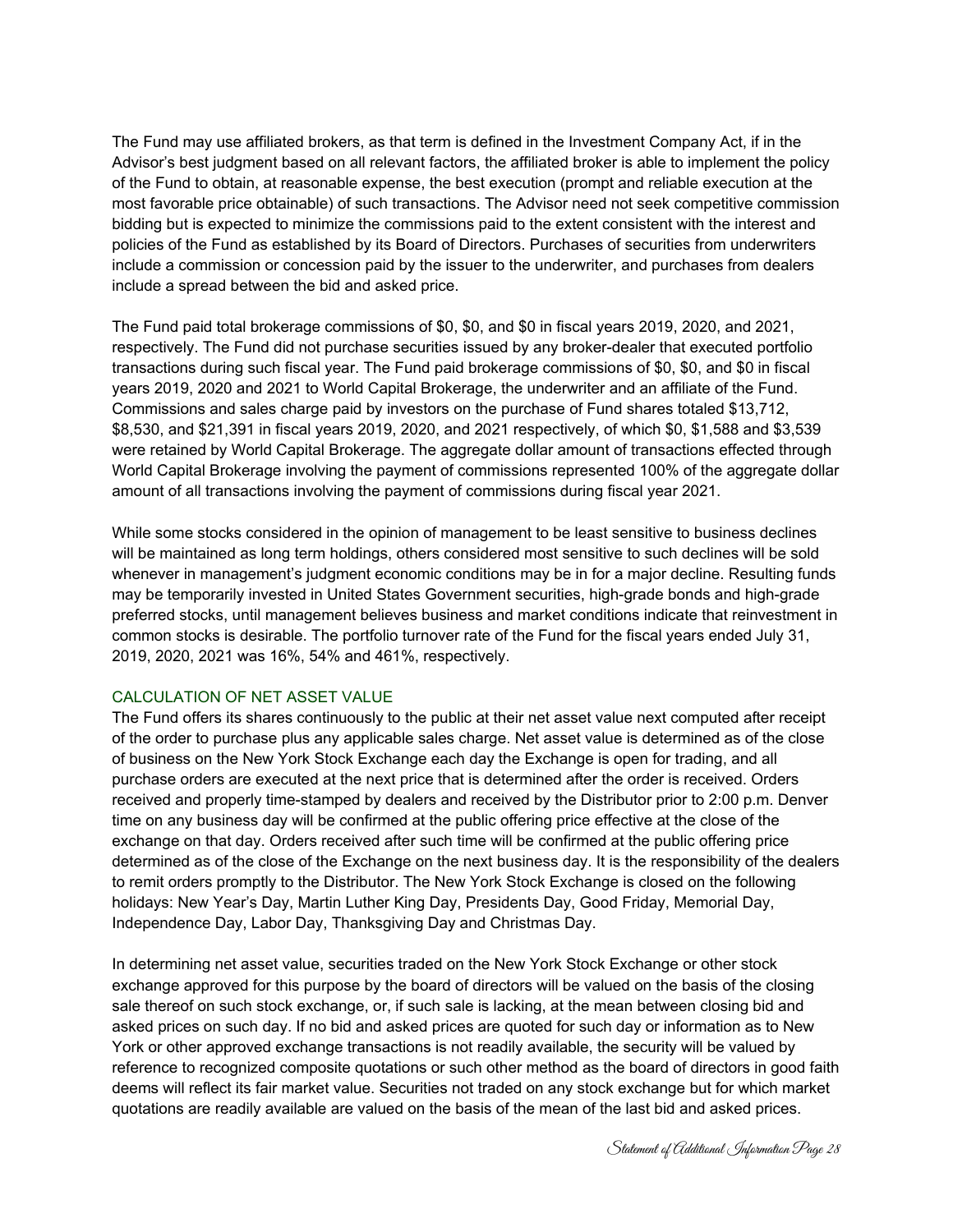Short-term securities are valued at the mean between the closing bid and asked prices or by such other method as the board of directors determines to reflect their fair market value. The board of directors in good faith determines the manner of ascertaining the fair market value of other securities and assets.

The net asset price of Fund shares will be computed by deducting total liabilities from total assets. The net asset value per share will be ascertained by dividing the Fund's net assets by the total number of shares outstanding, exclusive of treasury shares and shares tendered for redemption the redemption price of which has been determined. Adjustment for fractions will be made to the nearest cent.

## DIVIDENDS, DISTRIBUTIONS AND TAXES

As a "regulated investment company" under the Code, the Fund is subject to three tests: the income test, the asset diversification test, and the distribution test. In some circumstances, the character and timing of income realized by the Fund for purposes of the income test or the identification of the issuer for purposes of the asset diversification test is uncertain under current law with respect to a particular investment, and an adverse determination or future guidance by the IRS with respect to such type of investment may adversely affect the Fund's ability to satisfy these tests. In other circumstances, the Fund may be required to sell portfolio holdings in order to meet the income test, the asset diversification test, or the distribution test, which may have a negative impact on the Fund's income and performance. In lieu of potential disqualification, the Fund is permitted to pay a tax for certain failures to satisfy the asset diversification test or the income test, which, in general, are limited to those due to reasonable cause and not willful neglect.

If for any taxable year the Fund does not qualify as a regulated investment company, all of its taxable income (including its net capital gain) would be subject to tax at regular corporate rates without any deduction for dividends paid to shareholders, and the dividends would be taxable to the shareholders as ordinary income (or possibly as qualified dividend income) to the extent of the Fund's current and accumulated earnings and profits. Failure to qualify as a regulated investment company, subject to savings provisions for certain qualification failures, which, in general, are limited to those due to reasonable cause and not willful neglect, would thus have a negative impact on the Fund's income and performance. In that case, the Fund would be liable for federal, and possibly state, corporate taxes on its taxable income and gains, and distributions to you would be taxed as dividend income to the extent of the Fund's earnings and profits. Even if such savings provisions apply, the Fund may be subject to a monetary sanction of \$50,000 or more. Moreover, the Board of Directors reserves the right not to maintain the qualification of the Fund as a regulated investment company if it determines such a course of action to be beneficial to shareholders.

As a regulated investment company, the Fund will not be subject to U.S. federal income tax on its income and gains which it distributes as dividends or capital gains distributions provided that it distributes to shareholders at least 90% of its investment company taxable income for the taxable year. The Fund intends to distribute sufficient income to meet this test.

Net capital gains (which consist of the excess of net long-term capital gains over net short-term capital losses) are not included in the definition of investment company taxable income. The Board of Directors will determine at least once a year whether to distribute any net capital gains. A determination by the Board of Directors to retain net capital gains will not affect the ability of the Fund to qualify as a regulated investment company. If the Fund retains for investment its net capital gains, it will be subject to a tax of 21% of the amount retained. In that event, the Fund expects to designate the retained amount of undistributed net capital gains in a notice to its shareholders who (i) if subject to U.S. federal income tax on long-term capital gains, will be required to include in income for tax purposes as long term-capital gain,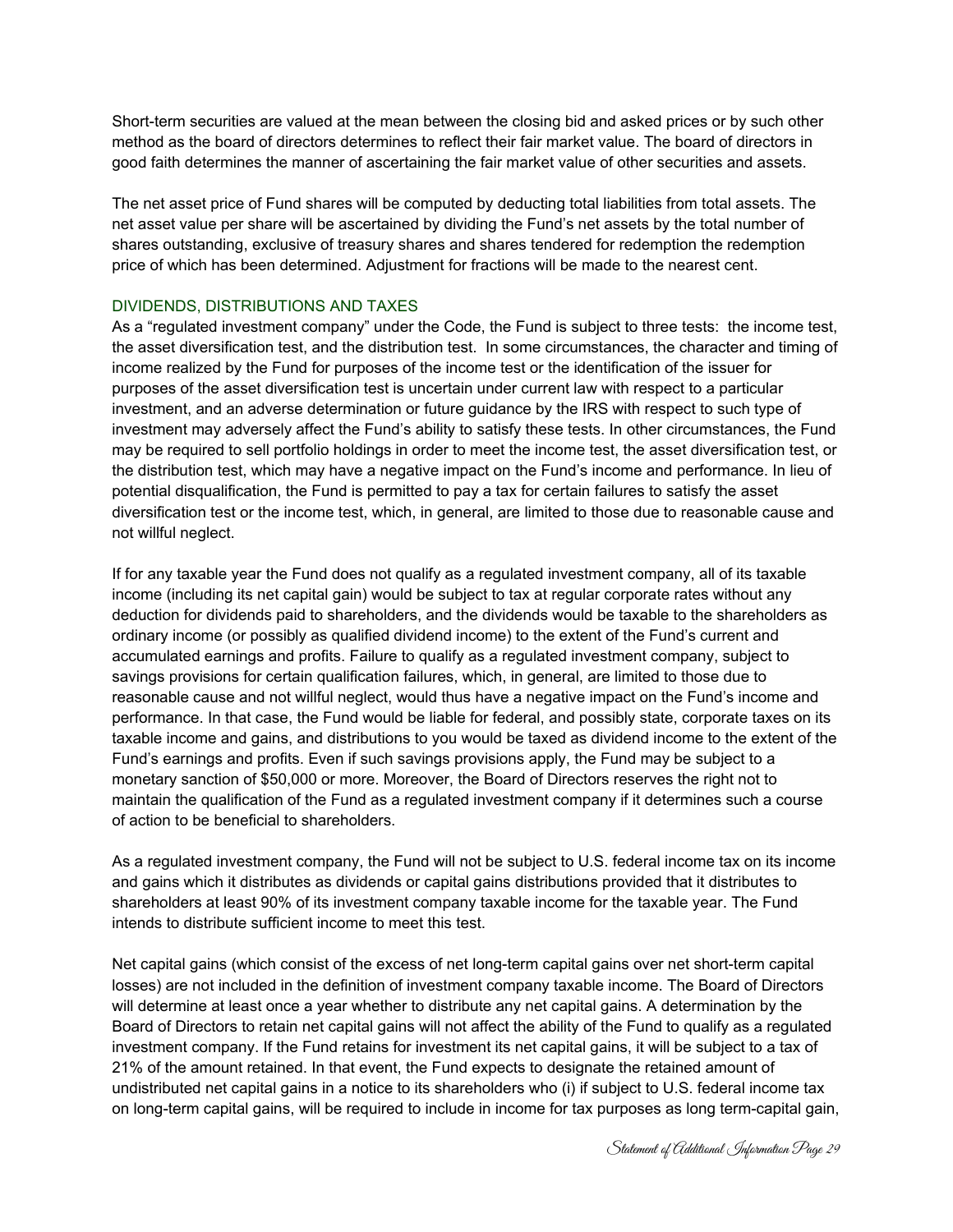their shares of such undistributed amount, and (ii) will be entitled to credit their proportionate shares of the 21% tax paid by the Fund against their U.S. federal income tax liabilities and to claim refunds to the extent the credit exceeds such liabilities. For U.S. federal income tax purposes, the tax basis of shares owned by a shareholder of the Fund will be increased by an amount equal to 79% of the amount of undistributed capital gains included in the shareholder's gross income.

Under the Code, amounts not distributed on a timely basis in accordance with a calendar year distribution requirement are subject to a nondeductible 4% excise tax. To avoid the tax, the Fund must distribute during each calendar year (1) at least 98% of its ordinary income (not taking into account any capital gains or losses) for the calendar year, (2) at least 98.2% of its capital gains in excess of its capital losses for the twelve-month period ending on October 31 of the calendar year, and (3) all ordinary income and net capital gains for previous years that were not distributed during such years. To avoid application of the excise tax, the Fund intends to make distributions in accordance with the calendar year distribution requirement. A distribution will be treated as paid on December 31 of the calendar year if it is paid during the calendar year or if declared by the Fund in October, November or December of such year, payable to shareholders of record on a date in such month and paid by the Fund during January of the following year. Any such distributions paid during January of the following year will be taxable to shareholders as of December 31, rather than the date on which the distributions are received.

Distributions of net investment income (which includes interest, dividend income other than qualified dividend income, and the excess of net short-term capital gains over net long-term capital losses) are taxable to a shareholder as ordinary income, whether paid in cash or shares. Certain distributions made to you may be from qualified dividend income and net capital gain (which consists of the excess of longterm capital gains over net short-term capital losses), if any, and are taxable as long-term capital gains, whether paid in cash or in shares, regardless of how long the shareholder has held the Fund shares, and are not eligible for the dividends received deduction.

Upon a sale or exchange of its shares, a shareholder will realize a taxable gain or loss depending upon its basis in the shares. Such gain or loss will be treated as capital gain or loss if the shares are capital assets in the shareholder's hands and such capital gain or loss will be long-term capital gain or loss if the shares have been held for more than one year. Any loss realized on a sale or exchange will be disallowed to the extent the shares disposed of are replaced within a period of 61 days, beginning 30 days before and ending 30 days after disposal of the shares. Any loss realized by a shareholder on the sale of shares of the Fund held by the shareholder for six months or less will be treated for tax purposes as a long-term capital loss to the extent of any distributions of net capital gains received by the shareholder with respect to such shares.

Shareholders receiving distributions in the form of newly issued shares will have a cost basis in each share received equal to the fair market value of a share of the Fund on the distribution date. Shareholders will be notified annually as to the U.S. federal income tax status of distributions and shareholders receiving distributions in the form of newly issued shares will receive a report as to the fair market value of the shares received. If the net asset value of shares is reduced below a shareholder's cost as a result of a distribution by the Fund, such distribution will be taxable even though it represents a return of invested capital. Investors should be careful to consider the tax implications of buying shares just prior to a distribution. The price of shares purchased at this time may reflect the amount of the forthcoming distribution. Those purchasing just prior to a distribution will receive a distribution which will nevertheless be taxable to them.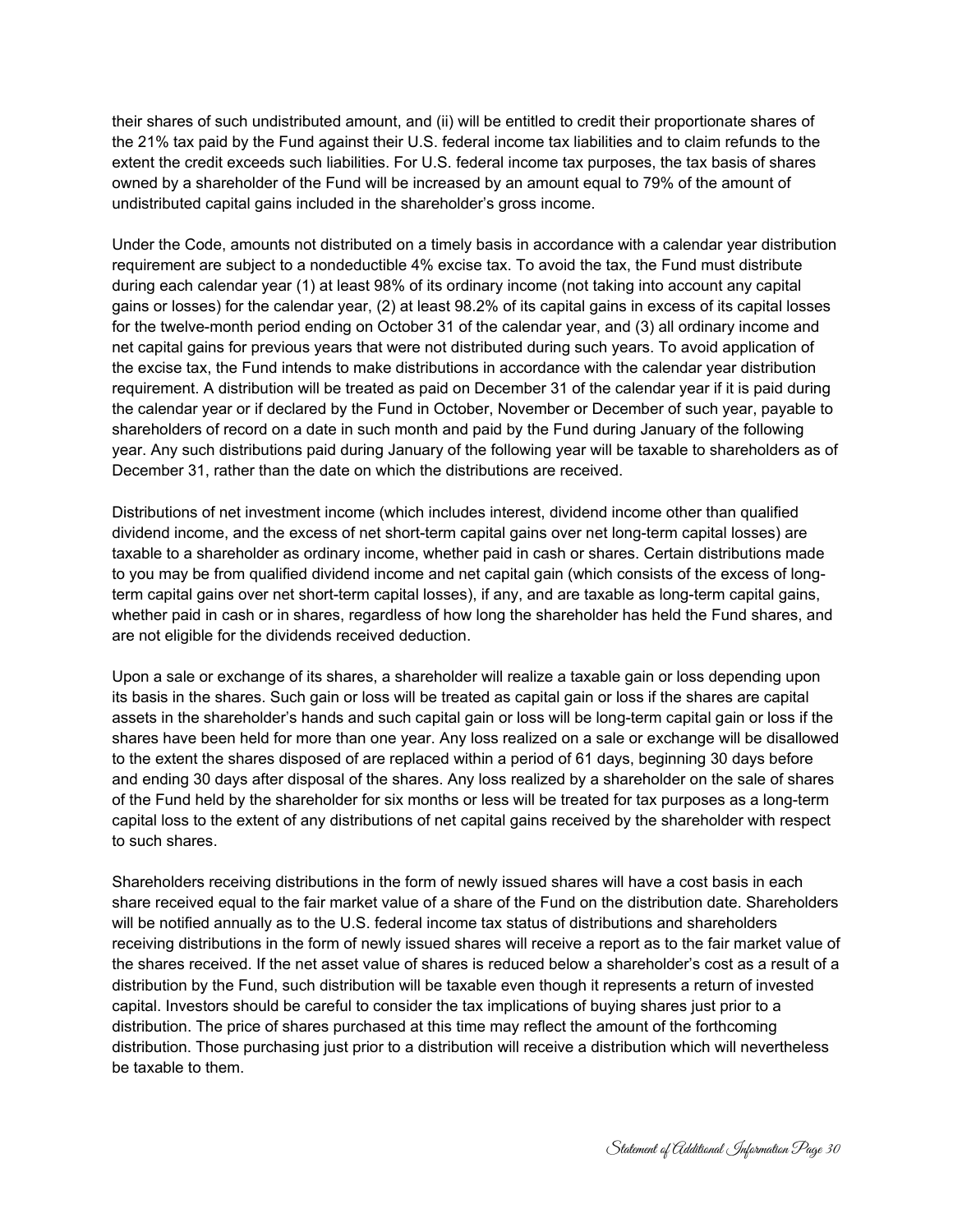Income received by the Fund from sources within foreign countries may be subject to withholding and other taxes imposed by such countries. Income tax treaties between certain countries and the United States may reduce or eliminate such taxes. It is impossible to determine in advance the effective rate of foreign tax to which the Fund will be subject, since the amount of the Fund assets to be invested in various countries is not known. It is not anticipated that shareholders will be entitled to claim foreign tax credits with respect to their share of foreign taxes paid by the Fund.

Distributions may also be subject to additional state, local and foreign taxes depending on each shareholder's particular situation. Shareholders are advised to consult their own tax advisors with respect to the particular tax consequences to them of an investment in the shares of the Fund.

If a shareholder has elected to receive dividends and/or capital gain distributions in cash and the postal or other delivery service is unable to deliver checks to the shareholder's address of record, such shareholder's distribution option will automatically be converted to having all dividends and other distributions reinvested in additional shares. No interest will accrue on amounts represented by uncashed distribution or redemption checks.

The foregoing is a general and abbreviated summary of the applicable provisions of the Code and Treasury Regulations presently in effect. For the complete provisions, reference should be made to the pertinent Code sections and the Treasury Regulations promulgated thereunder. The Code and the Treasury Regulations are subject to change by legislative or administrative action either prospectively or retroactively.

In some circumstances, the character and timing of income realized by the Fund for purposes of the income requirement or the identification of the issuer for purposes of the asset diversification test is uncertain under current law with respect to a particular investment, and an adverse determination or future guidance by the IRS with respect to such type of investment may adversely affect the Fund's ability to satisfy these requirements. In other circumstances, the Fund may be required to sell portfolio holdings in order to meet the income requirement, distribution requirement, or asset diversification test, which may have a negative impact on the Fund's income and performance. In lieu of potential disqualification, the Fund is permitted to pay a tax for certain failures to satisfy the asset diversification test or income requirement, which, in general, are limited to those due to reasonable cause and not willful neglect.

If for any taxable year the Fund does not qualify as a regulated investment company, all of its taxable income (including its net capital gain) would be subject to tax at regular corporate rates without any deduction for dividends paid to shareholders, and the dividends would be taxable to the shareholders as ordinary income (or possibly as qualified dividend income) to the extent of the Fund's current and accumulated earnings and profits. Failure to qualify as a regulated investment company, subject to savings provisions for certain qualification failures, which, in general, are limited to those due to reasonable cause and not willful neglect, would thus have a negative impact on the Fund's income and performance. In that case, the Fund would be liable for federal, and possibly state, corporate taxes on its taxable income and gains, and distributions to you would be taxed as dividend income to the extent of the Fund's earnings and profits. Even if such savings provisions apply, the Fund may be subject to a monetary sanction of \$50,000 or more. Moreover, the board reserves the right not to maintain the qualification of the Fund as a regulated investment company if it determines such a course of action to be beneficial to shareholders.

## PERFORMANCE DATA

See the discussion of performance information in the Fund's prospectuses under the heading, Performance Information. The average annual total returns are calculated pursuant to the following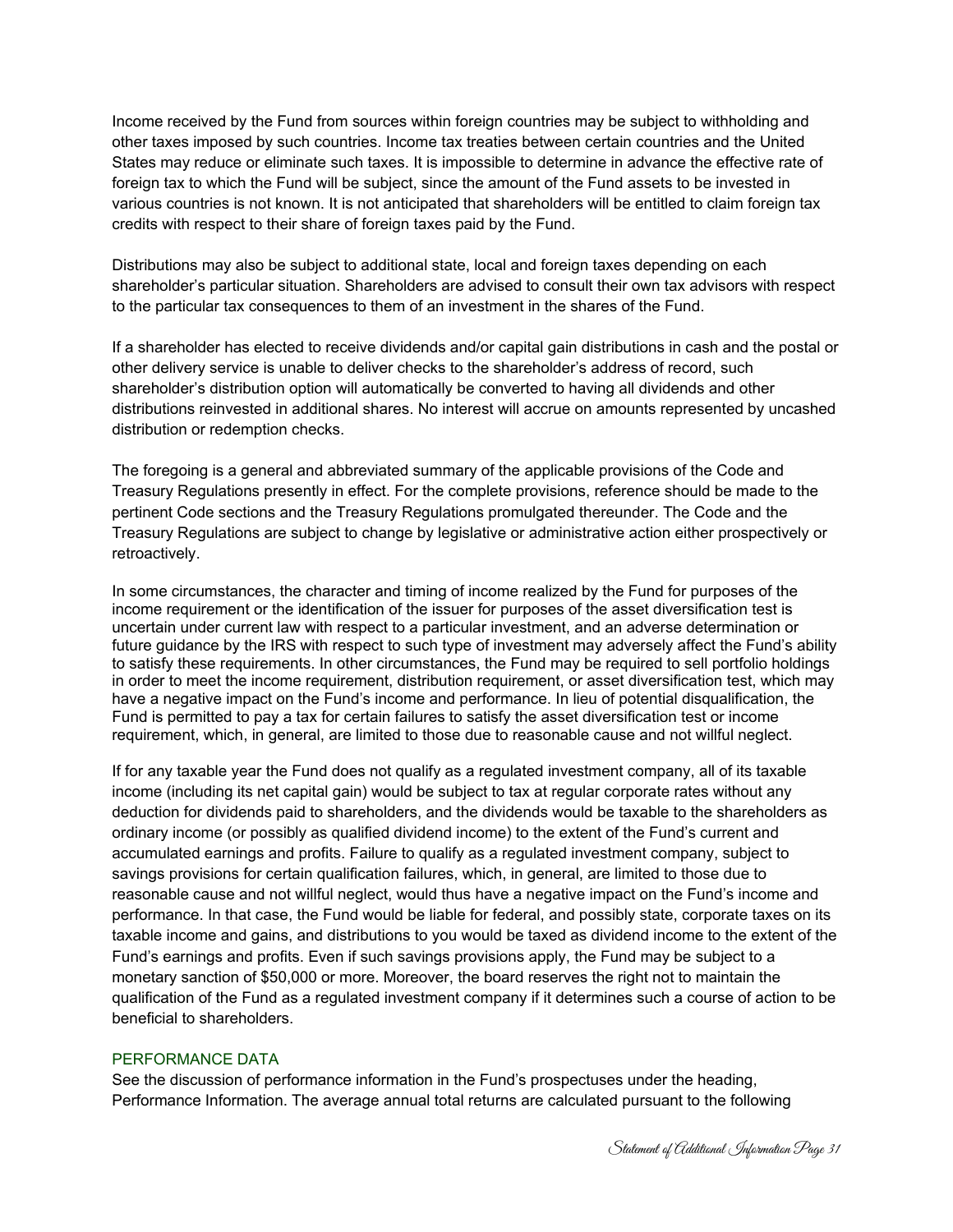formula:  $P(1 + T)n = ERV$  (where P = a hypothetical initial payment of \$1,000, T = the average annual total return, n = the number of years, and ERV = the ending redeemable value of a hypothetical \$1,000 payment made at the beginning of the period at the end of the 1, 5 or 10 year periods).

For the periods ended July 31, 2021, the average annual total return at maximum offering price for the Fund's Class E shares were 10.73% for the 1 year, -5.54% for the 5 year and -1.17% for the 10 year.

In addition to the standardized calculation of annual total return, the Fund may from time to time use other methods of calculating its performance in order to illustrate the effect of a hypothetical investment in a plan or the effect of withdrawing funds from an account over a period of time. Any presentation of nonstandardized calculations will be accompanied by standardized performance measures as well. Calculations of performance may be expressed in terms of the total return as well as the average annual compounded rate of return of a hypothetical investment in the Fund over varying periods of time in addition to the 1, 5, and 10 year periods (up to the life of the Fund) and may reflect the deduction of the appropriate sales charge imposed upon an initial investment of more than \$1,000 in the Fund. These performance calculations will reflect the deduction of a proportional share of Fund expenses (on an annual basis), will assume that all dividends and distributions are reinvested when paid, may include periodic investments or withdrawals from the account in varying amounts and/or percentages and may include deductions for an annual custodian fee. The Fund may calculate its total return or other performance information prior to the deduction of a sales charge.

The performance figures described above may also be used to compare the performance of the Fund's shares against certain widely recognized standards or indices for stock and bond market performance. The following are the indices against which the Portfolios may compare performance:

The Standard & Poor's Composite Index of 500 Stocks (the S&P 500 Index) is a market value-weighted and unmanaged index showing the changes in the aggregate market value of 500 stocks relative to the base period 1941-43. The S&P 500 Index is composed almost entirely of common stocks of companies listed on the NYSE, although the common stocks of a few companies listed on the American Stock Exchange or traded OTC are included. The 500 companies represented include 400 industrial, 60 transportation and 50 financial services concerns. The S&P 500 Index represents about 80% of the market value of all issues traded on the NYSE.

The Dow Jones Industrial Average is an unmanaged index composed of 30 blue-chip industrial corporation stocks.

The Lipper Mutual Fund Performance Analysis and Mutual Fund Indices measure total return and average current yield for the mutual fund industry. It ranks individual mutual fund performance over specified time periods assuming reinvestment of all distributions, exclusive of sales charges.

The Consumer Price Index (or Cost of Living index), published by the U.S. Bureau of Labor Statistics, is a statistical measure of periodic change in the price of goods and services in major expenditure groups.

The following table presents a hypothetical initial investment of \$1,000 on August 1, 2011 with subsequent investments of \$1,000 made annually through July 31, 2021. The illustration assumes that the investment was made in Class E shares, and a sales load of 5.75% has been deducted from the initial and subsequent investments, a \$20 annual fee (representing the annual service fee charged to retirement plan accounts) has been deducted from the account annually, and that all dividend and capital gain distributions have been reinvested when paid. While the illustration uses an investment of \$1,000 and a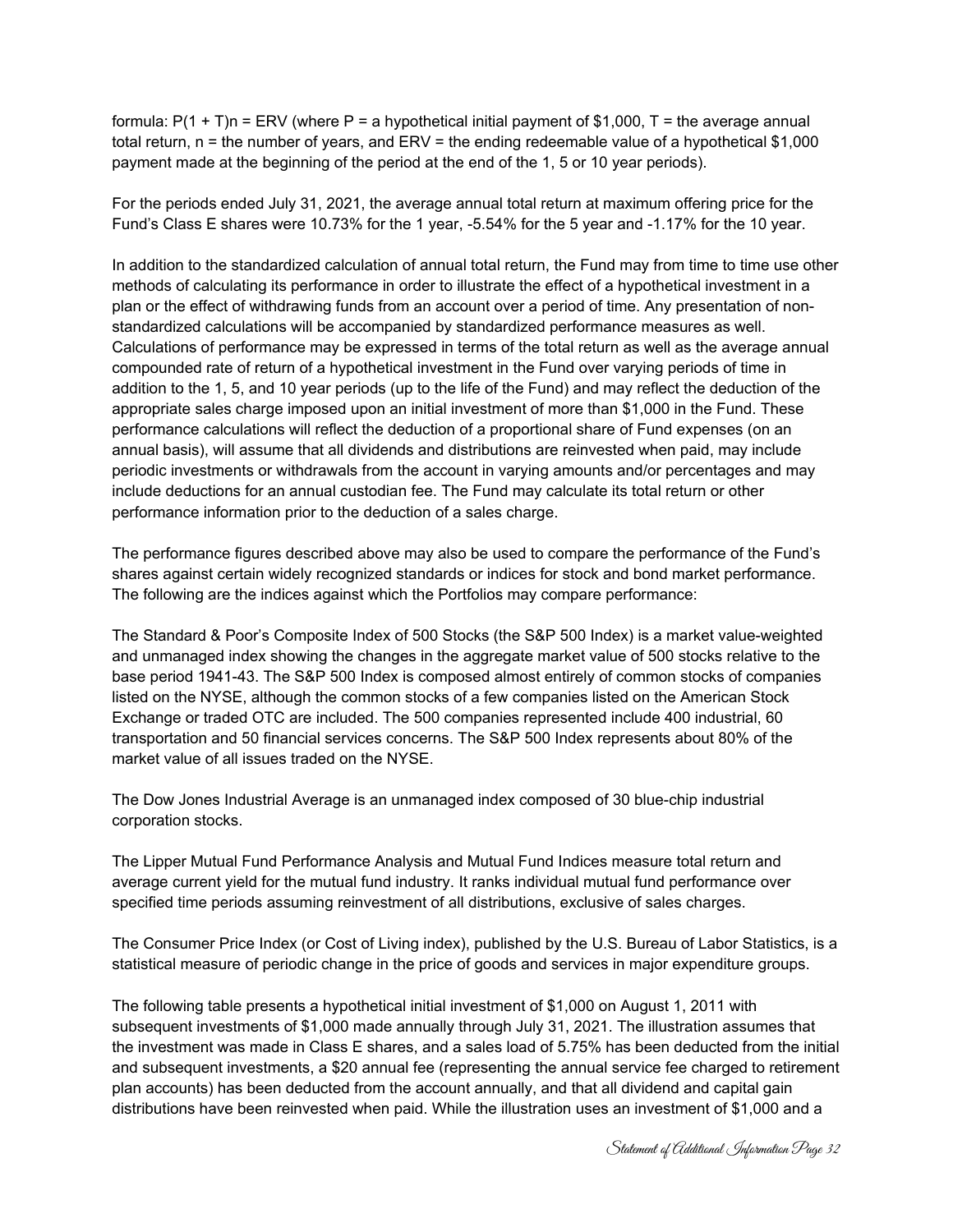5.75% sales load, the Fund may select any multiple of \$1,000 in order to illustrate the effect of an investment plan and the sales load will reflect the appropriate sales load for the initial and subsequent investments as determined by the Fund's currently effective prospectuses. Class E shares are subject to additional distribution charges as outlined in the prospectus, which would have, if the Class was in effect, produced a lower rate of return.

| Year Ended | Total of initial<br>& annual<br>linvestments | <b>Dividends</b><br><b>from</b><br>investment<br>income<br>reinvested | Cumulative<br>reinvested<br>dividends | Cumulative<br>cost<br>including<br>reinvested<br>dividends | Acquired<br>with initial &<br>lannual<br>investments | Accepted as<br>capital gains<br>distributions<br>(Cumulative) | Purchased<br>through<br>reinvestment<br>of income<br>(Cumulative) | Ended Value |
|------------|----------------------------------------------|-----------------------------------------------------------------------|---------------------------------------|------------------------------------------------------------|------------------------------------------------------|---------------------------------------------------------------|-------------------------------------------------------------------|-------------|
| 08/01/11   | \$1,000                                      | $ \$0$                                                                | \$0                                   | \$1,000                                                    | \$943                                                | $ \$0$                                                        | $ \$0$                                                            | \$943       |
| 07/31/12   | 2,000                                        | 0                                                                     | 10                                    | 2,000                                                      | 1,790                                                | 10                                                            | 0                                                                 | 1,801       |
| 07/31/13   | 3,000                                        | 0                                                                     | 0                                     | 3,000                                                      | 3,058                                                | 0                                                             | 0                                                                 | 2,998       |
| 07/31/14   | 4,000                                        | 0                                                                     | 10                                    | 4,000                                                      | 4,327                                                | 0                                                             | 0                                                                 | 4,261       |
| 07/31/15   | 5,000                                        | 0                                                                     | 0                                     | 5,000                                                      | 5,631                                                | 0                                                             | 0                                                                 | 5,559       |
| 07/31/16   | 6,000                                        | 0                                                                     | 10                                    | 6,000                                                      | 6,036                                                | 0                                                             | 0                                                                 | 5,971       |
| 07/31/17   | 7,000                                        | 3,137                                                                 | 3,137                                 | 10,137                                                     | 3,105                                                | 2,370                                                         | 0                                                                 | 5,475       |
| 07/31/18   | 8,000                                        | 10                                                                    | 3,137                                 | 11,137                                                     | 3,903                                                | 2,242                                                         | 0                                                                 | 6,145       |
| 07/31/19   | 9,000                                        | 0                                                                     | 3,137                                 | 12,137                                                     | 4,947                                                | 2,278                                                         | 0                                                                 | 7,225       |
| 07/31/20   | 10,000                                       | 0                                                                     | 3,137                                 | 13,137                                                     | 5,486                                                | 2,076                                                         | 0                                                                 | 7,562       |
| 07/31/21   | 11,000                                       | 0                                                                     | 3,137                                 | 14,137                                                     | 6,429                                                | 2,439                                                         | 0                                                                 | 9,805       |

The table below illustrates the effect of an automatic withdrawal program on an initial hypothetical investment of \$10,000 on August 1, 2011 in the Fund for the life of the Fund. The illustration assumes that a sales load of 5.75% was deducted from the initial investment, that \$800 was withdrawn annually and withdrawals were made first from income for the year, then from principal. Withdrawals from principal representing the sale of shares were assumed to have been in the order shares were acquired. Continued withdrawals in excess of current income can eventually exhaust principal, particularly in a period of declining market prices. That portion of the total amount withdrawn designated "From Investment Income Dividends" should be regarded as income; the remainder represents a withdrawal of principal. While this illustration assumes that \$800 was withdrawn annually, the Fund may in other illustrations select any percentage or dollar amount to be withdrawn.

| Period<br>Ended | Withdrawn<br>from<br>linvestment<br>lincome<br>dividends | Withdrawn<br>from.<br>principal<br>and capital<br>gains | Annual total<br>lwithdrawn | Cumulative<br>total<br>withdrawn | Value of<br>remaining<br>original<br><b>shares</b> | Accepted<br>as Capital<br>Gains<br>distributions | <b>Total Value</b> |
|-----------------|----------------------------------------------------------|---------------------------------------------------------|----------------------------|----------------------------------|----------------------------------------------------|--------------------------------------------------|--------------------|
| 08/01/11        | $ \$0$                                                   | \$800                                                   | \$800                      | \$800                            | \$8,629                                            | $ \$0$                                           | \$8,629            |
| 07/31/12        | 10                                                       | 800                                                     | 800                        | 1,600                            | 7,251                                              | ۱0                                               | 7,251              |
| 07/31/13        | 10                                                       | 800                                                     | 800                        | 2,400                            | 7,566                                              | ۱0                                               | 7,566              |
| 07/31/14        | 10                                                       | 800                                                     | 800                        | 3,200                            | 7,625                                              | ۱0                                               | 7,625              |
| 07/31/15        | 10                                                       | 800                                                     | 800                        | 4,000                            | 7,501                                              | ۱0                                               | 7,501              |